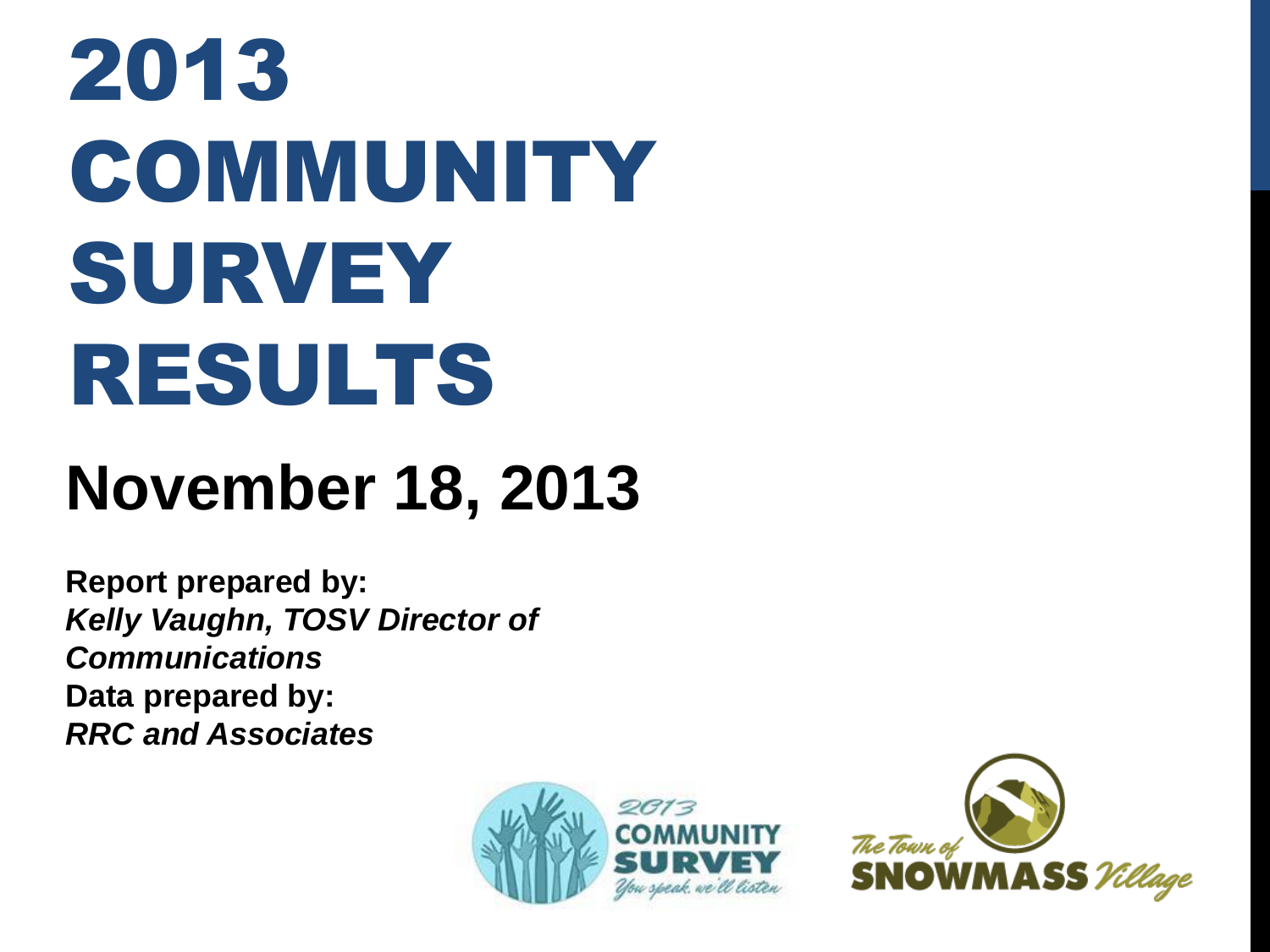## TABLE OF CONTENTS

| <b>Survey Results and Data Trends18-68</b> |  |
|--------------------------------------------|--|
|                                            |  |
|                                            |  |
|                                            |  |
|                                            |  |
|                                            |  |
|                                            |  |
|                                            |  |
|                                            |  |
|                                            |  |
|                                            |  |
|                                            |  |
|                                            |  |
|                                            |  |
|                                            |  |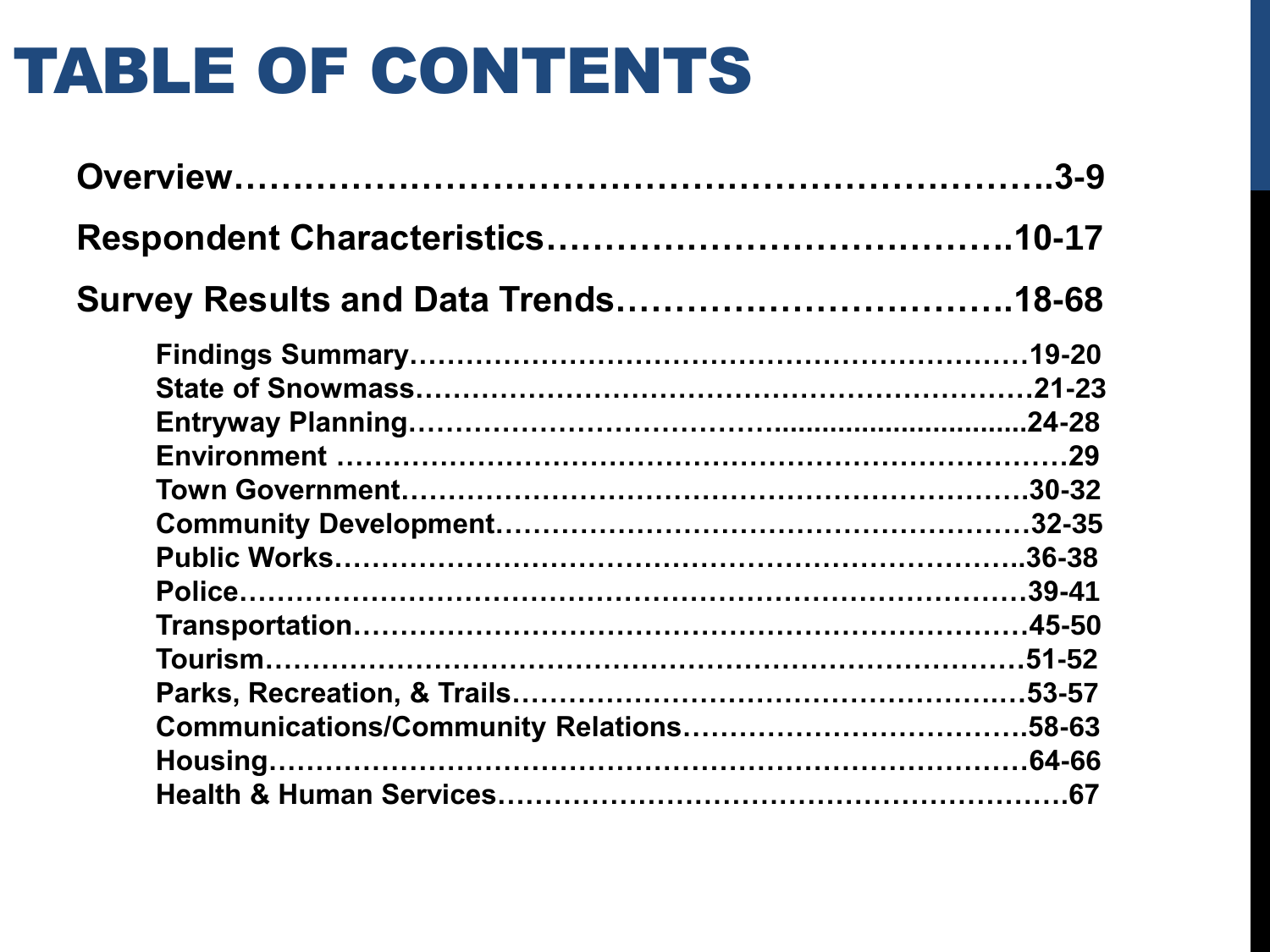## **OVERVIEW**

#### **The 2013 Community Survey was delivered to reach the following objectives:**

- Measure how the Town is performing—overall and within each department/division—as a service organization
- Measure levels of community awareness on services or programs offered by the Town
- Identify future needs for services, programs, or infrastructure
- Determine community sentiment on key issues and initiatives such as Trails Master Planning, and explore other issues that rise to the top
- Prioritize common desires and needs where resources are scarce, specifically with the Entryway Plan, and Holy Cross Community Enhancement Fund
- Determine what potential projects capture the imagination of our community, or could solicit additional support
- Capture contact information and interest for future communications/follow up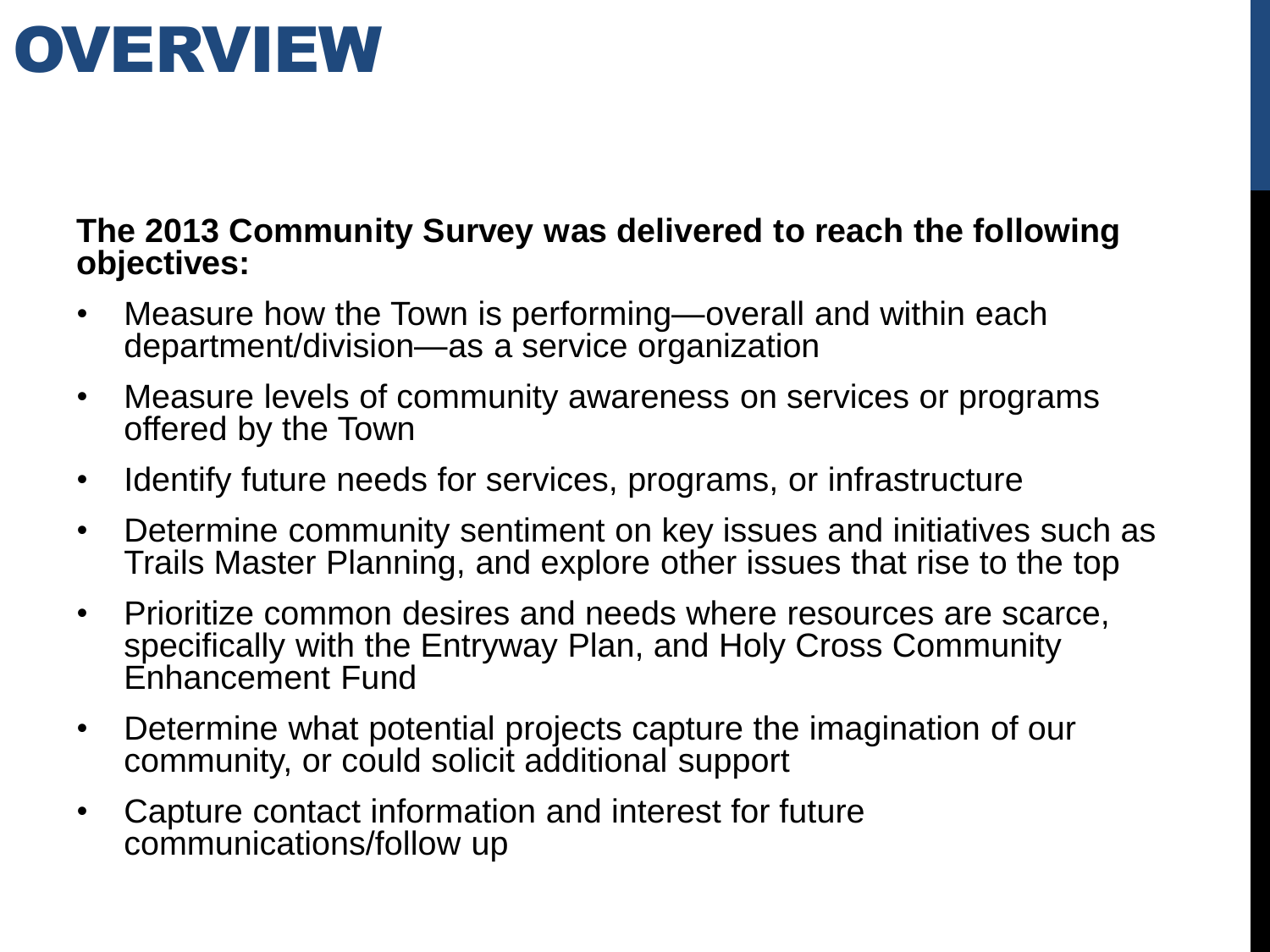## OVERVIEW

### **Staff has worked closely with Town staff and RRC to develop an objective survey that:**

- Captured adequate demographic information to perform meaningful analysis,
- Built off the 2007 survey so we can see how we've progressed as a service organization and how community sentiments have evolved over time,
- Determined community sentiment and priorities on key issues that require public input for long-term planning, and
- Integrated a strong informational/educational component so informed feedback can be provided by survey respondents.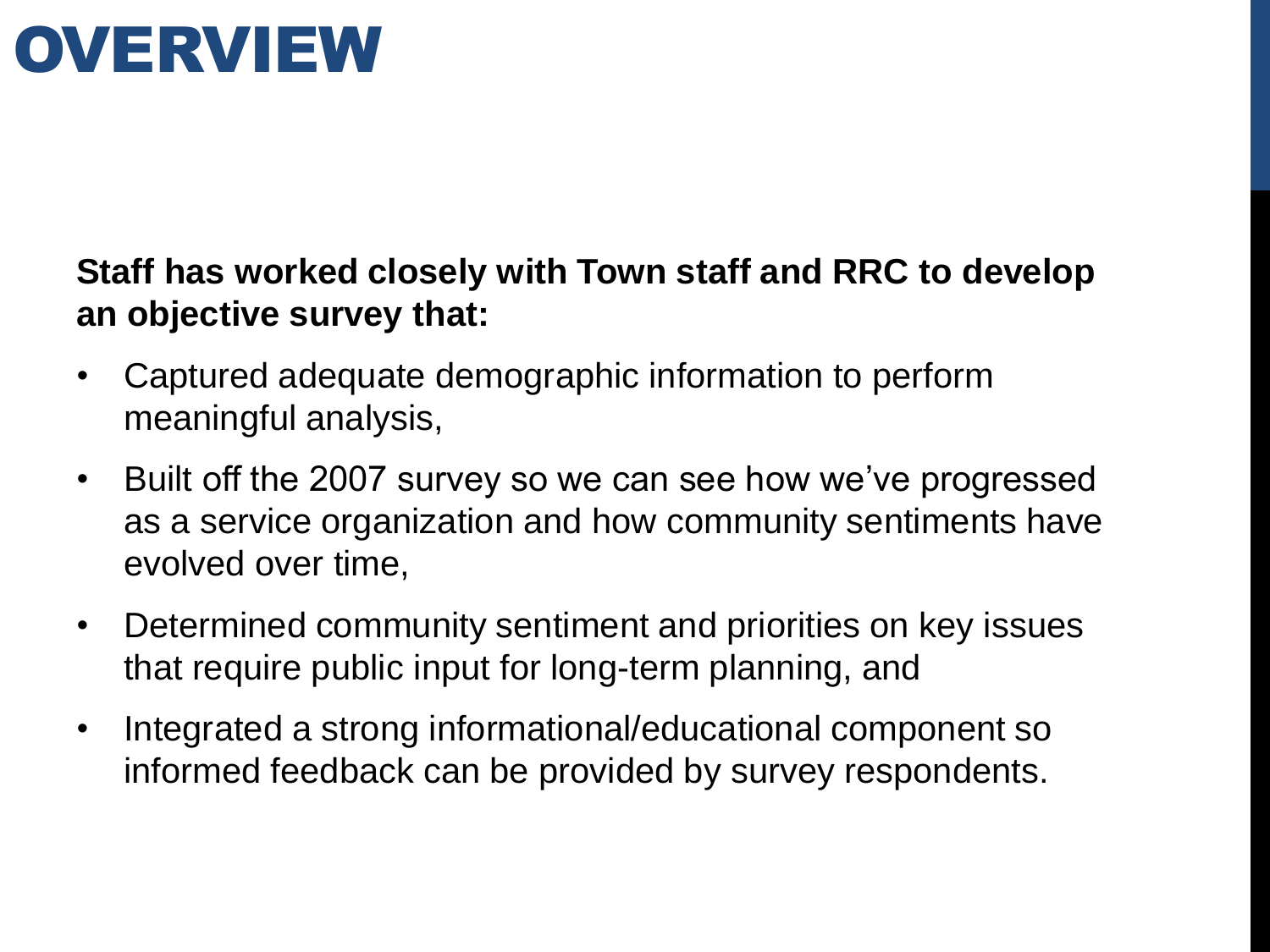## METHODOLOGY

- **Web-based survey using Survey Gizmo**
- **4,302 subscribers to the Town's email list received the survey by direct invitation through a unique link**
- **Cookie-protected link made available one-week later on the Town's website at www.tosv.com/communitysurvey**
- **Paper copies provided by request only**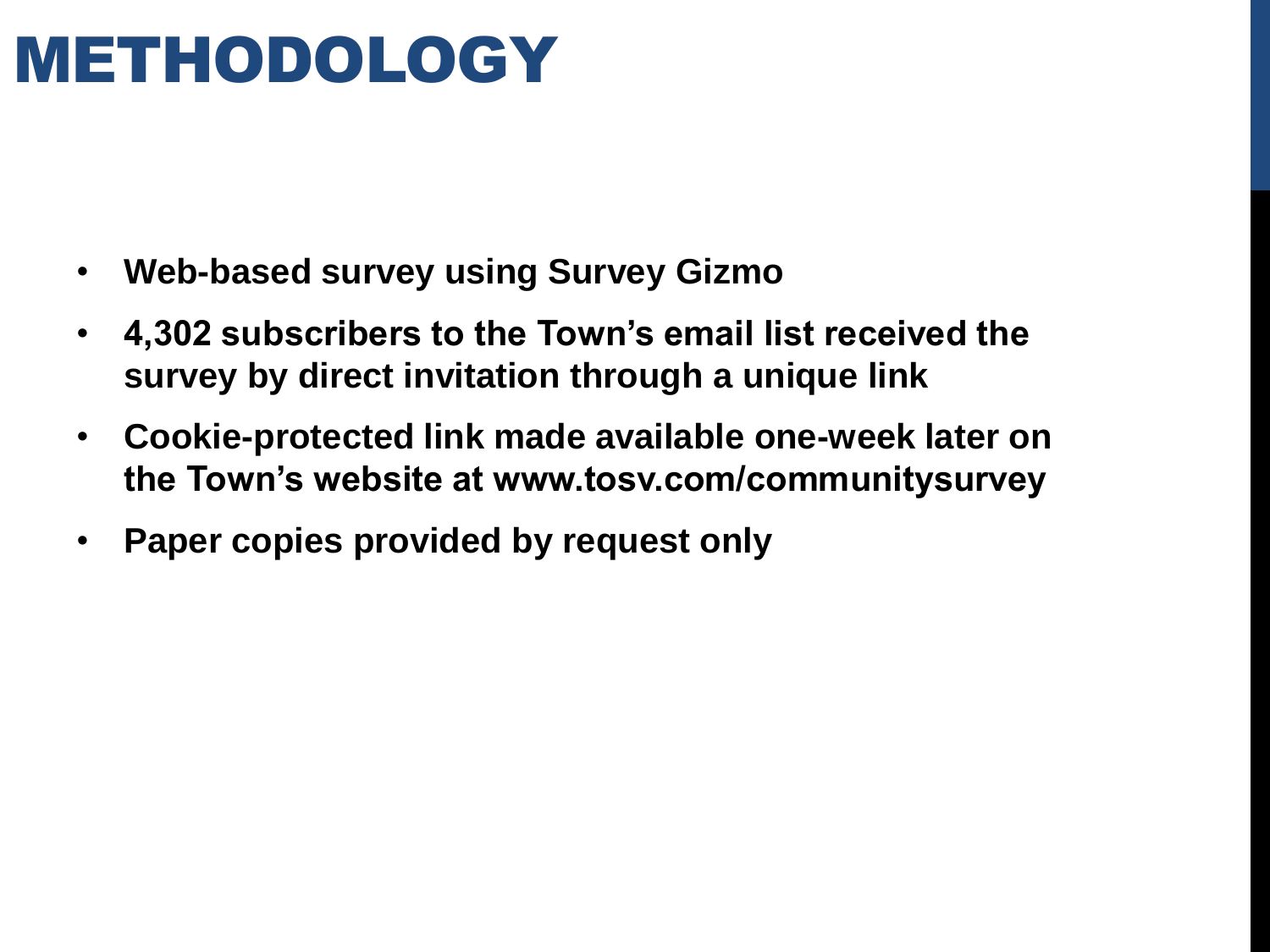## RESPONSE RATE

#### • **979 overall responses. 681 surveys completed**

- 638 completed through the direct email link
- 168 completed by web link
- 6 submitted paper surveys
- 167 responses came from an unknown data source
- **30% dropped off prior to completion. This indicates that the survey was prohibitively long for a high percentage of users**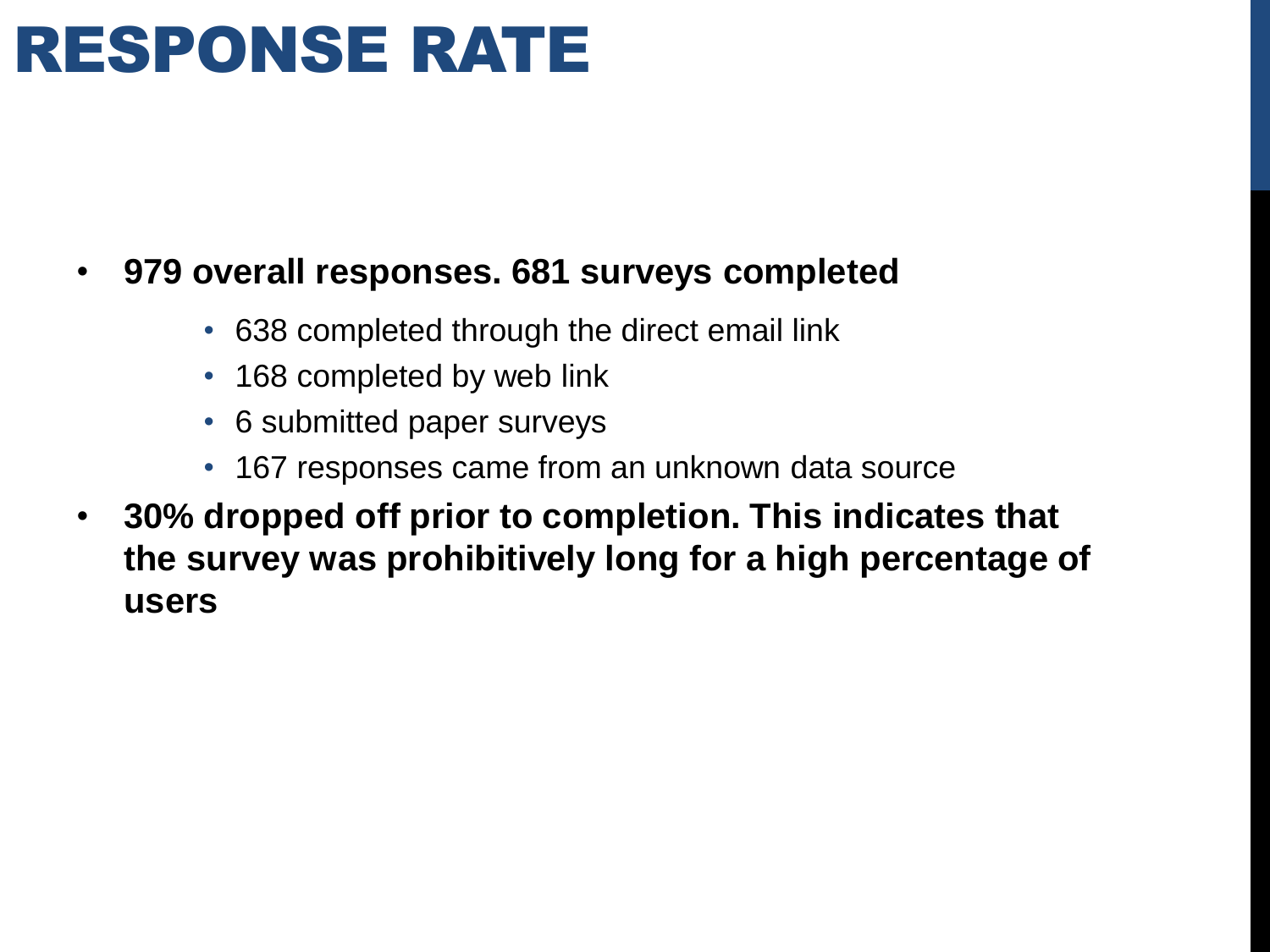## DATA INTEGRITY

- **The survey was administered by the Town with the assistance of RRC and Associates**
- **Once the survey closed, data was transferred from Survey Gizmo, the online instrument used to conduct the survey, to RRC and Associates who went through a process to "clean the data." This involved checking data integrity to search for signs of abuse of response anomalies**
- **Although their was a concern regarding the source of 167 responses, there was no indication that this data should be discounted due to signs of abuse** 
	- For the sake of security, analysis was run including and excluding this data set. There was no measurable difference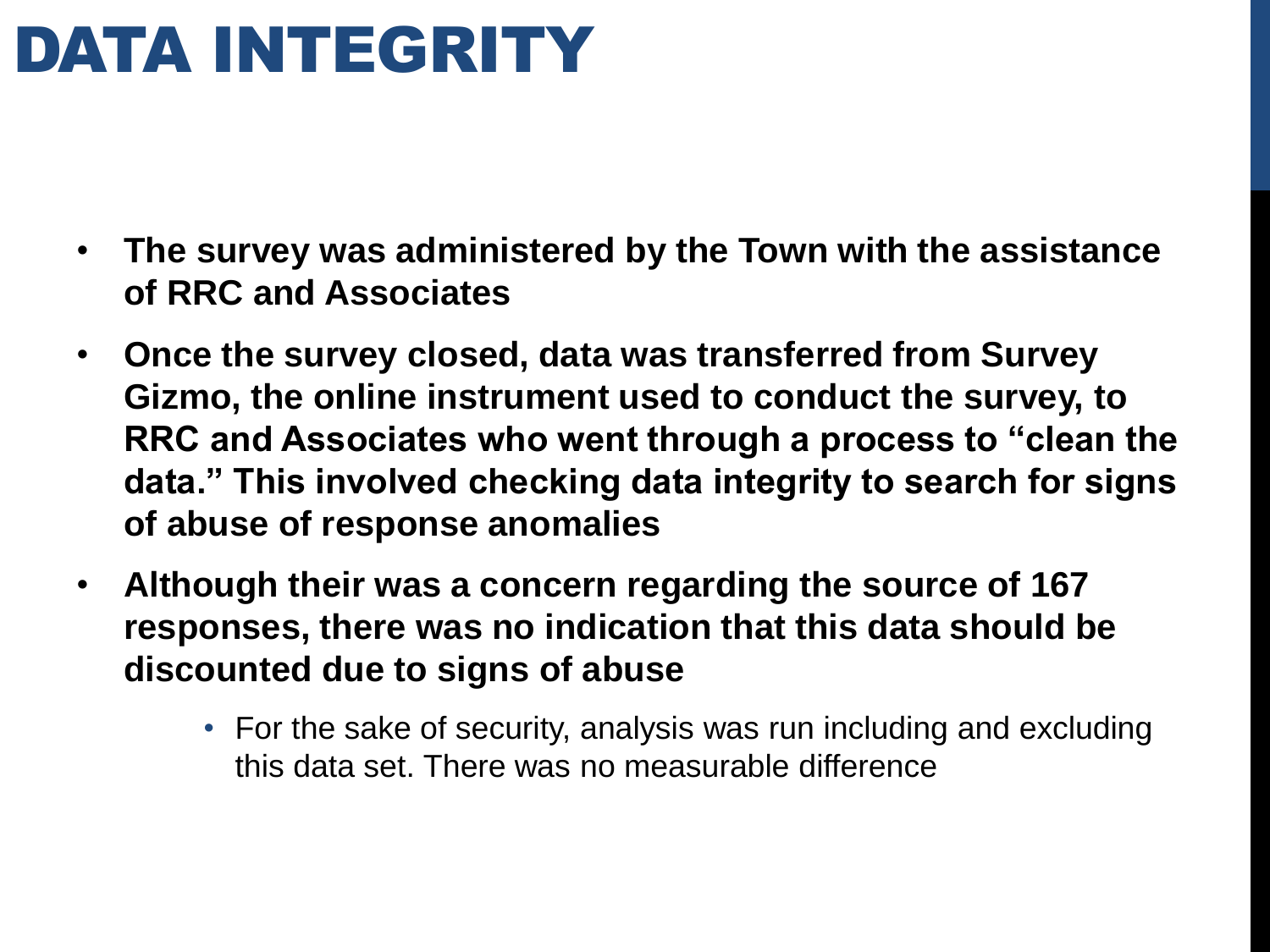## ANALYSIS

**RRC—an unbiased third party—provided analysis services to translate the data obtained from survey responses into usable information and trends. Their analysis included cross tabulation, which provides a basic picture of the interrelation between two variables, and helps find interactions between broad participation and understanding of the research and how it applies across the Town.**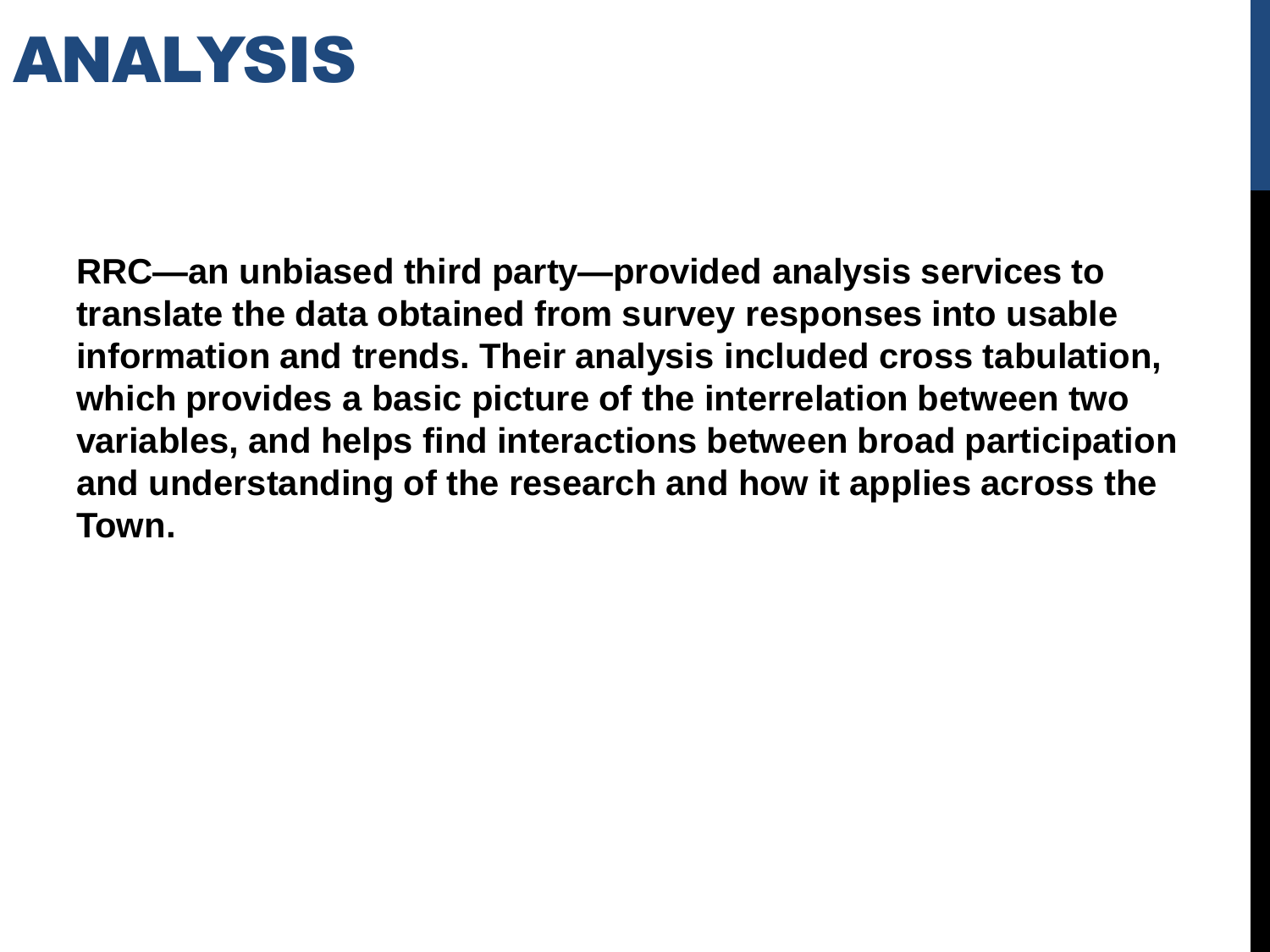## ANALYSIS

- **The response rate varies question-to-question, as not all were required**
- **The percentages provided in this report's charts and graphs provide a summary of the response set for that specific question**
	- A full data set which provides full data for each question, and a cross-tabulation of responses by their sense of community, and demographic is available here
- **Open comments are reported as trends. Full comment sets are available by selecting the link at the bottom of each page**

## **[View a matrix of complete survey results](http://tosv.com/DocumentCenter/View/512)**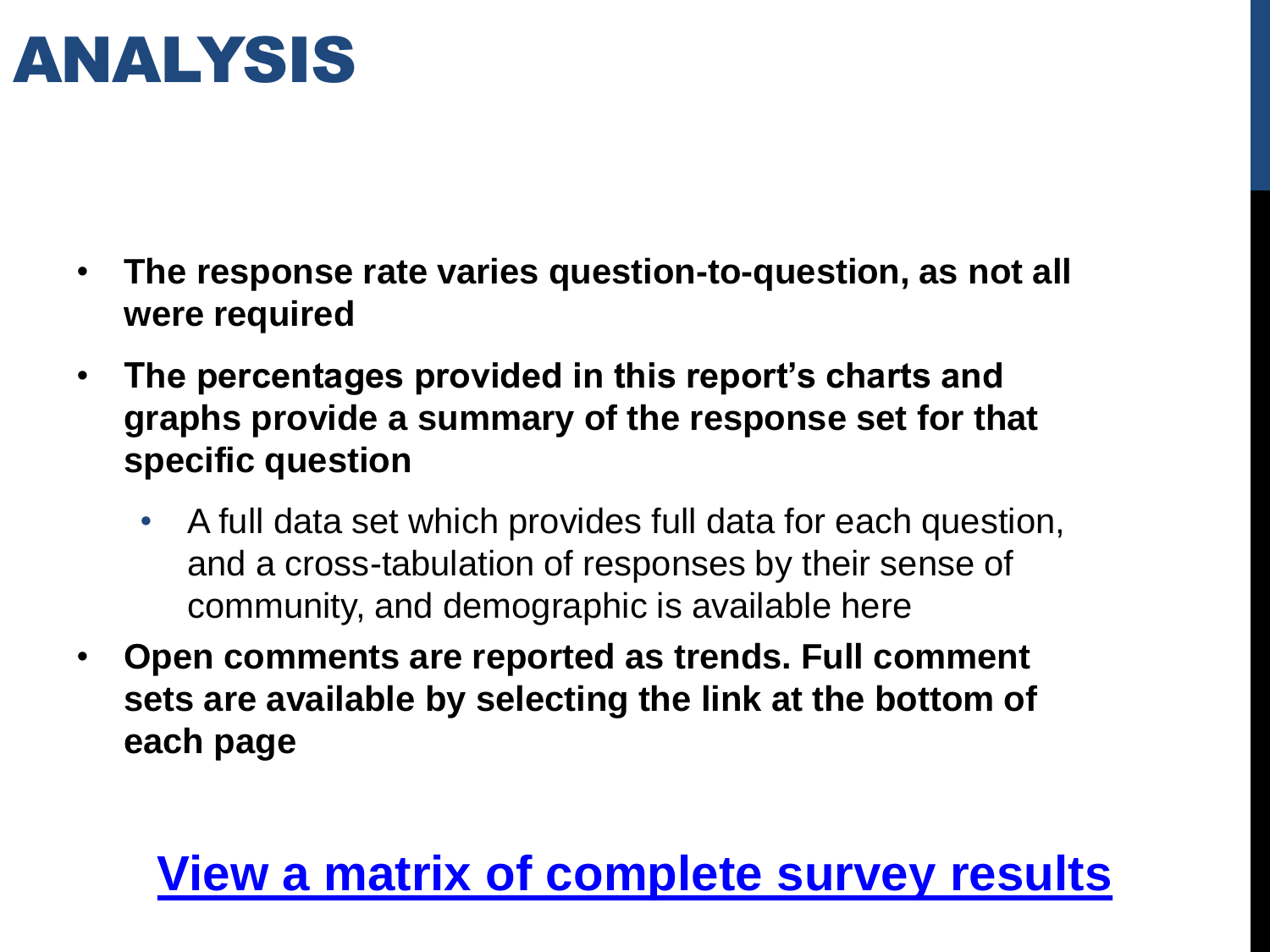## SECTION 1: RESPONDENT CHARACTERISTICS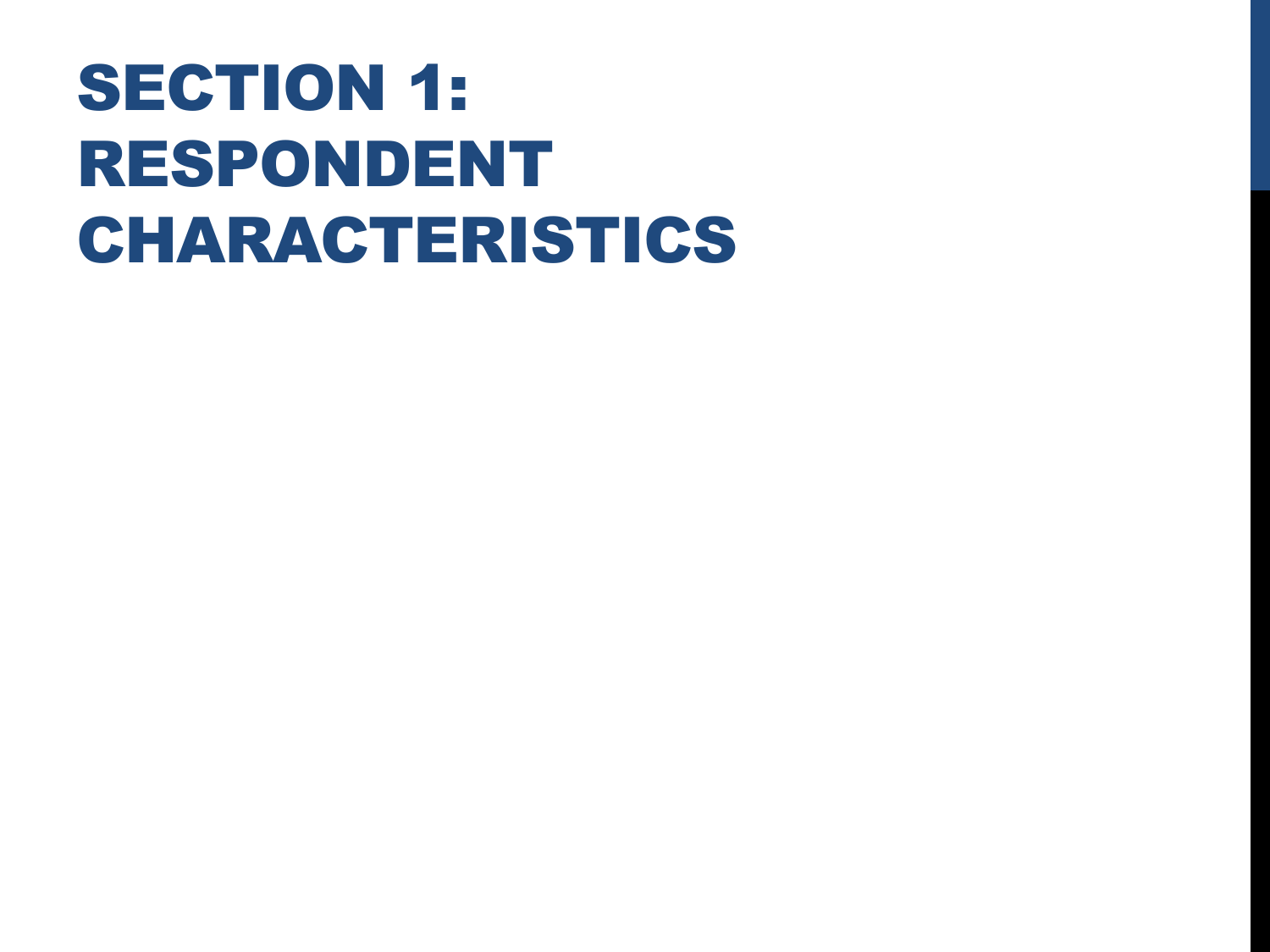## RESPONDENT TRENDS

- **Most common respondents were full-time (50%) and part time residents (18%)**
- **21% own or operate a business in Snowmass Village**
- **Heavy representation from the Horse Ranch/Crossings and Melton Ranch/Sinclair neighborhoods**
- **The majority of respondents have lived in Snowmass more than 15 years (54%), or 6-15 years (23%)**
- **Relatively equal data sets from households with children, empty-nesters, couples without children, and singles**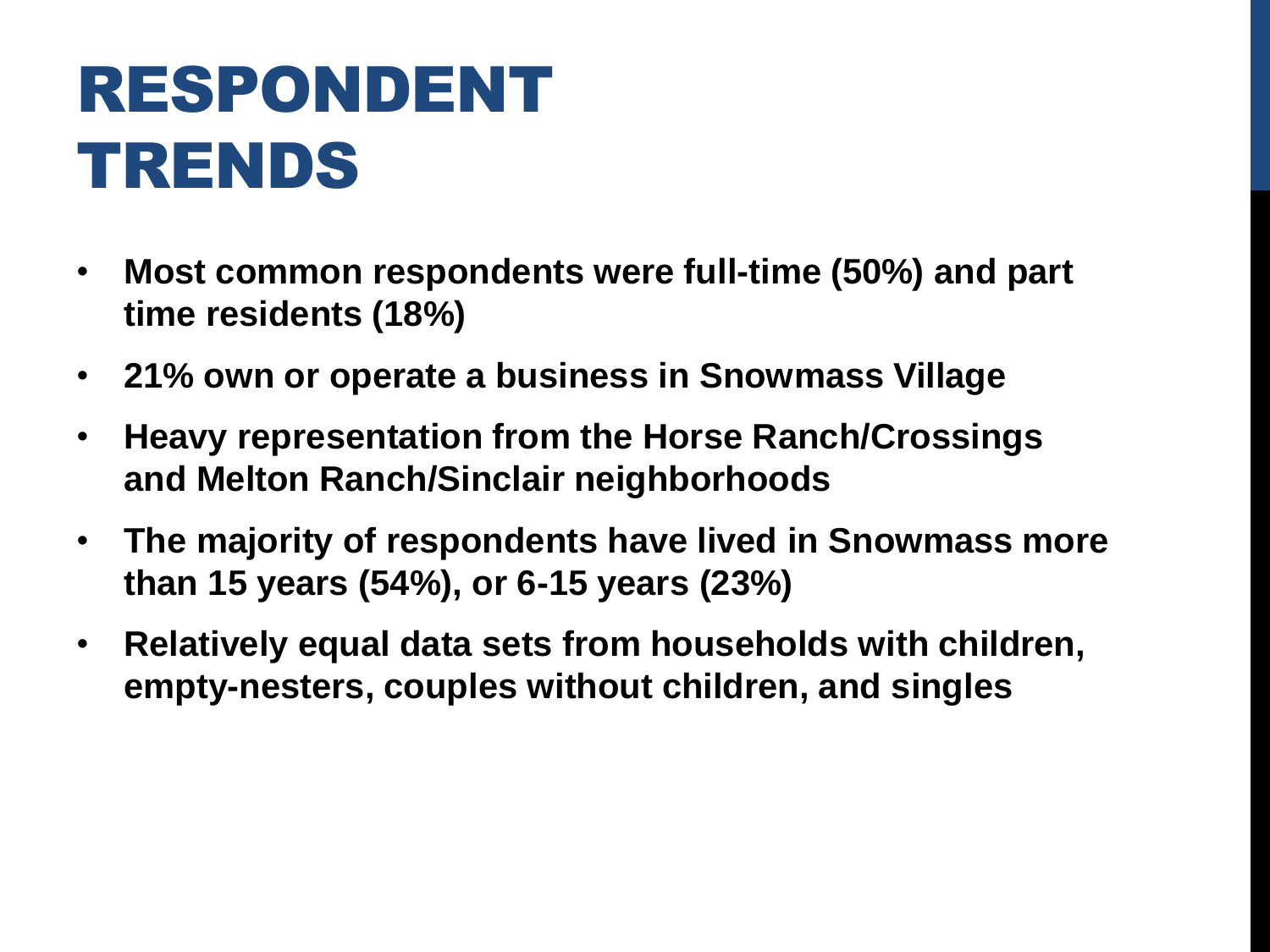### WHICH OF THE FOLLOWING BEST DESCRIBES YOU?



- **Non-resident, owner** of
	- business/commercial
- **P**Year-round resident
- Part-time resident
- **Employee in** Snowmass Village

■ Other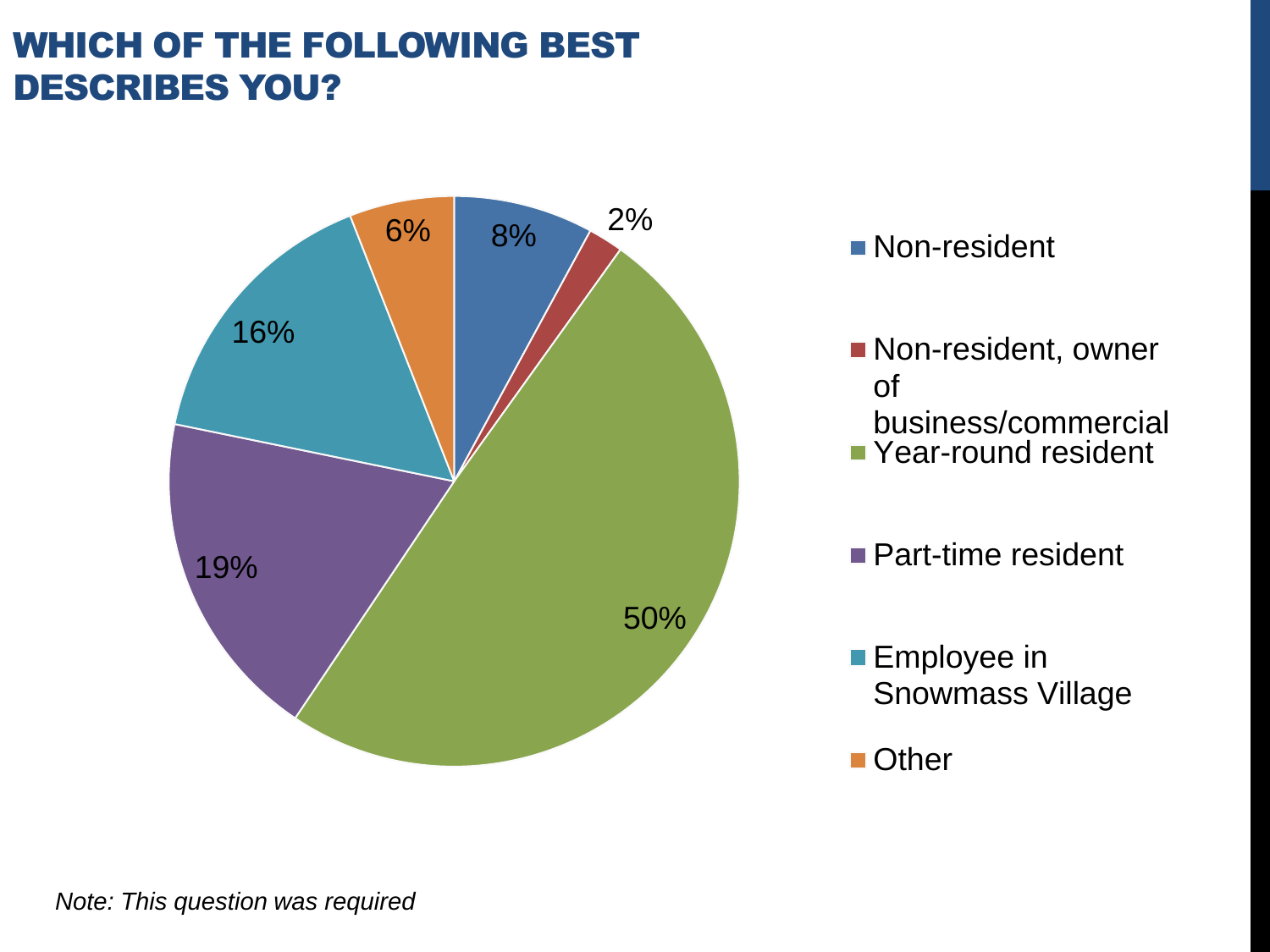### HOW LONG HAVE YOU LIVED WITHIN OR OWNED PROPERTY IN SNOWMASS VILLAGE?

## DO YOU RENT OR OWN YOUR RESIDENCE?



*Note: This question was asked only to respondents that indicated they were full-time or part-time residents.*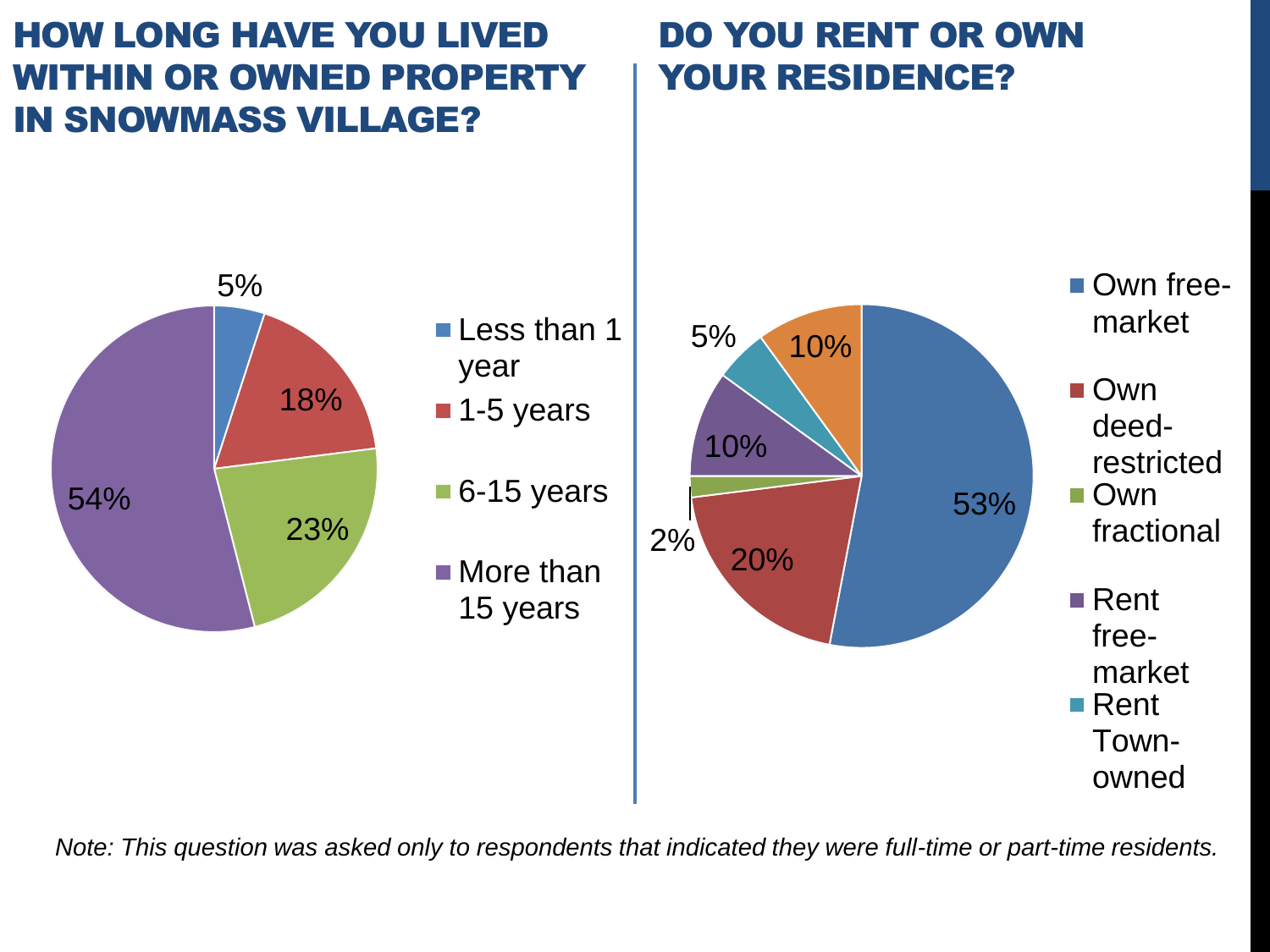## WHERE IS YOUR RESIDENCE WITHI SNOWMASS VILLAGE LOCATED?



- Horse Ranch/Crossings
- Melton Ranch/Sinclair
- Fox Run
- Two Creeks/Pines
- Mountain View/Creekside
- Snowamss Club
- Upper Village
- Wood Rd

■ Other

*Note: This question was asked only to respondents that indicated they were full-time or part-time residents.*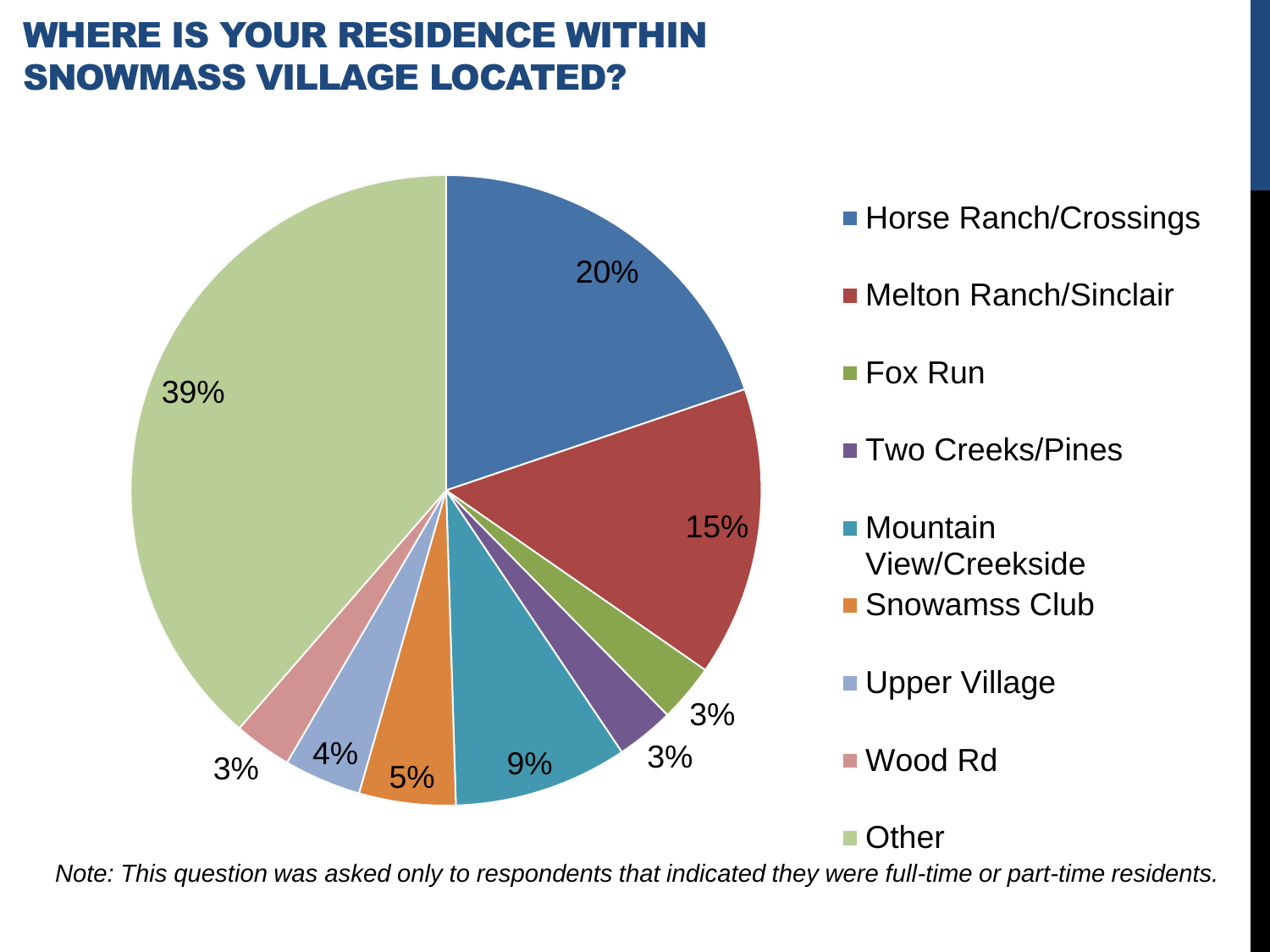#### WHICH OF THE FOLLOWING BEST DESCRIBES YOUR MARITAL STATUS?



- Single, no children
- Couple, no children
- **Household with children**
- Empty-nester
- Other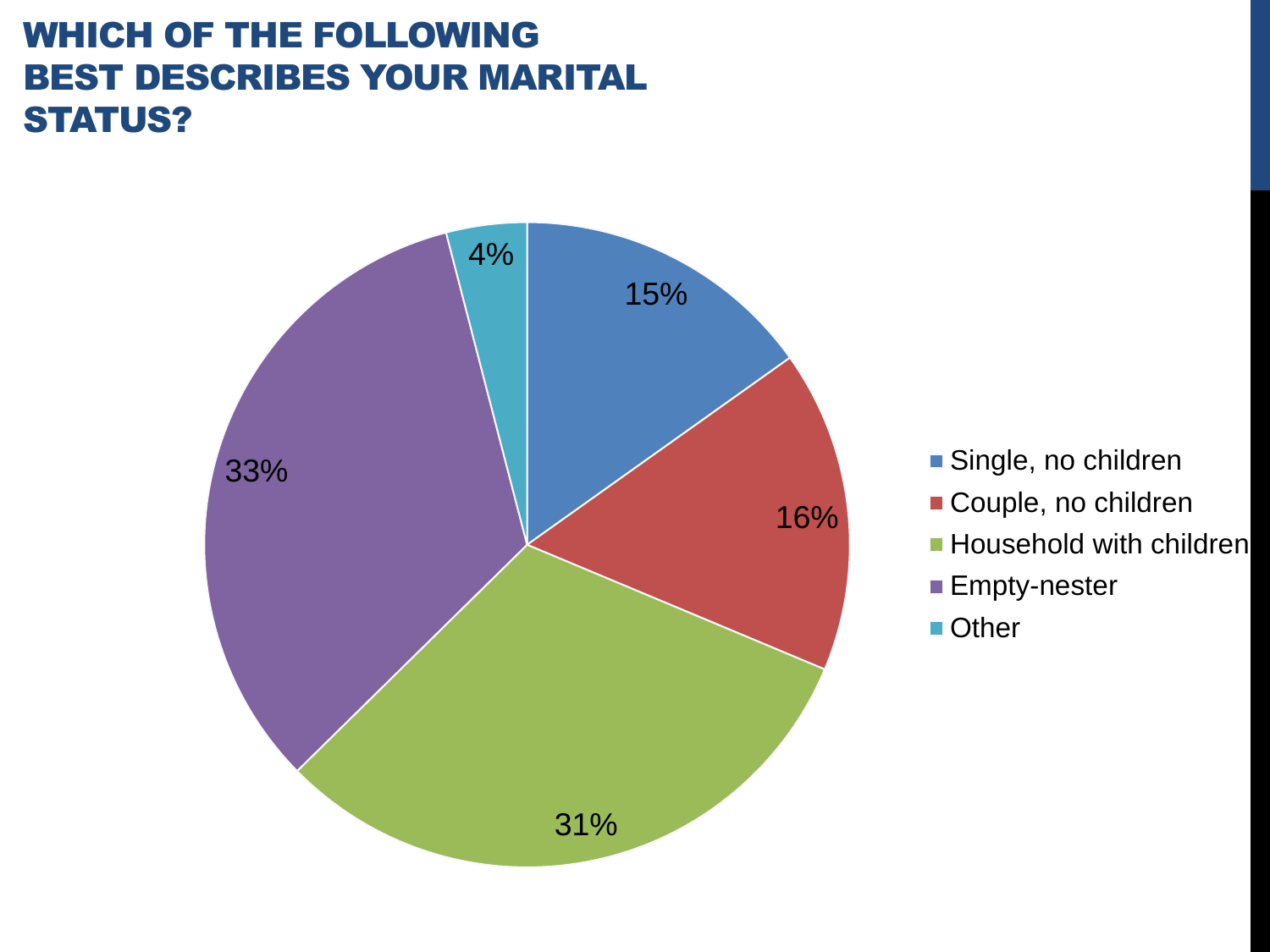#### DO YOU HAVE GRAND-CHILDREN THAT VISIT YOU IN SNOWMASS VILLAGE?

#### DO YOU HAVE PARENTS OR GRANDPARENTS THAT VISIT YOU IN SNOWMASS VILLAGE?



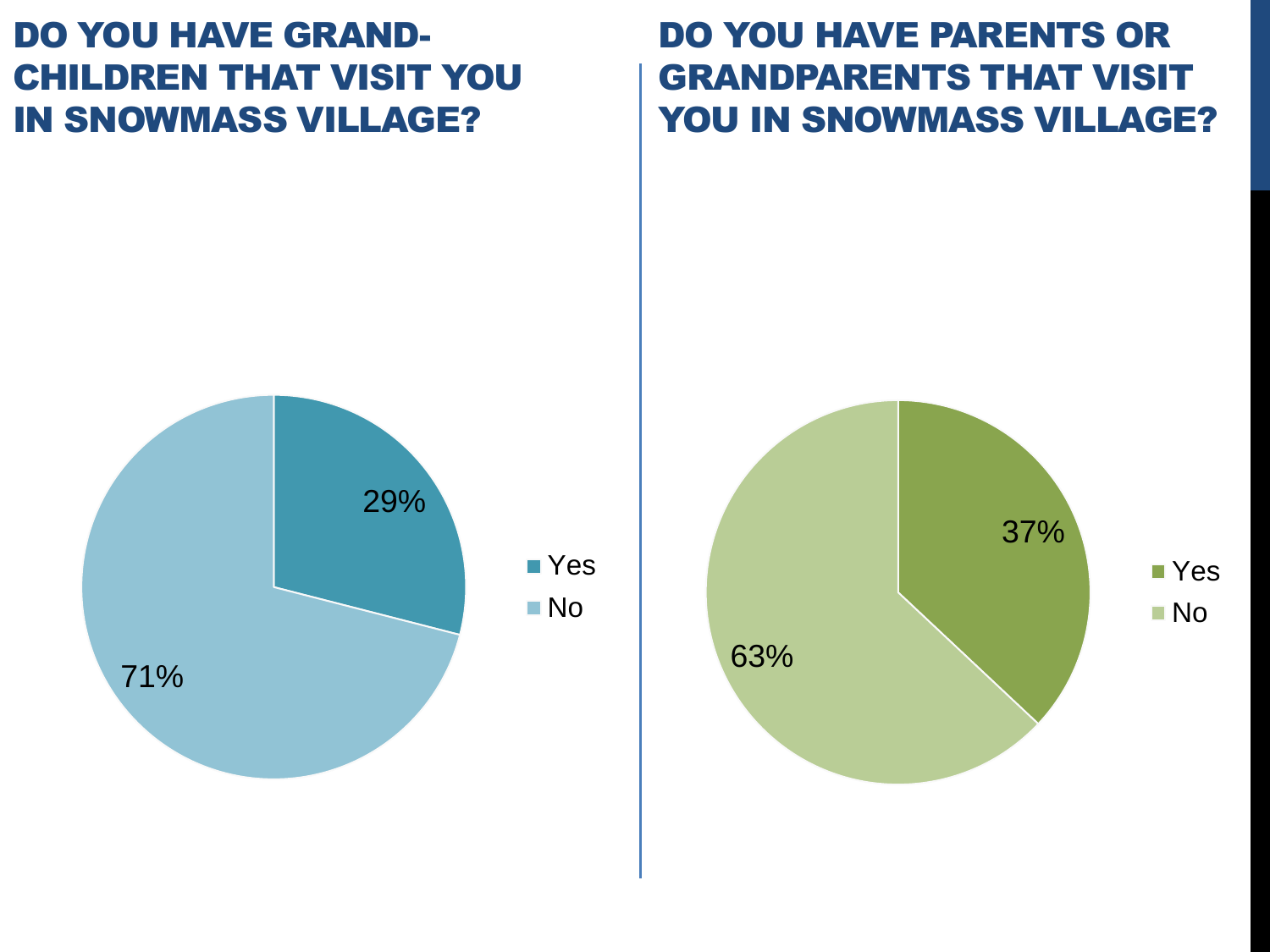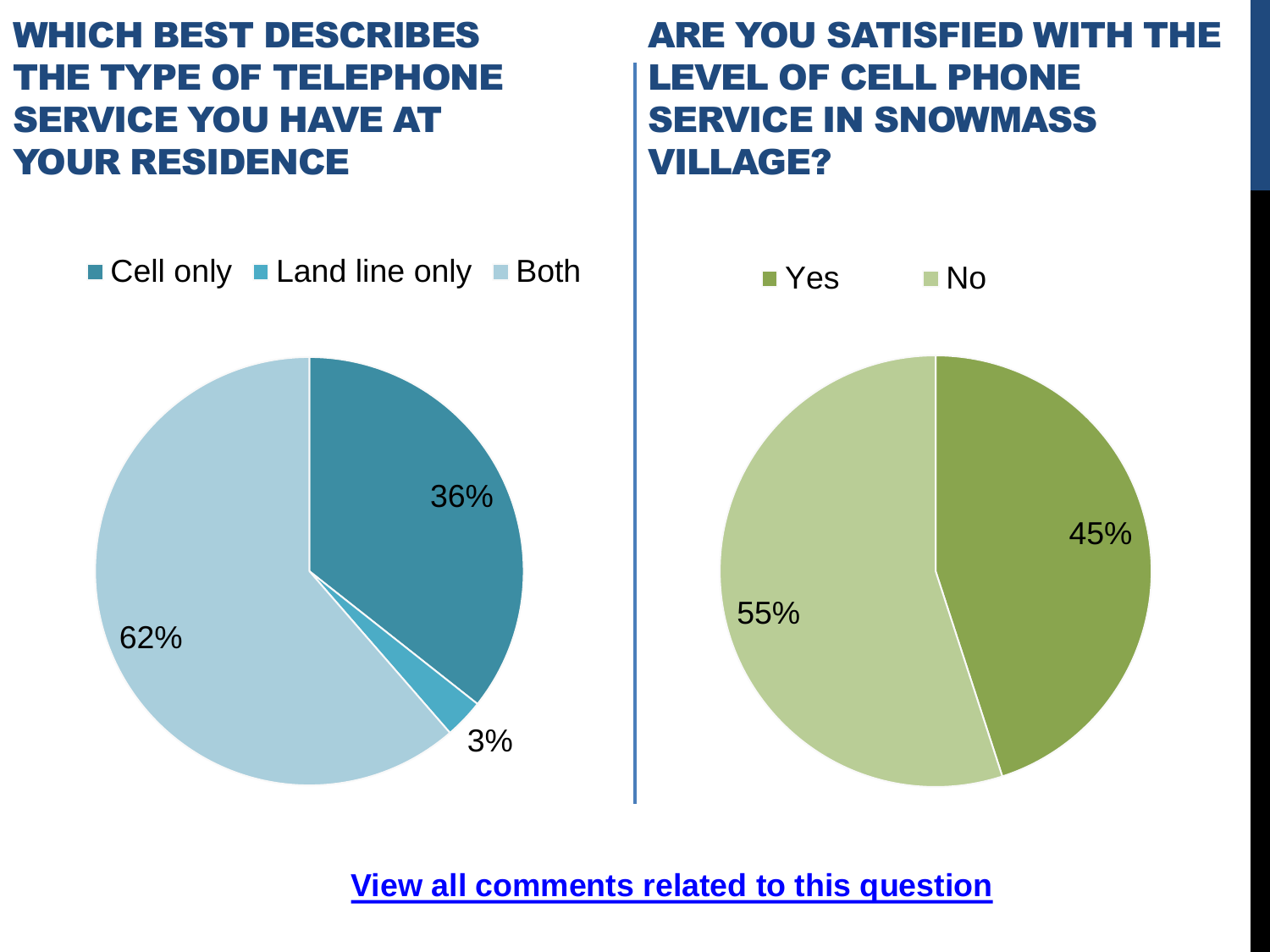## SECTION 2: SURVEY RESULTS AND DATA TRENDS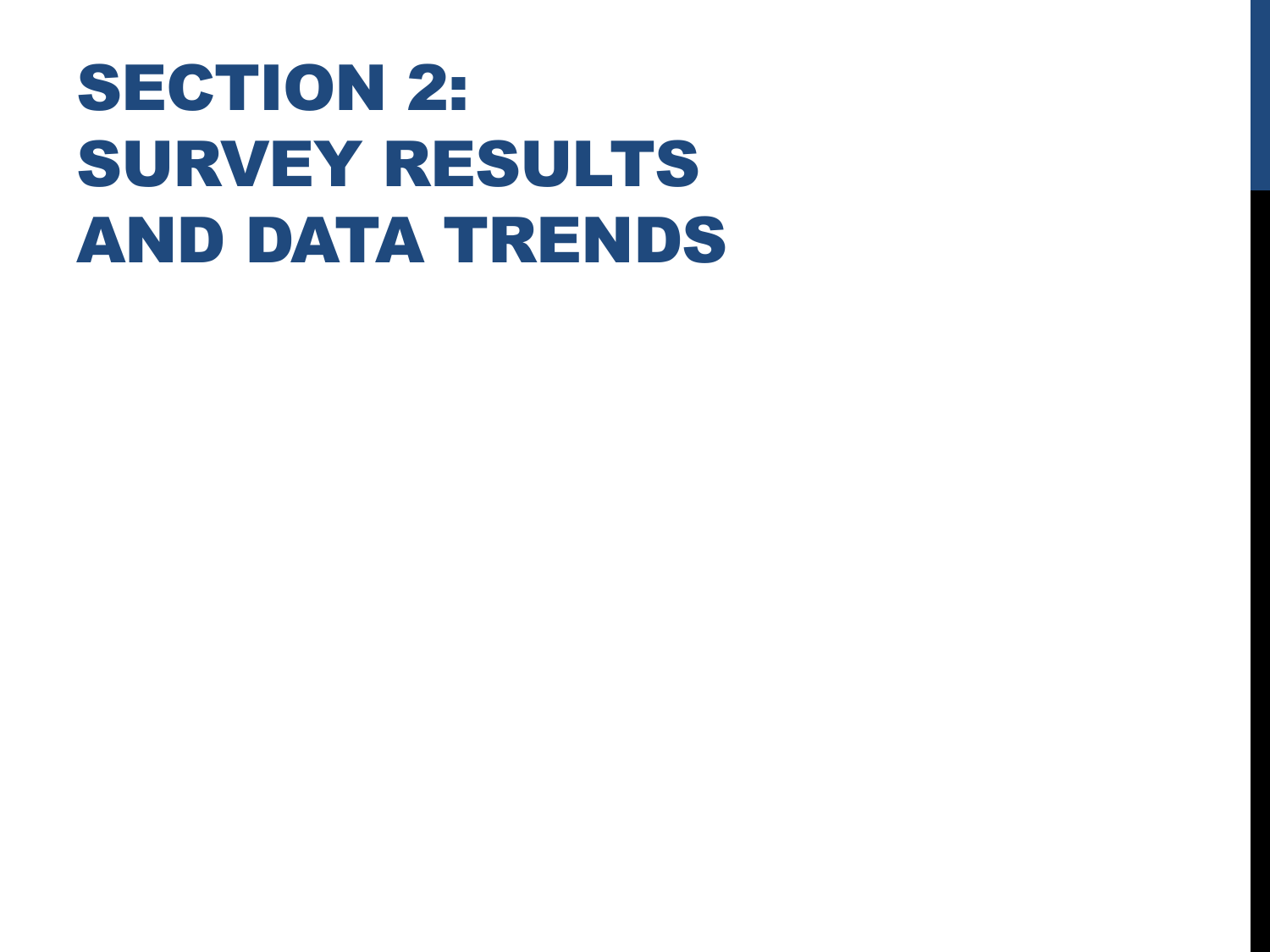## ANALYSIS HIGH POINTS AND SUMMARY

- **Frequent responses were somewhat consistent through resident type.**
- **Largest variable in response type was the respondents feeling on the "sense of community."** 
	- There was a strong correlation with individuals who felt the community had improved, and individuals who participated in our employee housing program.
- **Similar to the 2007 survey, there was a strong desire from the community to complete Base Village with caution on the Town's behalf.**
- **The importance of our trails system was a strong theme across several questions including ideas to promote tourism, areas of opportunity for the Town, and what individuals would like to keep in perpetuity.**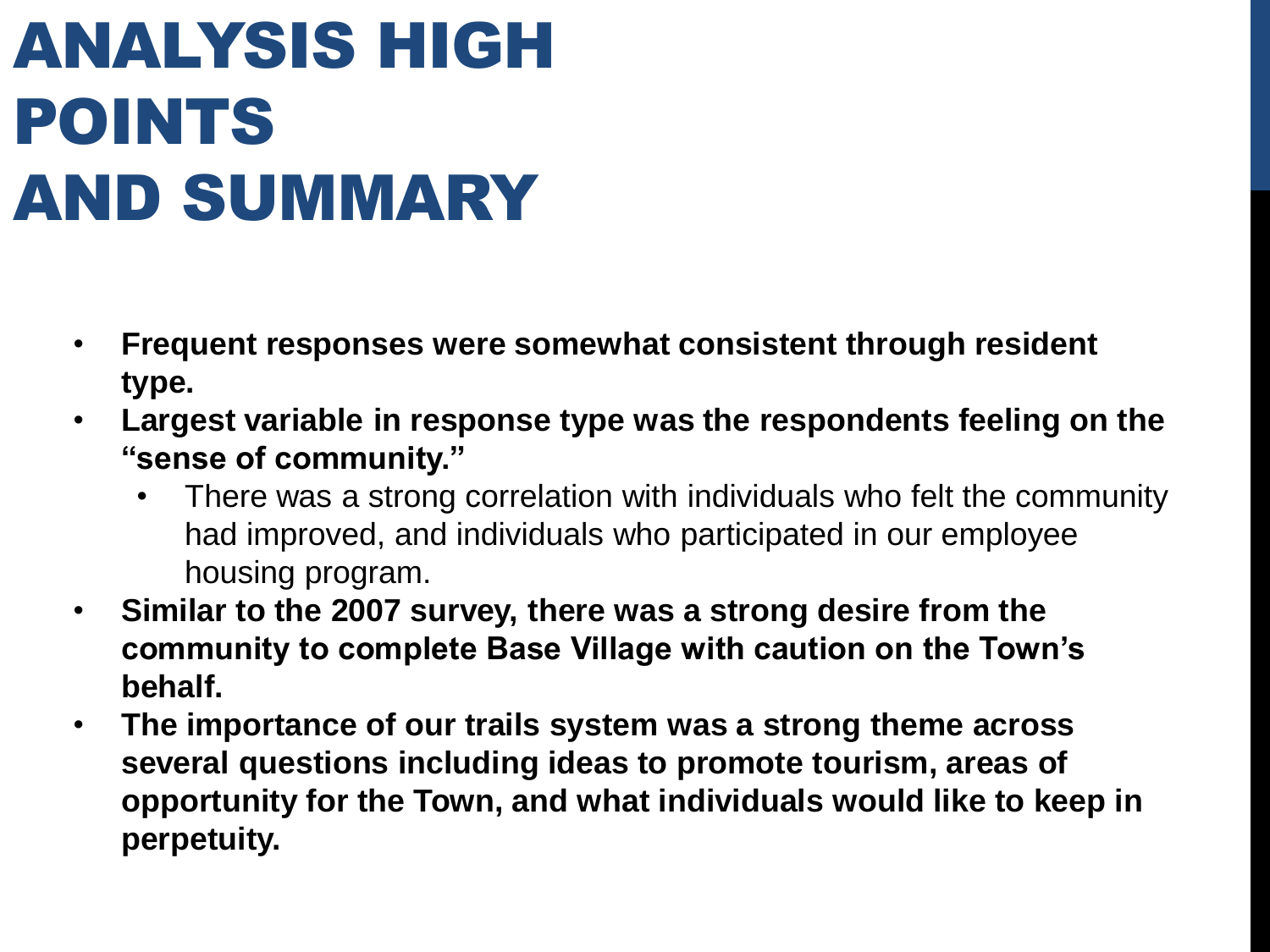## ANALYSIS HIGH POINTS AND SUMMARY

- **The community places a high value on the natural environment, and shows strong support for various environmental initiatives.**
- **The biggest areas of deviation from the 2007 survey included averages satisfaction scores for Town Council and Community Development. Both service areas improved markedly.**
- **Town services across all departments received satisfactory ratings, however there is always room for improvement, most notably in the areas of communications, access to information, tourism, and solid waste & recycling.**
- **Overall, it was clear through the survey that respondents place a high value on a sense of community and a friendly and accessible population and Town government.**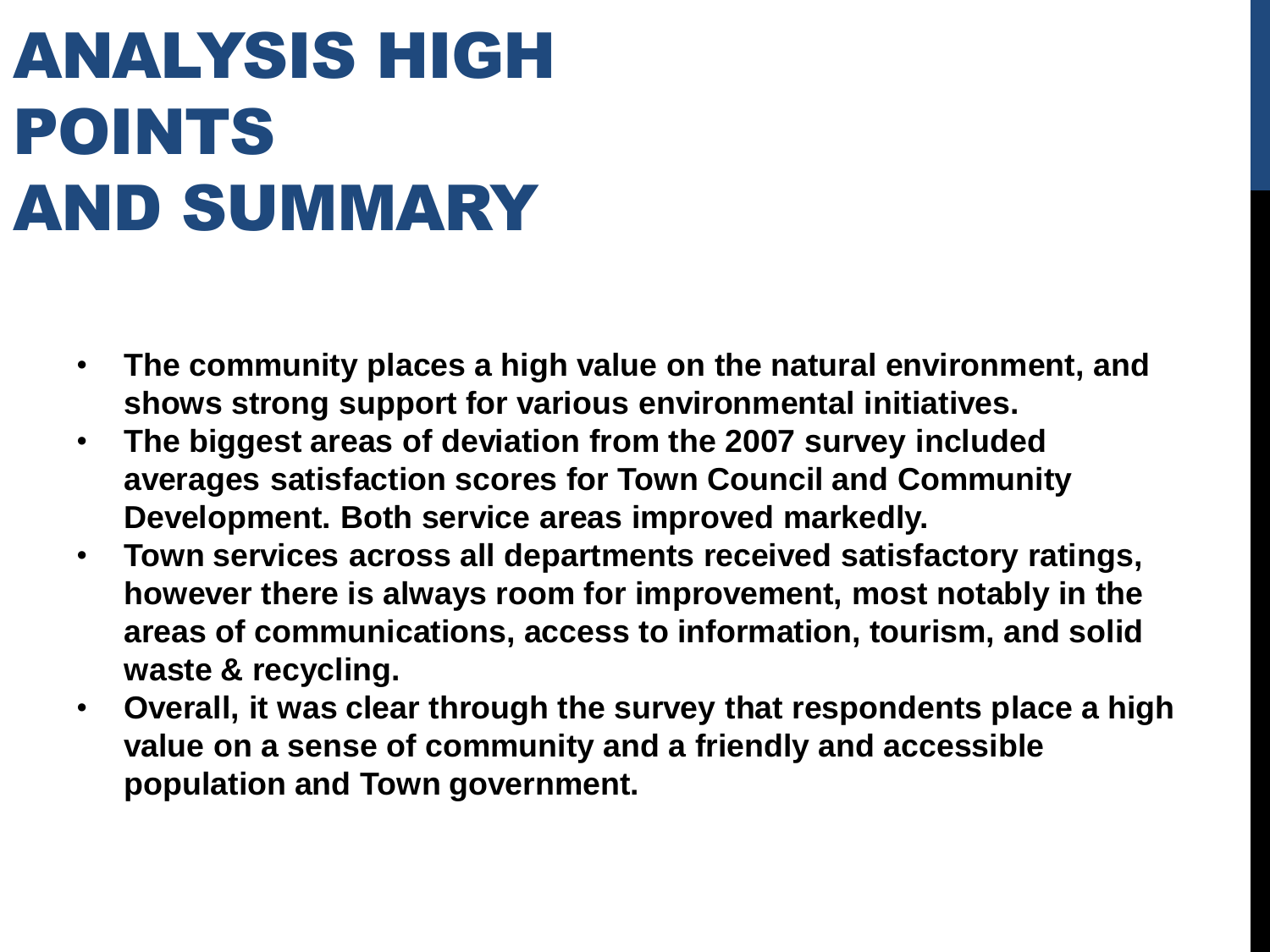### OVER THE PAST TWO YEARS, HAS THE SENSE OF COMMUNITY IMPROVED, GOTTEN WORSE, OR STAYED THE SAME?

![](_page_20_Figure_1.jpeg)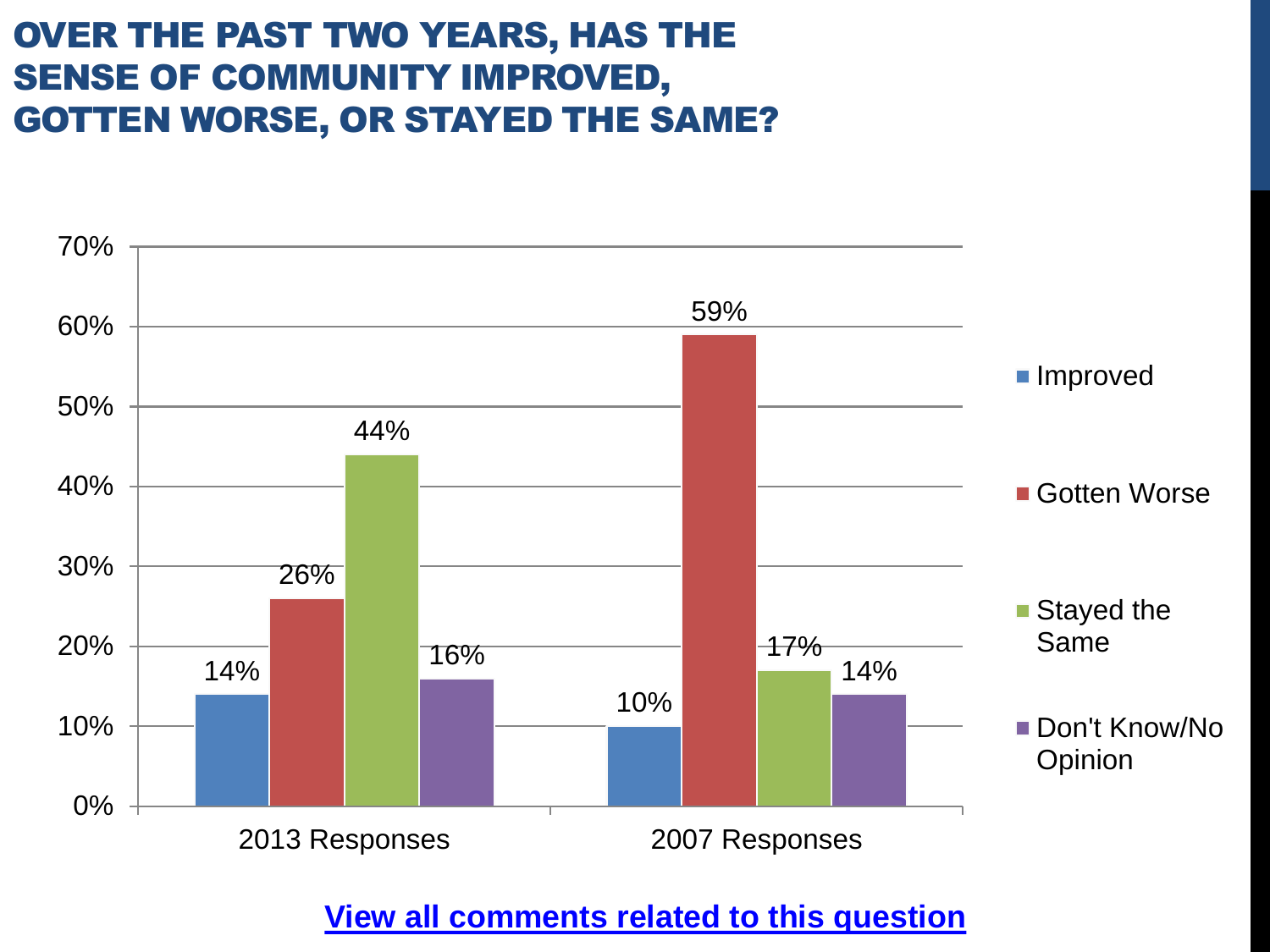#### IN A FEW WORDS, WHAT DO YOU BELIEVE ARE THE TWO BIGGEST AREAS OF OPPORTUNITY, IN ORDER OF PRIORITY FOR THE TOWN? (COMMENT TRENDS BY DEMOGRAPHIC)

| <b>Resident Type</b>       | <b>Overall Opportunity Area</b> |
|----------------------------|---------------------------------|
| <b>Year-round resident</b> | <b>Base Village</b>             |
|                            | <b>Skiing</b>                   |
|                            | Summer                          |
|                            | <b>Tourism</b>                  |
| <b>Part-time resident</b>  | <b>Base Village</b>             |
|                            | <b>Skiing</b>                   |
| <b>Employee</b>            | <b>Base Village</b>             |
|                            | Summer                          |
| <b>Non-Resident</b>        | <b>Base Village</b>             |
|                            | <b>Skiing</b>                   |
| <b>Other</b>               | <b>Base Village</b>             |
|                            | <b>Restaurants</b>              |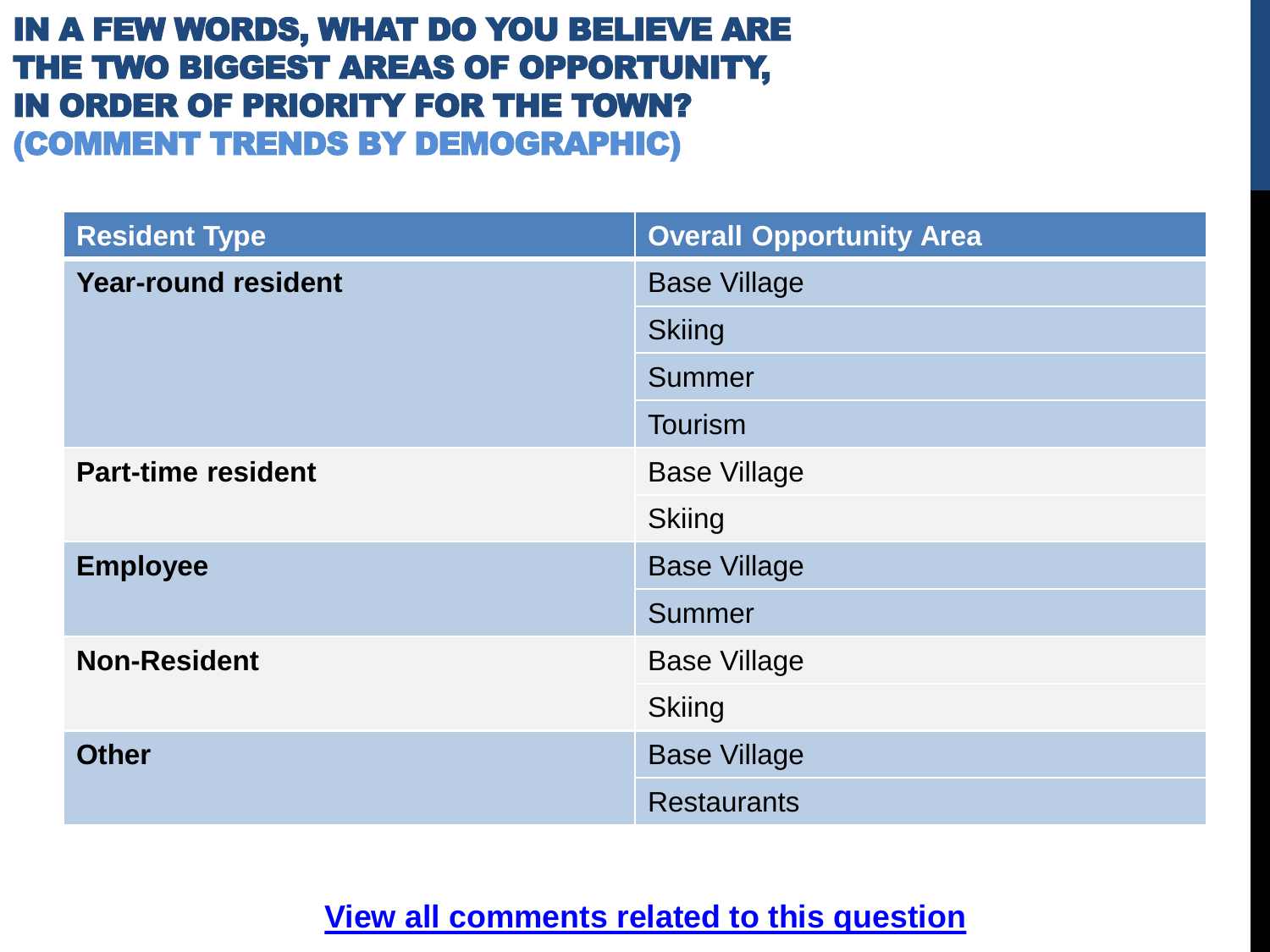## IF YOU COULD KEEP ONE THING THE SAME IN SNOWMASS VILLAGE IN PERPETUITY, WHAT WOULD IT BE? (COMMENT TRENDS)

![](_page_22_Figure_1.jpeg)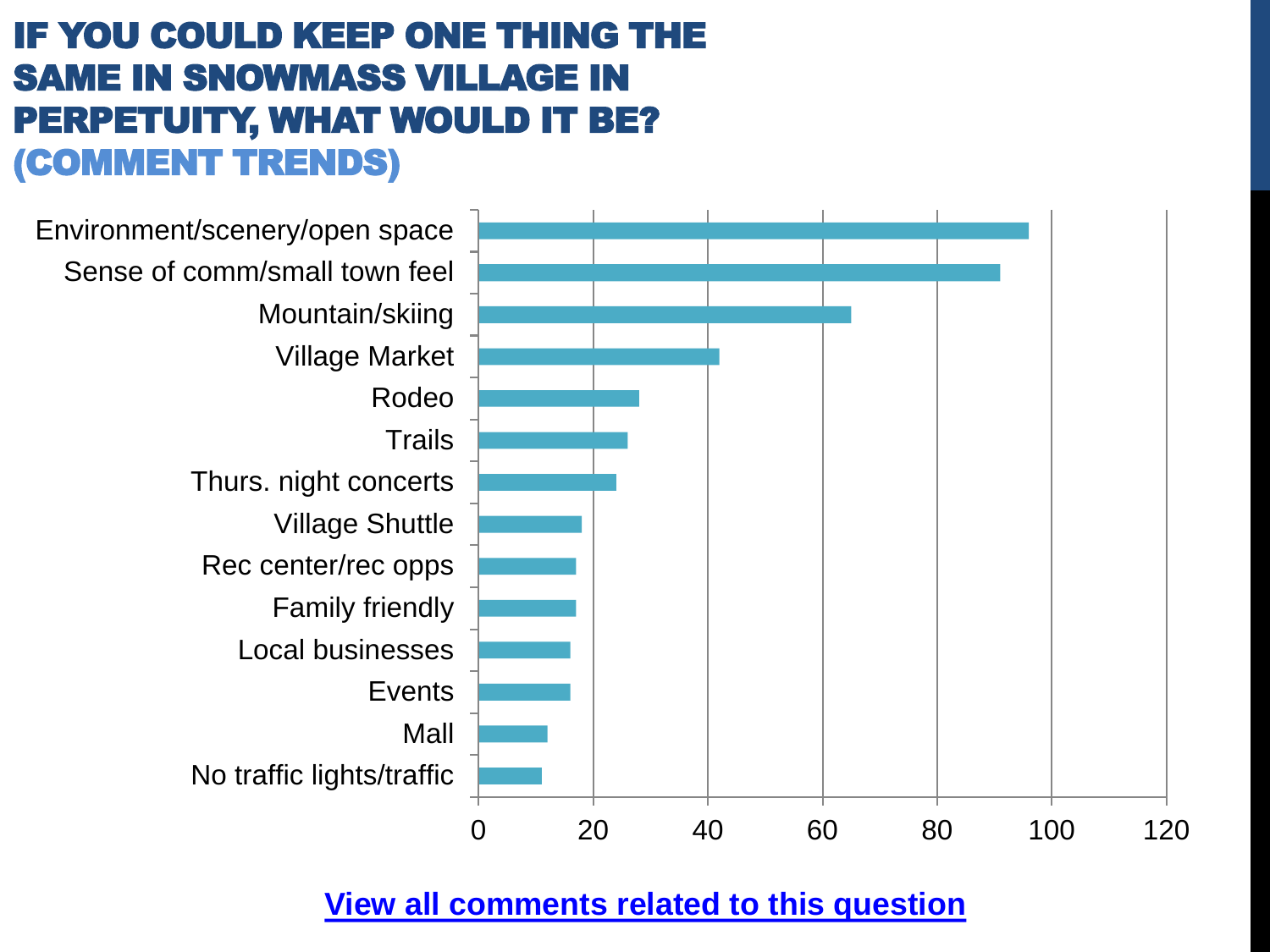#### HOW IMPORTANT ARE THE FOLLOWING TO YOU AND YOUR HOUSEHOLD?

![](_page_23_Figure_1.jpeg)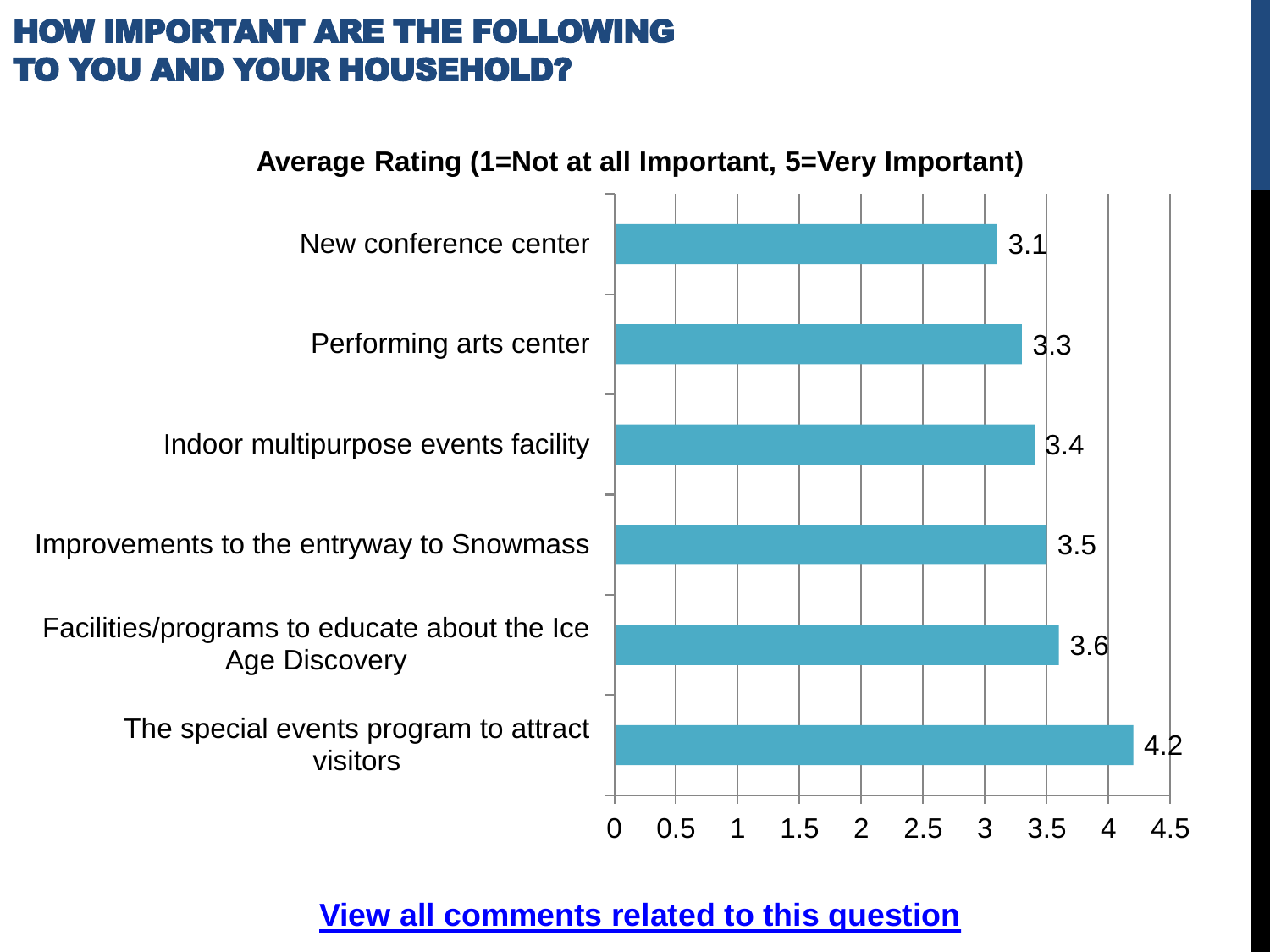### HOW IMPORTANT ARE THE FOLLOWING RODEO ARENA AREA IMPROVEMENTS TO YOU AND YOUR HOUSEHOLD?

![](_page_24_Figure_1.jpeg)

**Average Rating (1=Not at all Important, 5=Very Important)**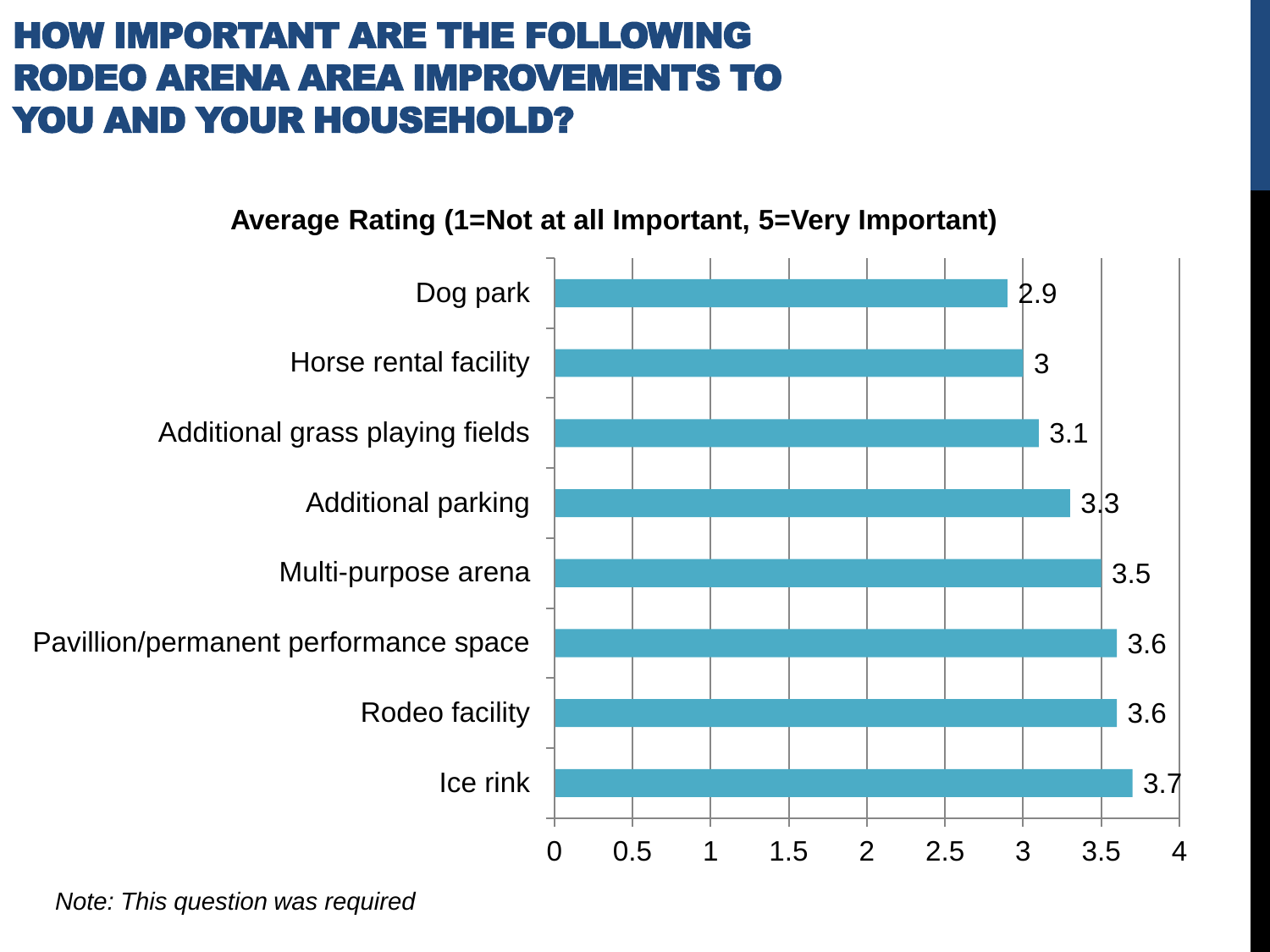## PLEASE INDICATE WHAT TWO RODEO ARENA USES ARE MOST IMPORTANT TO THE COMMUNITY AS A WHOLE

![](_page_25_Figure_1.jpeg)

- Multi-purpose arena
- Rodeo facility
- Horse rental facility
- **Pavillion/permanent** performance space
- $\blacksquare$  Ice rink
- Dog park
- Additional grass playing fields
- **Additional parking**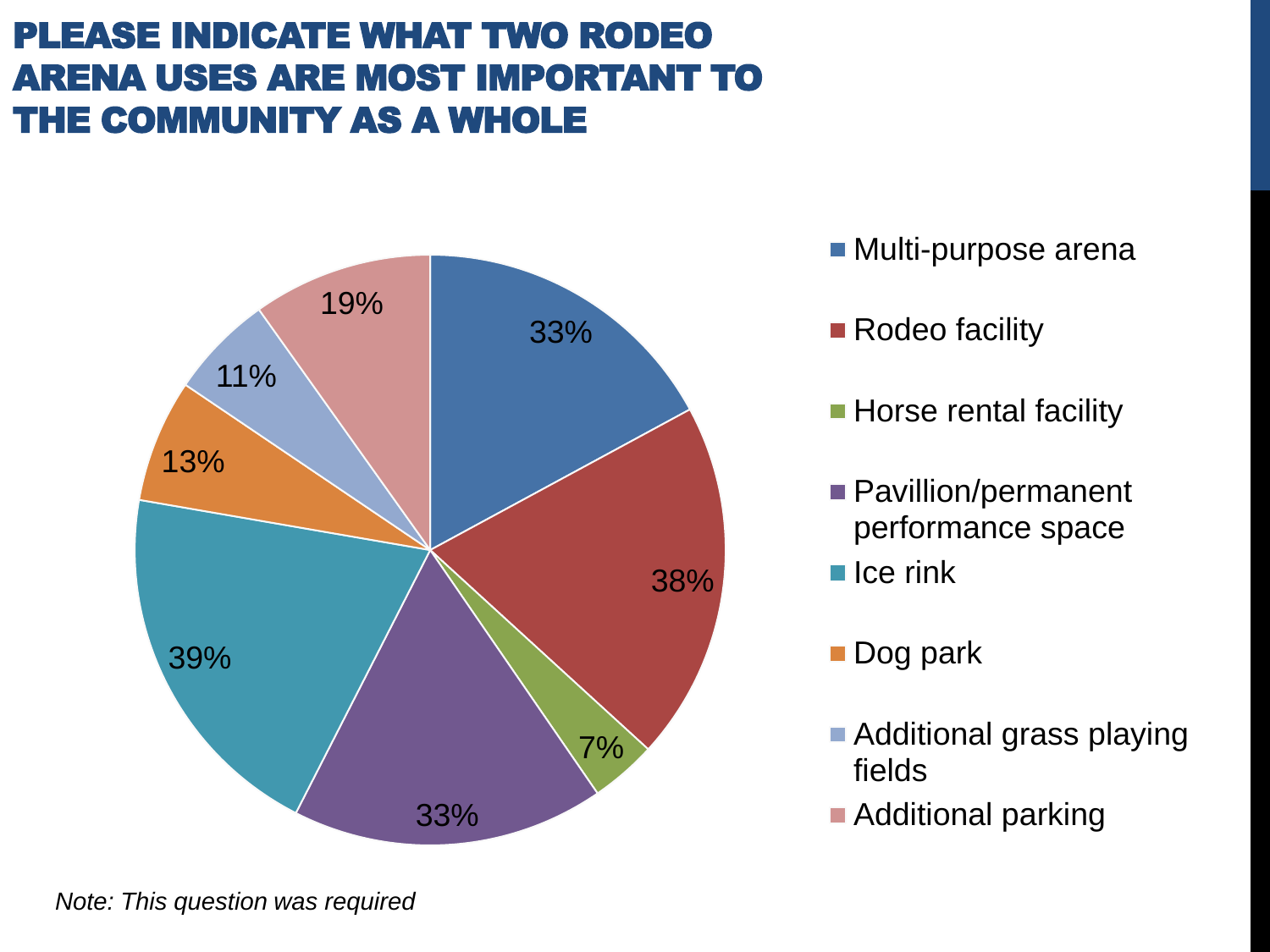#### HOW IMPORTANT ARE THE FOLLOWING VISITOR'S CENTER IMPROVEMENTS TO YOU AND YOUR HOUSEHOLD?

![](_page_26_Figure_1.jpeg)

**Average Rating (1=Not at all Important, 5=Very Important)**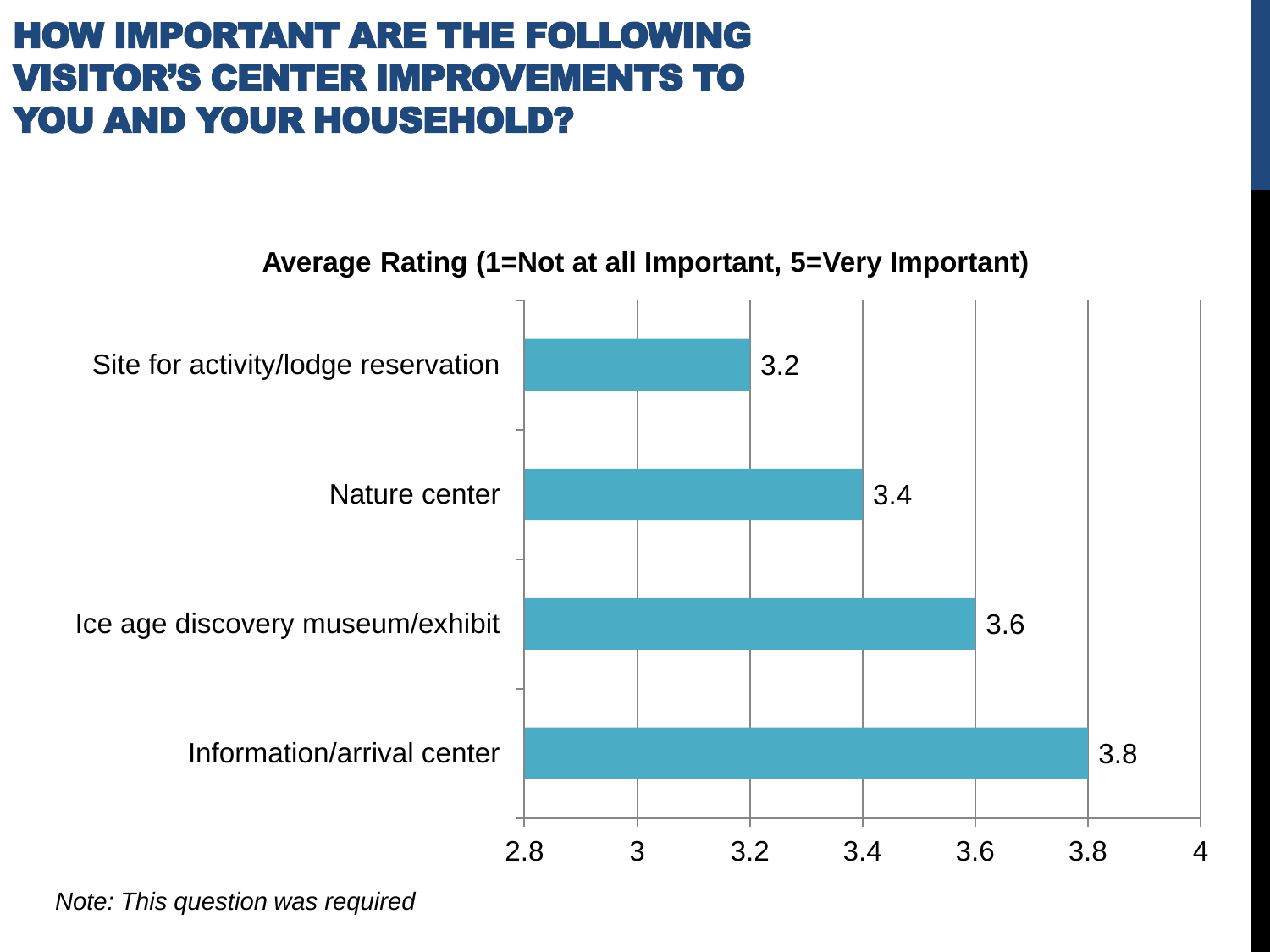#### PLEASE INDICATE WHAT TWO VISITOR'S CENTER SITE USES ARE MOST IMPORTANT TO THE COMMUNITY AS A WHOLE

![](_page_27_Figure_1.jpeg)

- **Information/arrival center**
- **Nature center**
- lce age discovery museum/exhibit
- Site for activity/lodge reservation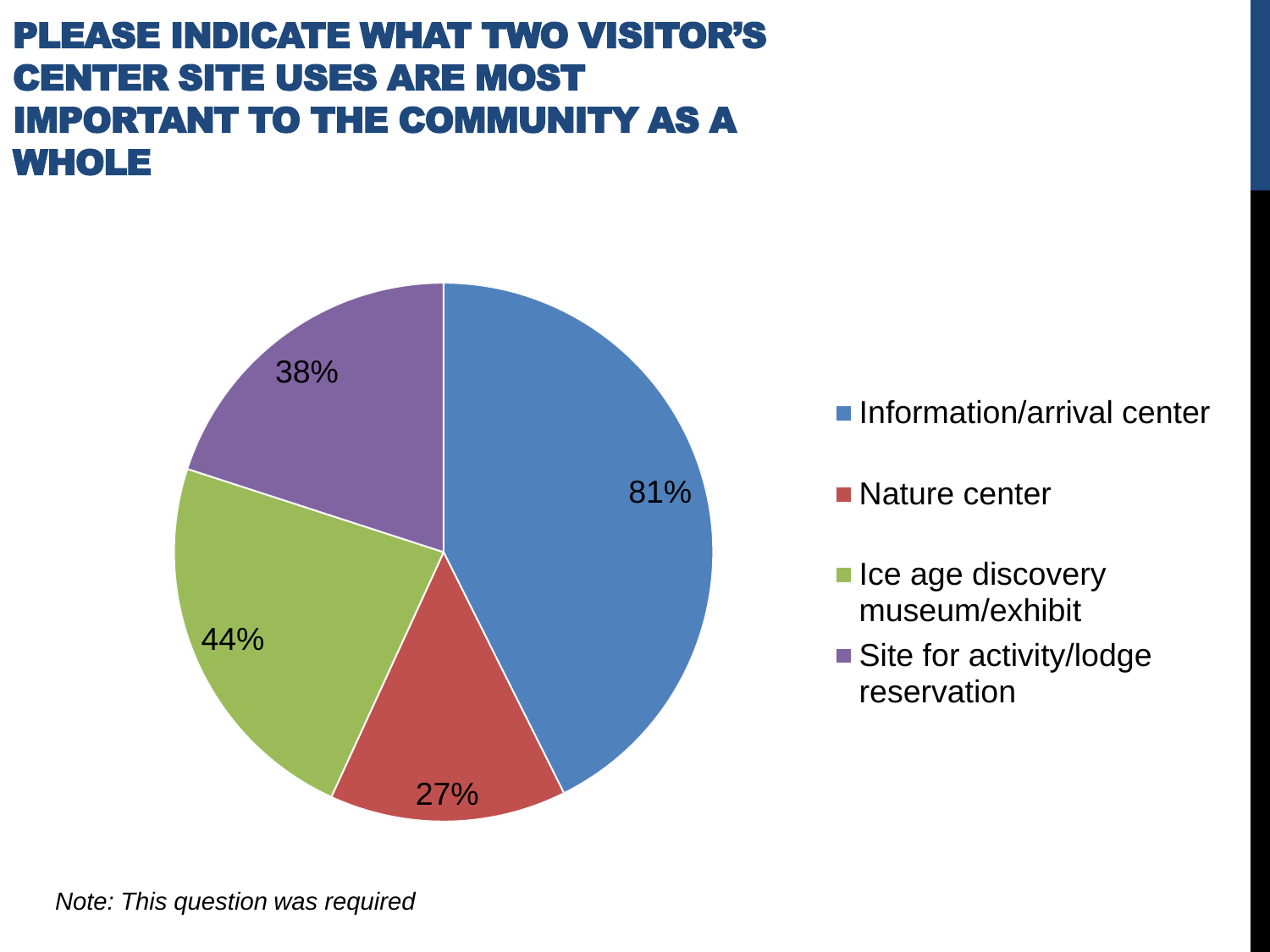## IMPORTANCE OF ENVIRONMENTAL GOALS TO YOU AND YOUR HOUSEHOLD

#### **Average Rating (1=Not at all Important, 5=Very Important)**

![](_page_28_Figure_2.jpeg)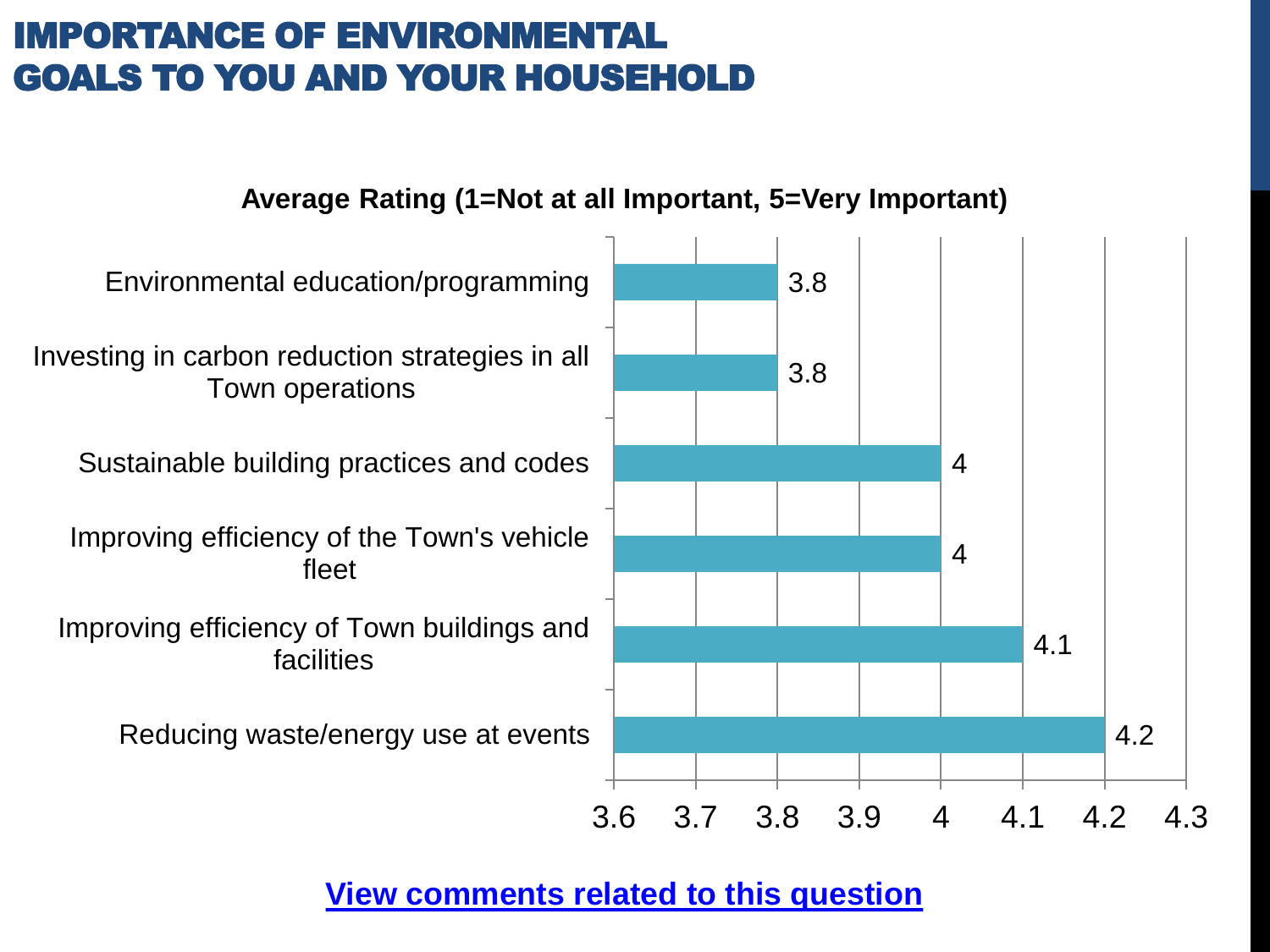## SATISFACTION WITH FUNCTIONS OF TOWN GOVERNMENT

![](_page_29_Figure_1.jpeg)

**Average Rating (1=Very Dissatisfied, 5=Very Satisfied)**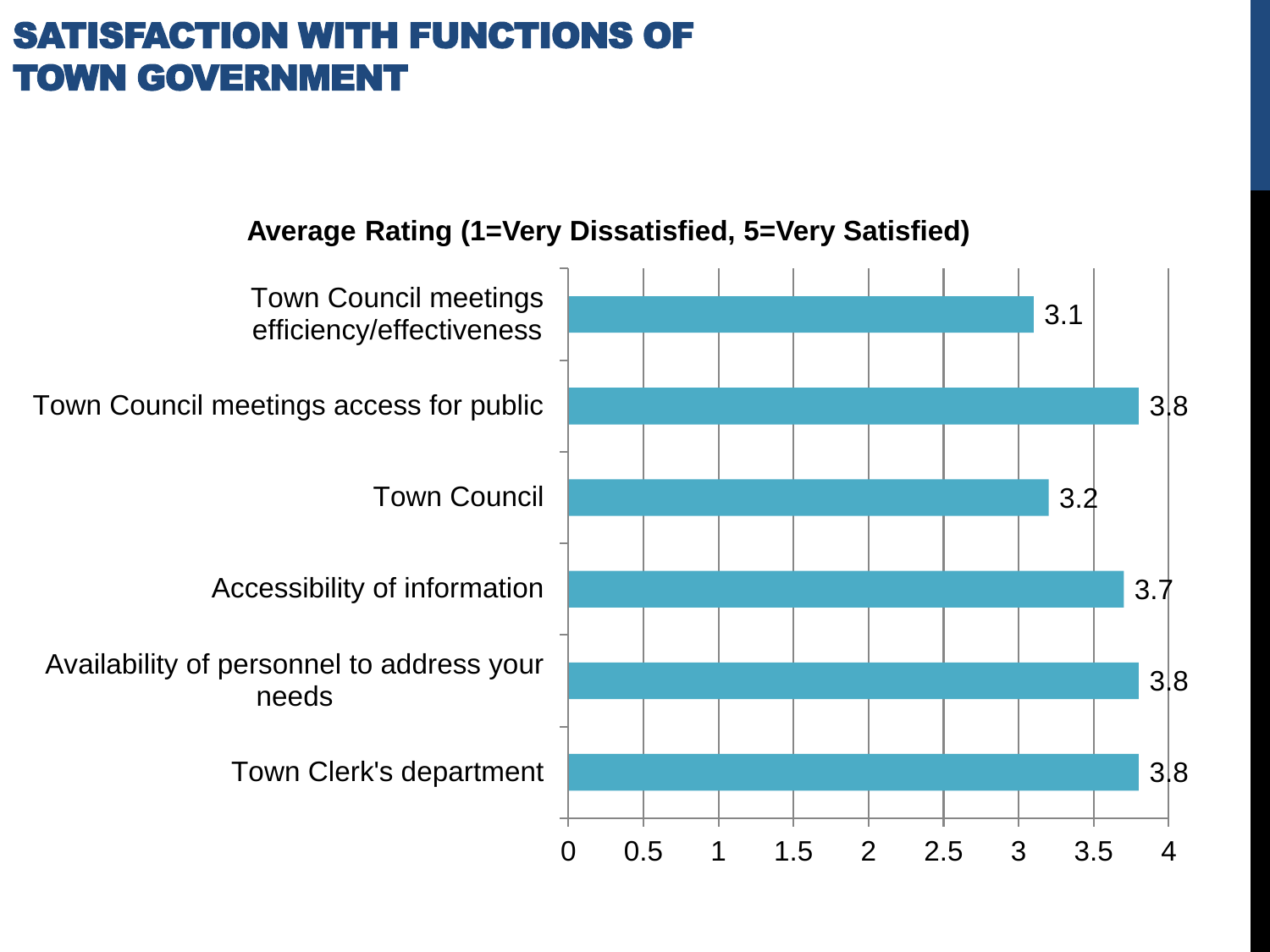### TOWN COUNCIL RATINGS 2013/2007 COMPARISON

![](_page_30_Figure_1.jpeg)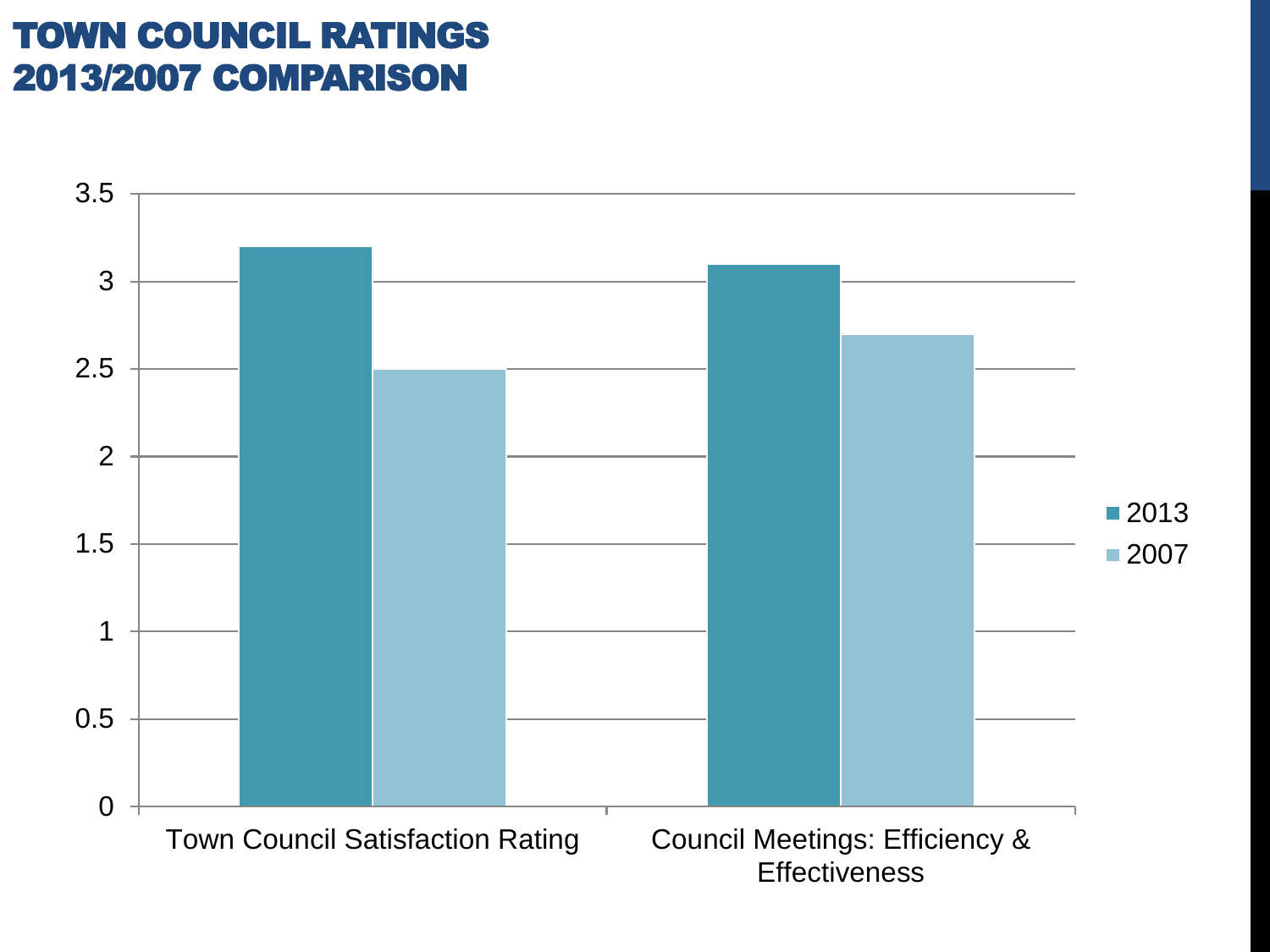#### HAVE YOU USED THE COMMUNITY DEVELOPMENT DEPARTMENT IN THE PAST 12 MONTHS?

![](_page_31_Figure_1.jpeg)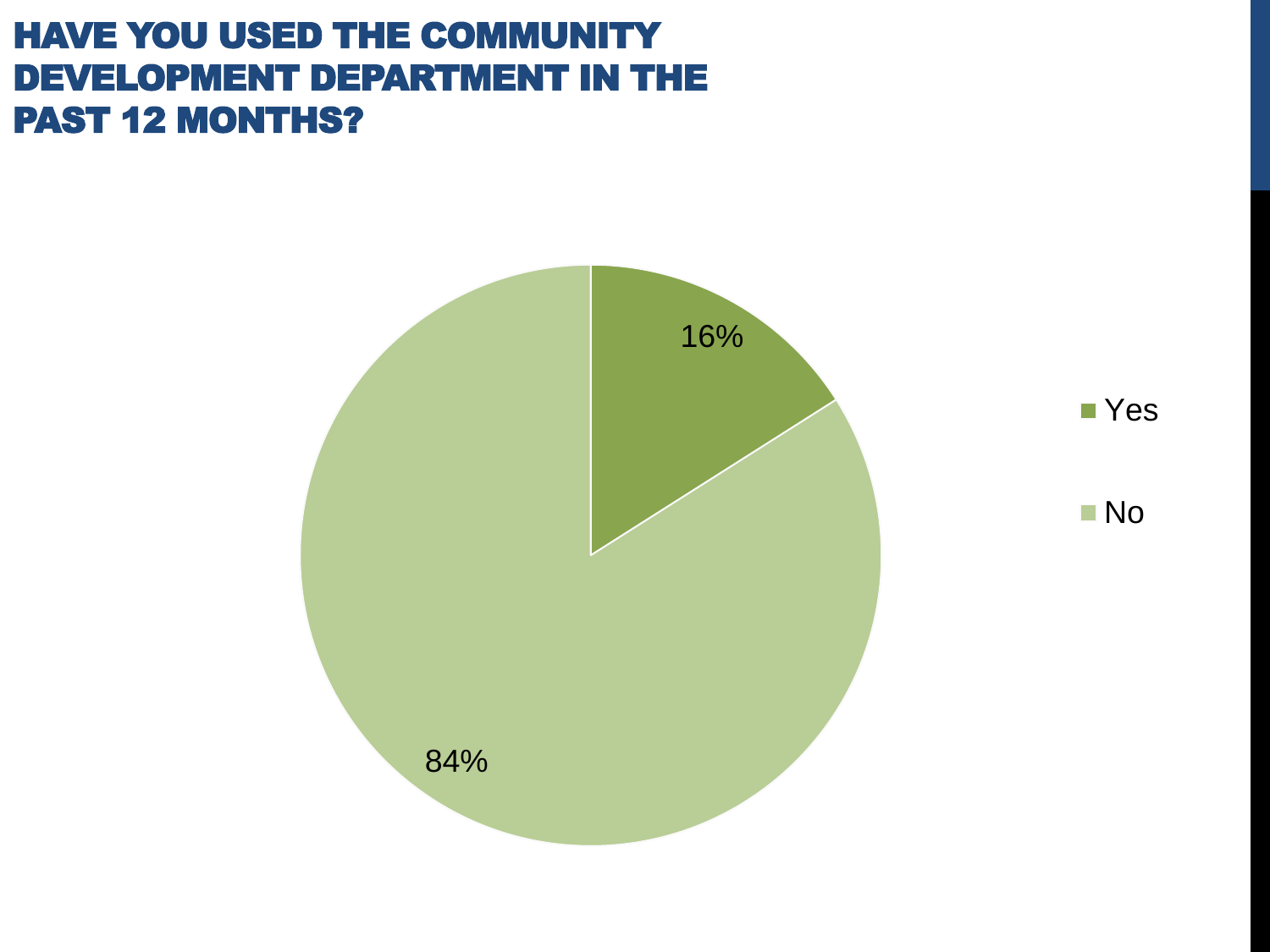## SATISFACTION WITH THE COMMUNITY DEVELOPMENT DEPARTMENT

![](_page_32_Figure_1.jpeg)

![](_page_32_Figure_2.jpeg)

*Note: This question was asked only to respondents that they had used the Community Development Department in the last 12 months.*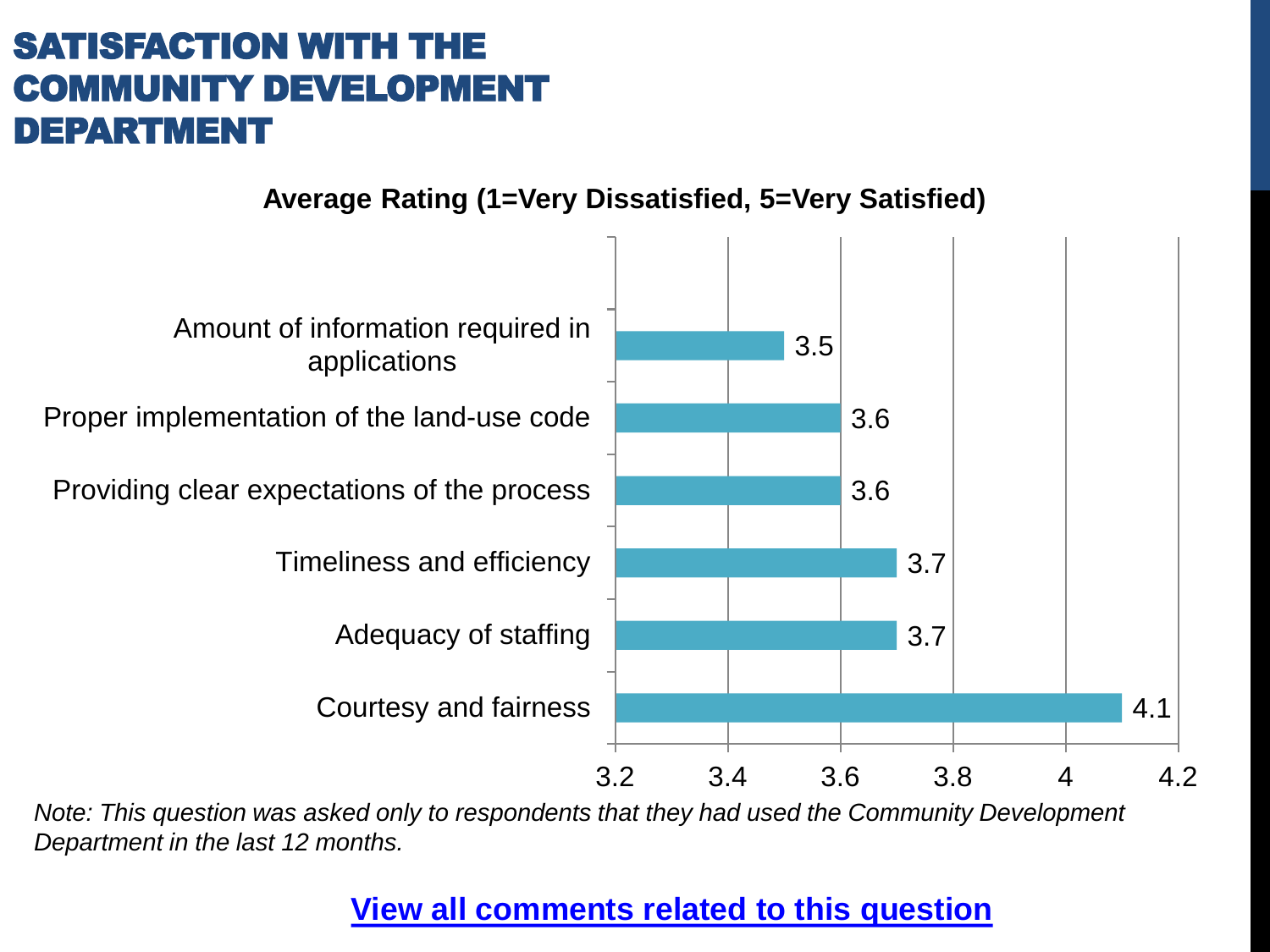### SATISFACTION WITH THE COMMUNITY DEVELOPMENT DEPARTMENT (RATING COMPARISON TO 2007)

**Average Rating (1=Very Dissatisfied, 5=Very Satisfied)**

![](_page_33_Figure_2.jpeg)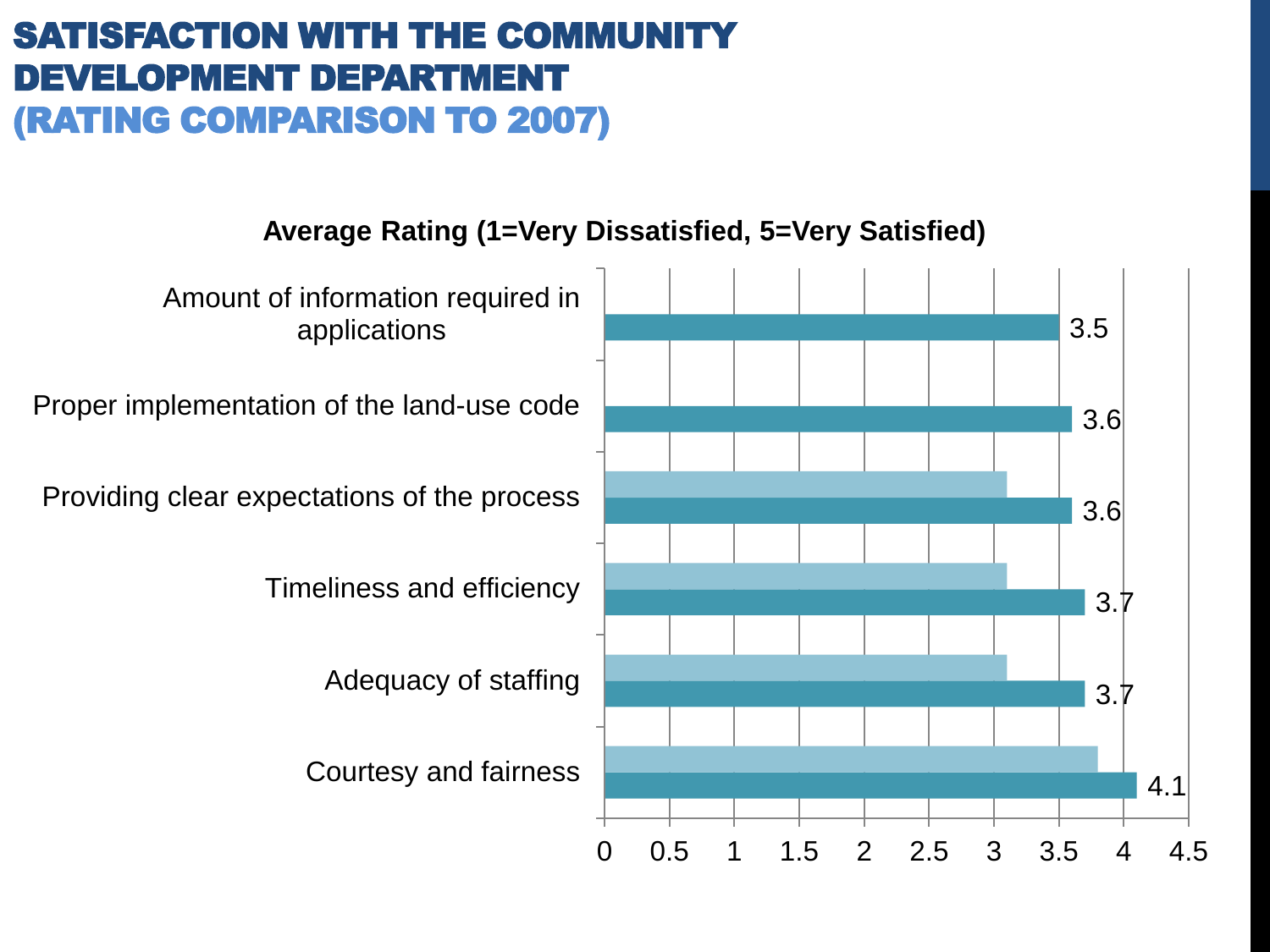## HOW DOES THE PROCESS OF WORKING WITH THE DEPARTMENT IN SNOWMASS VILLAGE COMPARE TO OTHER JURISDICTIONS?

![](_page_34_Figure_1.jpeg)

*Note: This question was asked only to respondents that they had used the Community Development Department in the last 12 months.*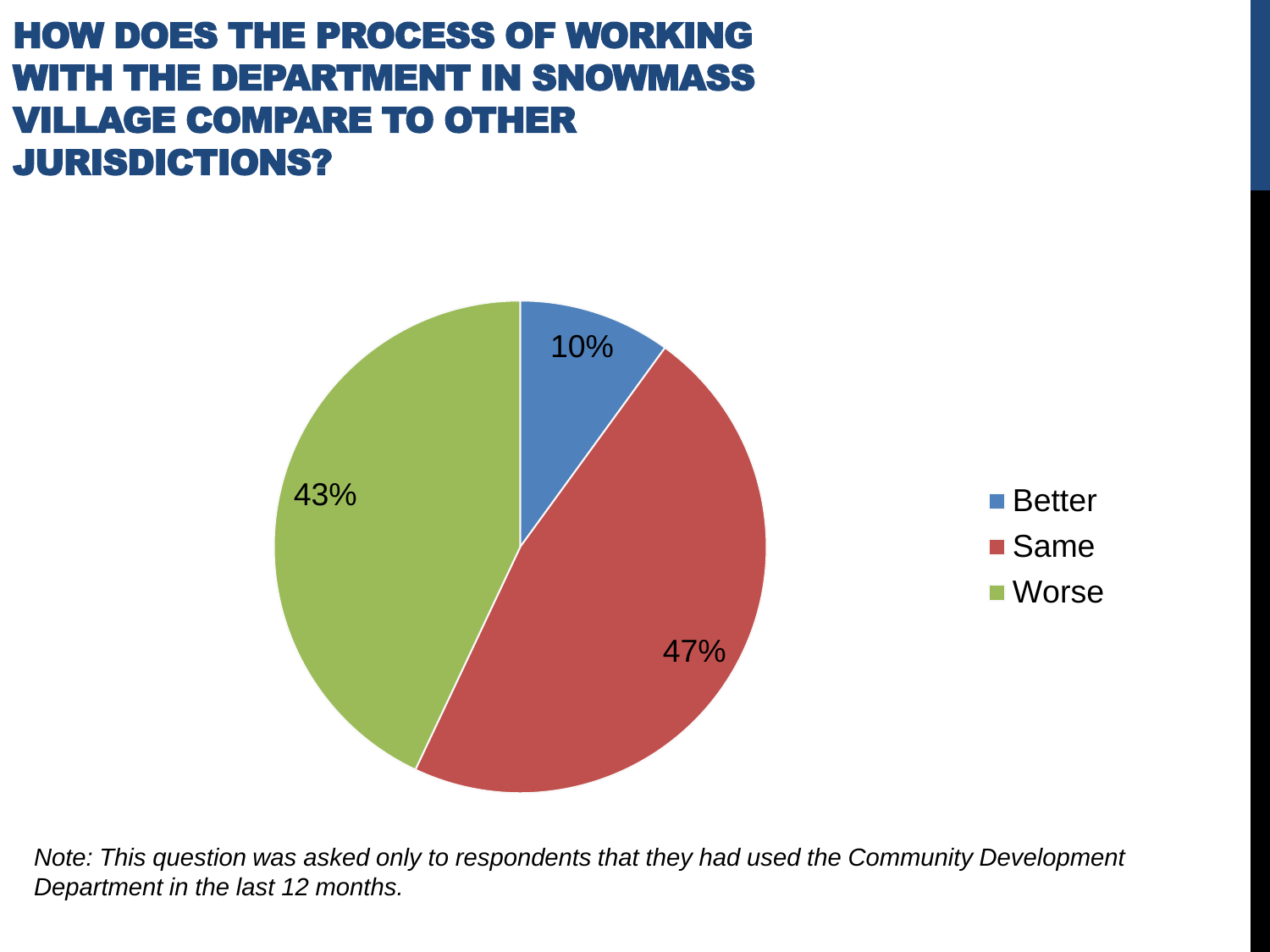### SATISFACTION WITH PUBLIC WORKS SERVICES

![](_page_35_Figure_1.jpeg)

![](_page_35_Figure_2.jpeg)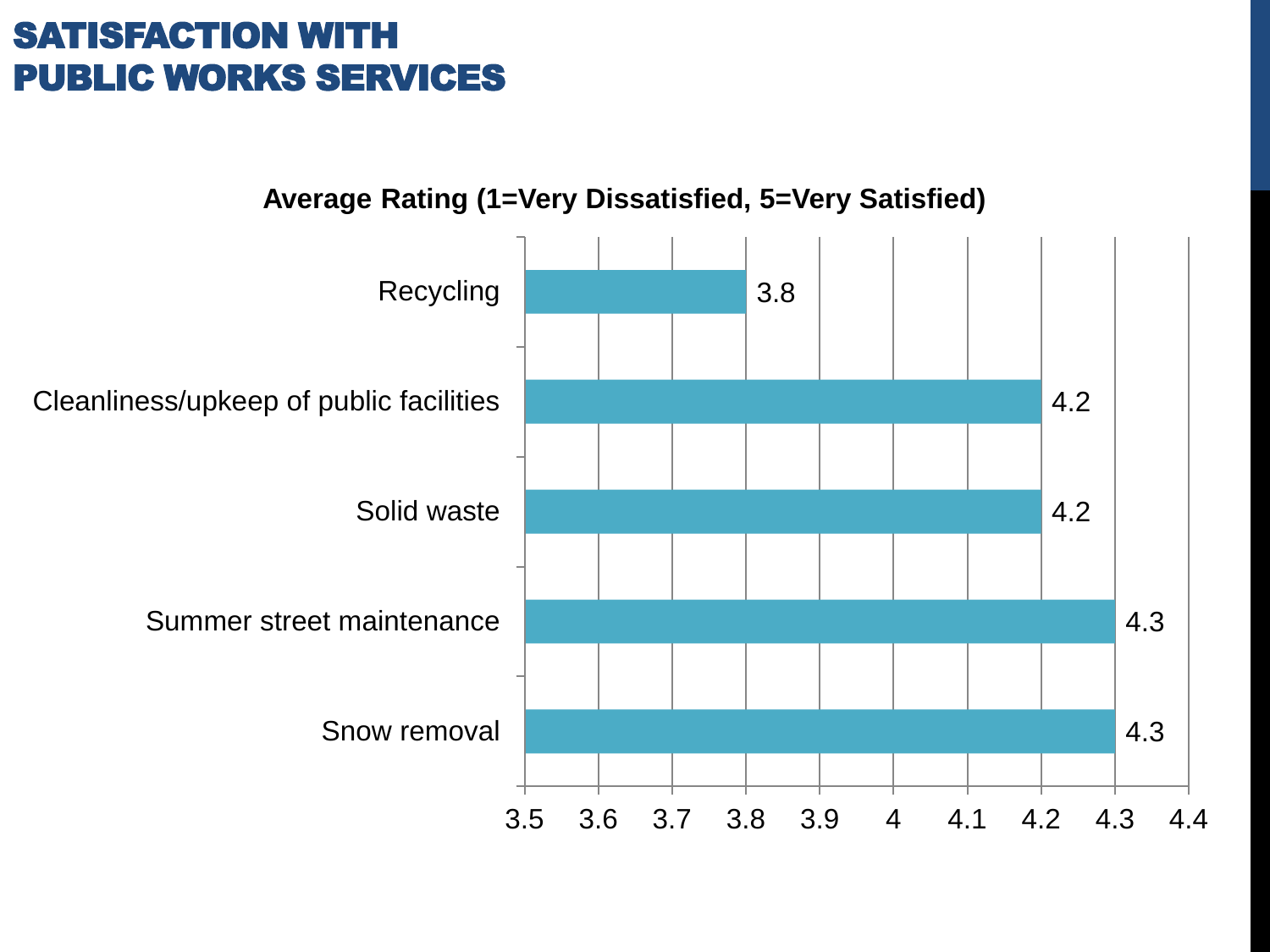### DO YOU HAVE ANY SPECIFIC COMMENTS CONCERNING THE SERVICES PROVIDED BY PUBLIC WORKS? (COMMENT TRENDS)

![](_page_36_Figure_1.jpeg)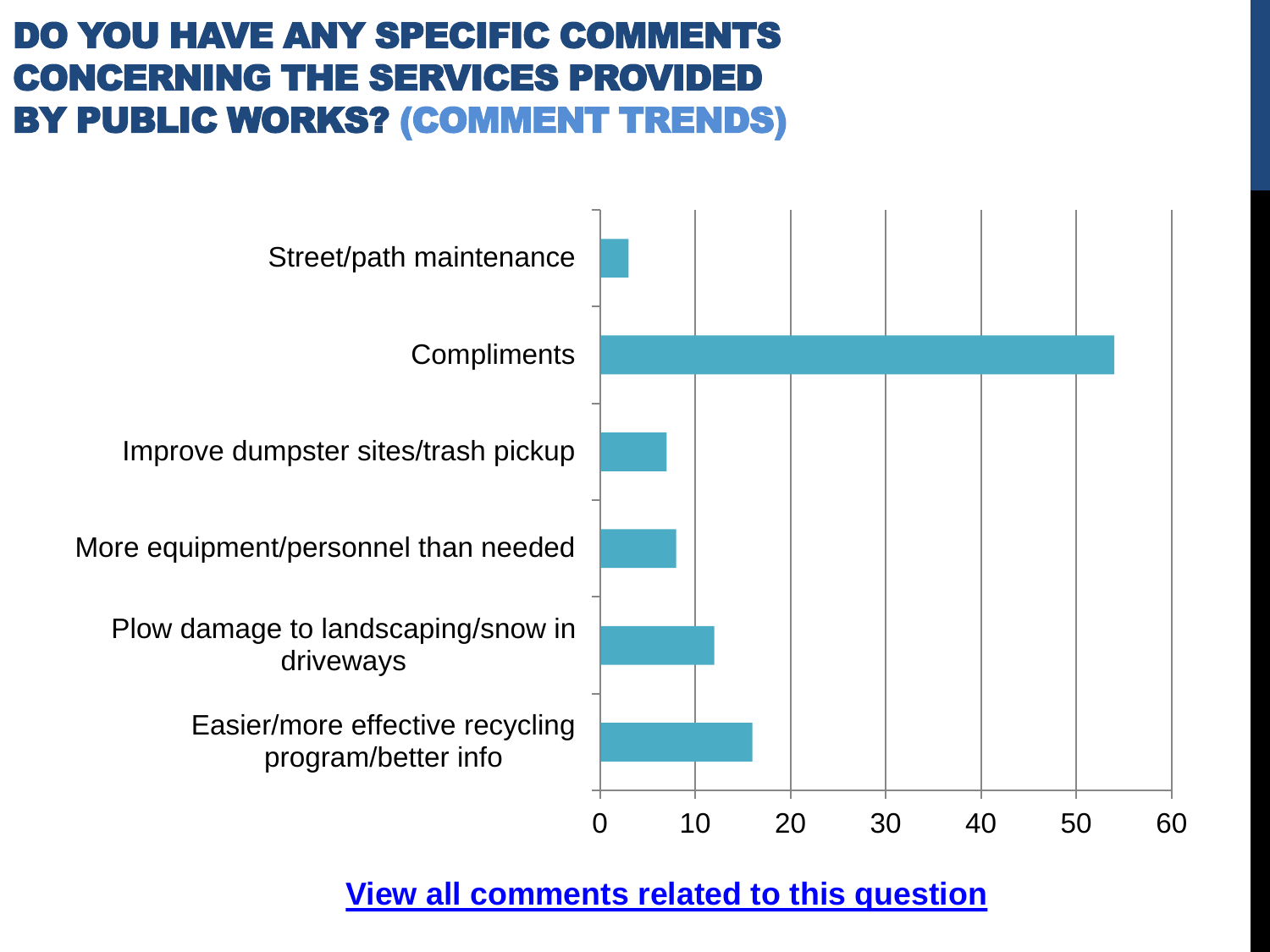## WHICH TYPE OF TRASH SERVICE WOULD YOU PREFER?

![](_page_37_Figure_1.jpeg)

- **Curbside pickup (billed** by volume on a monthly basis
- **Dumpster sites (billed** annually as a flat-fee)
- A manned central drop off site (billed by volume, paid at site)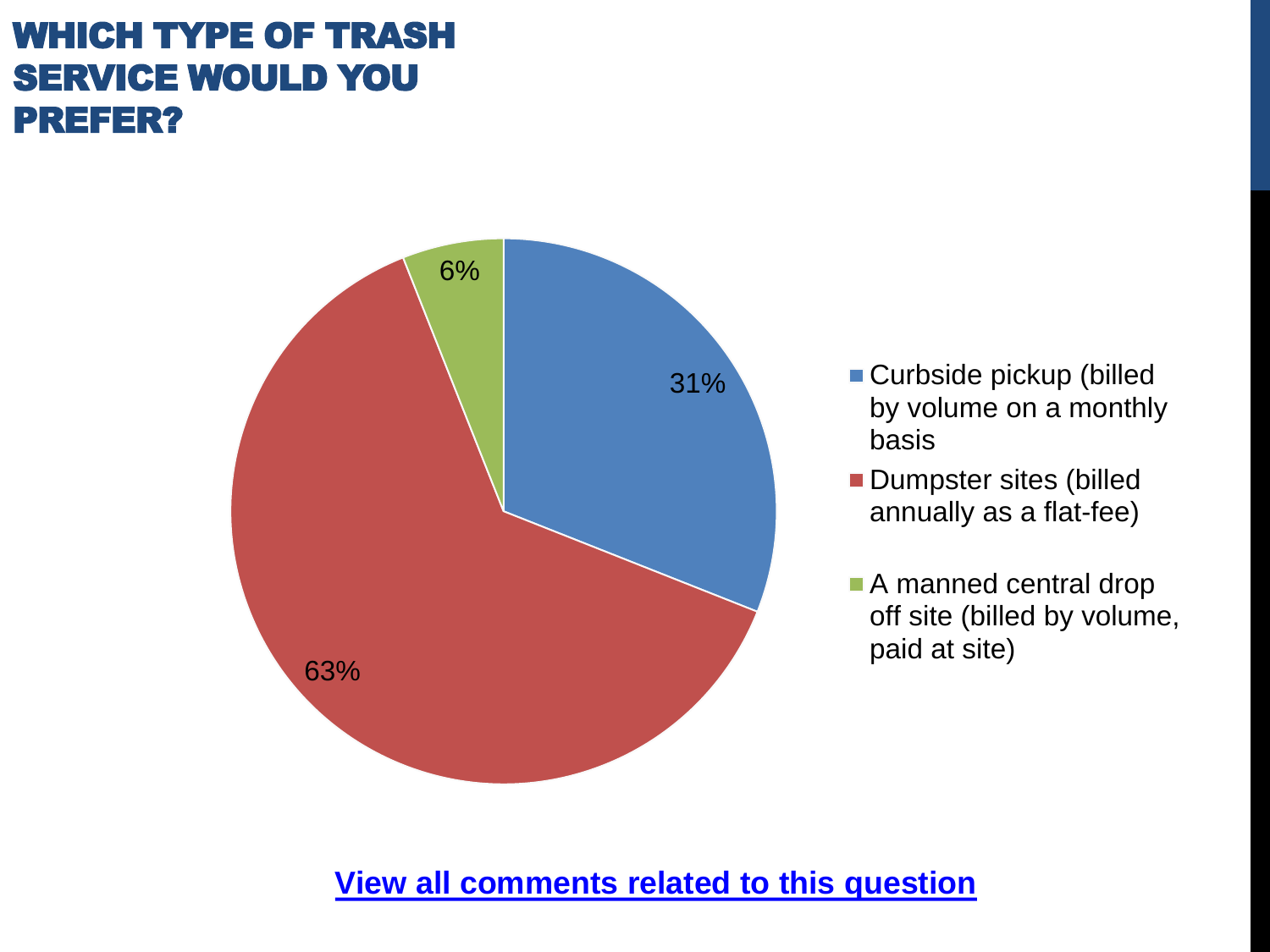#### HAVE YOU HAD CONTACT WITH A MEMBER OF THE SNOWMASS VILLAGE POLICE DEPARTMENT?

![](_page_38_Figure_1.jpeg)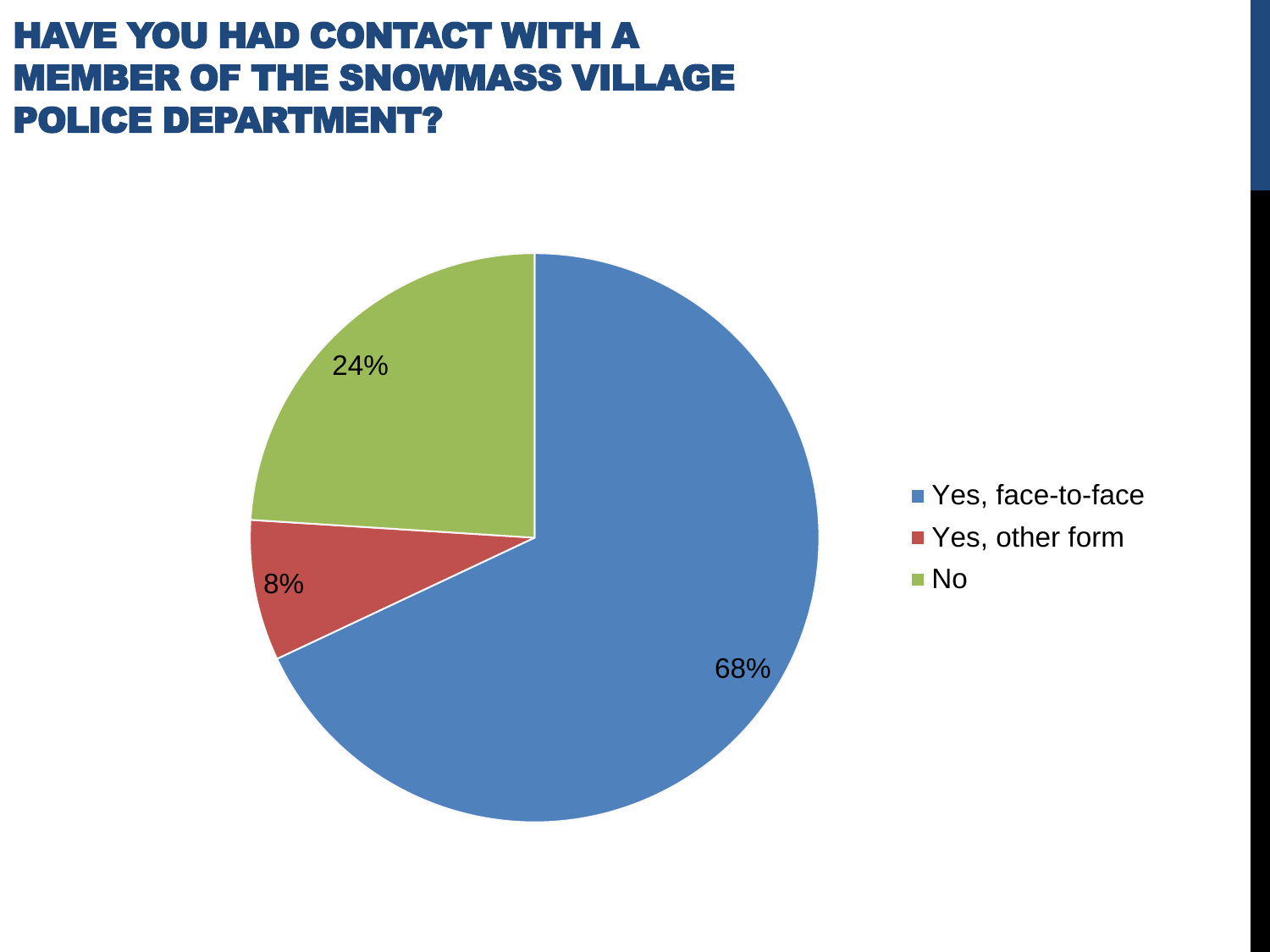#### **SATISFACTION WIT** POLICE SERVICES

![](_page_39_Figure_1.jpeg)

![](_page_39_Figure_2.jpeg)

*Note: This question was asked only to respondents that had some sort of interaction with the Snowmass Village Police Department.*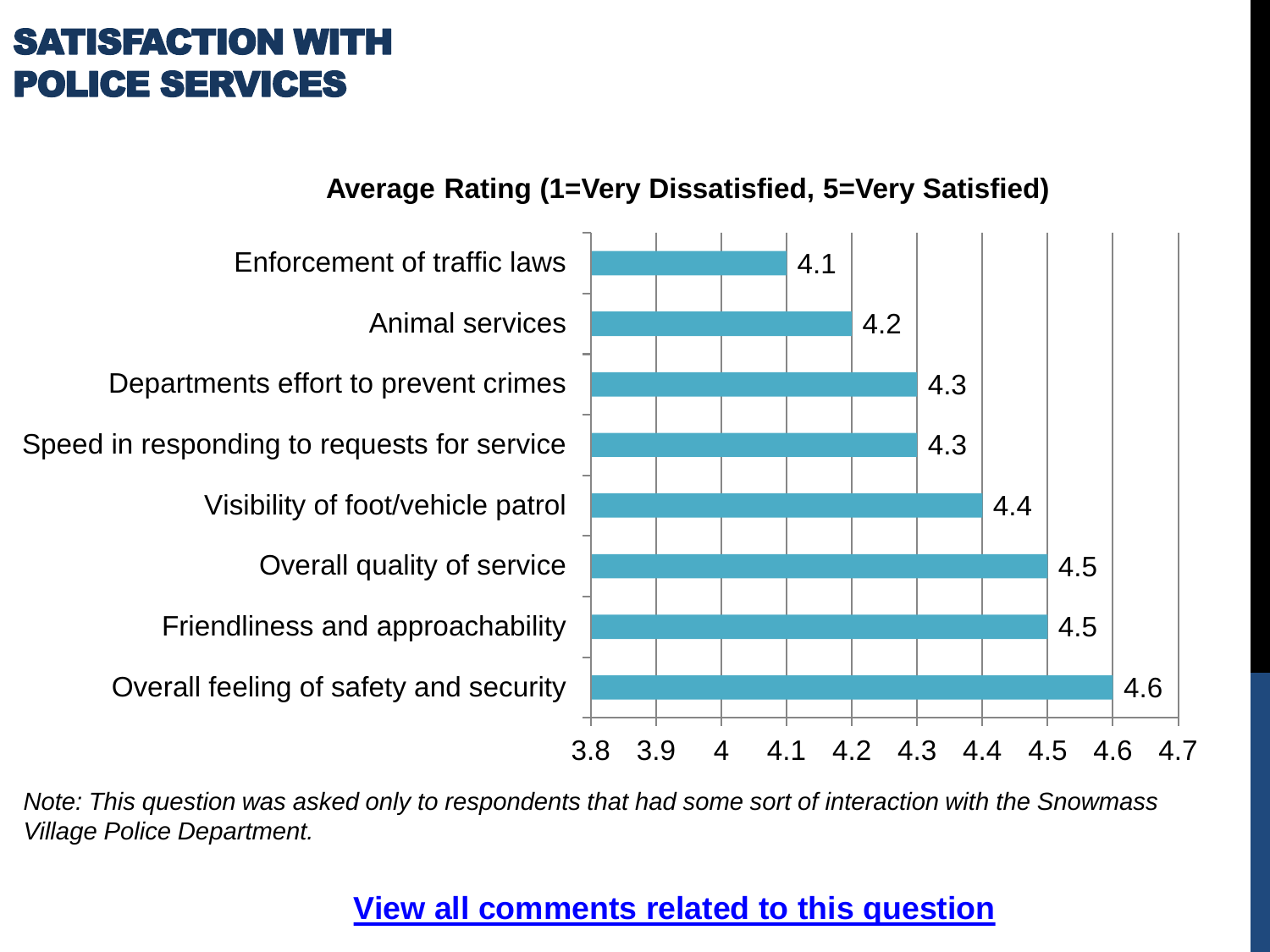## BRIEFLY TELL US ABOUT THE PUBLIC SAFEY ISSUE THAT CONCERNS YOU THE MOST (COMMENT TRENDS)

![](_page_40_Figure_1.jpeg)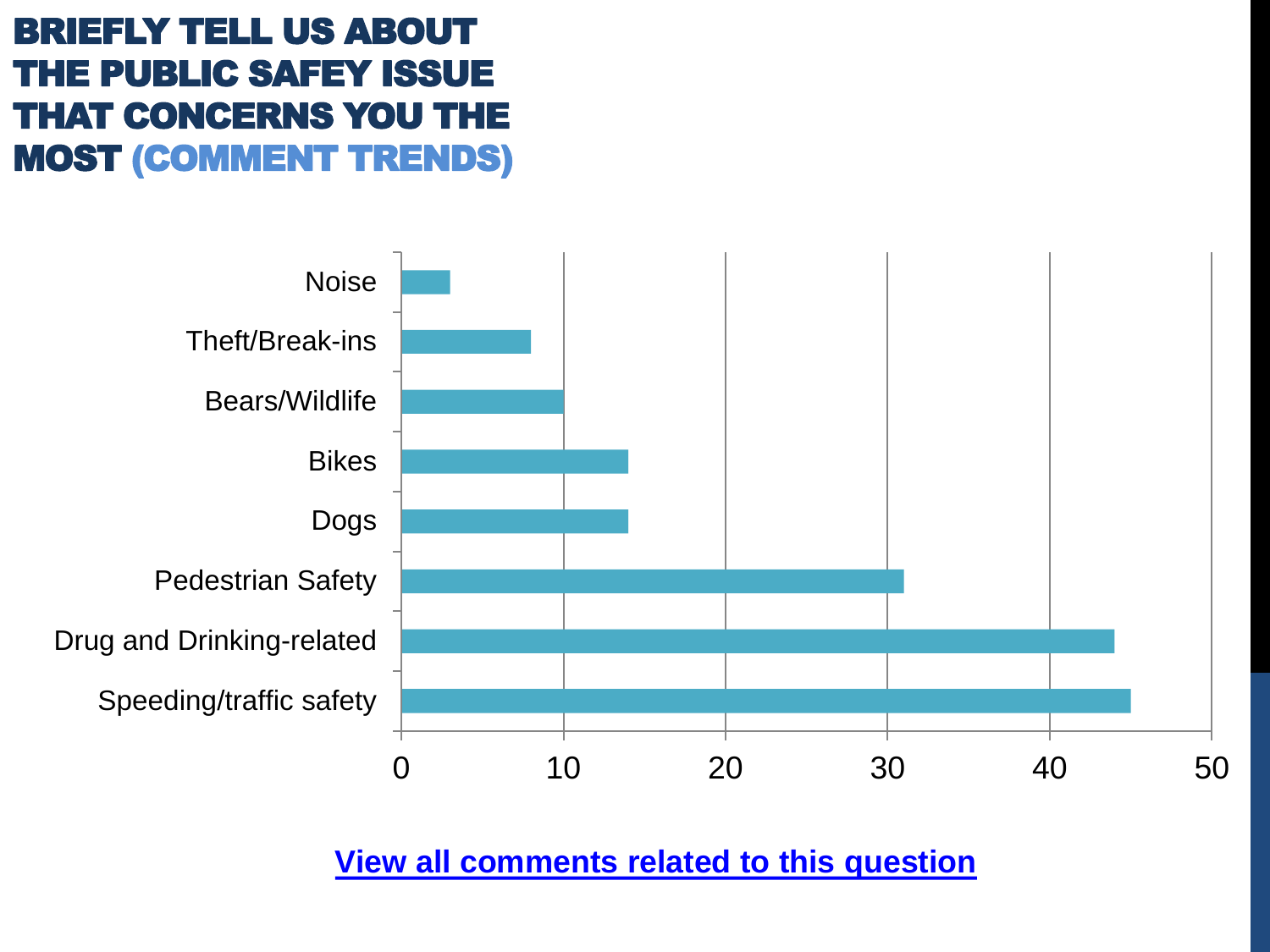### HOW OFTEN DO YOU PARK IN THE TOWN'S PARKING LOTS PER MONTH?

![](_page_41_Figure_1.jpeg)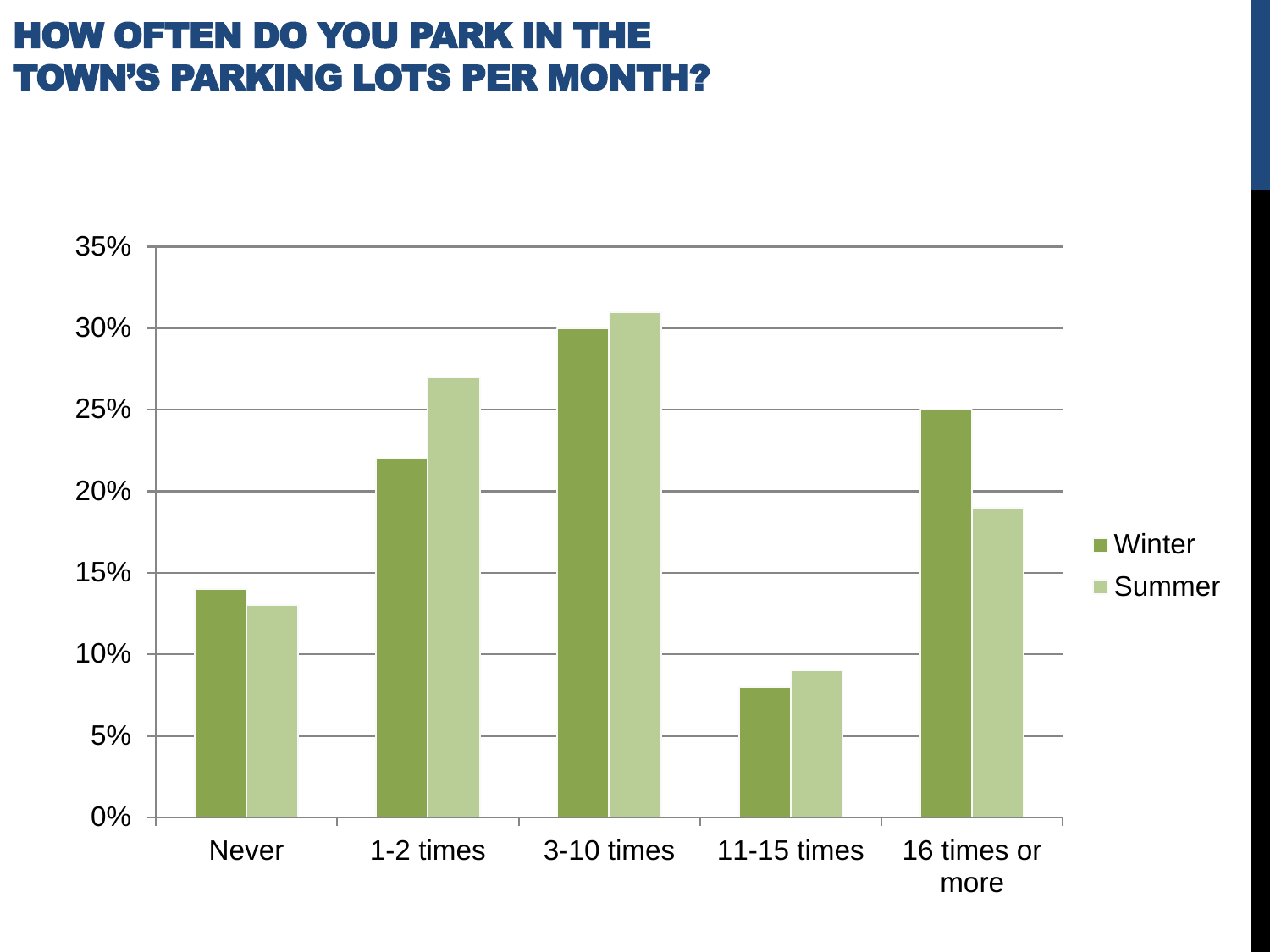### HOW OFTEN DO YOU VISIT THE FOLLOWING NODES PER MONTH?

![](_page_42_Figure_1.jpeg)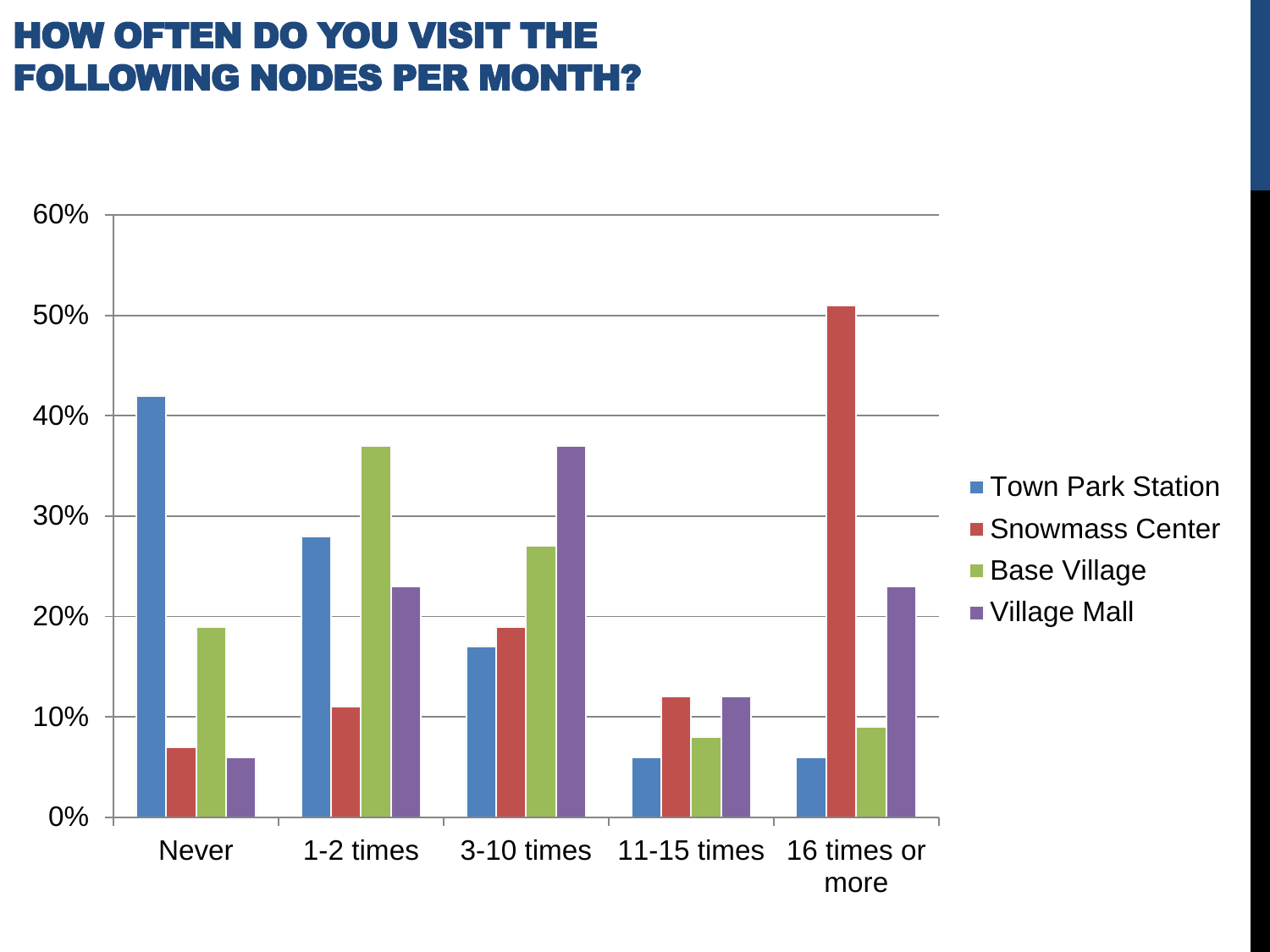### HOW DO YOU GET TO THE FOLLOWING NODES?

![](_page_43_Figure_1.jpeg)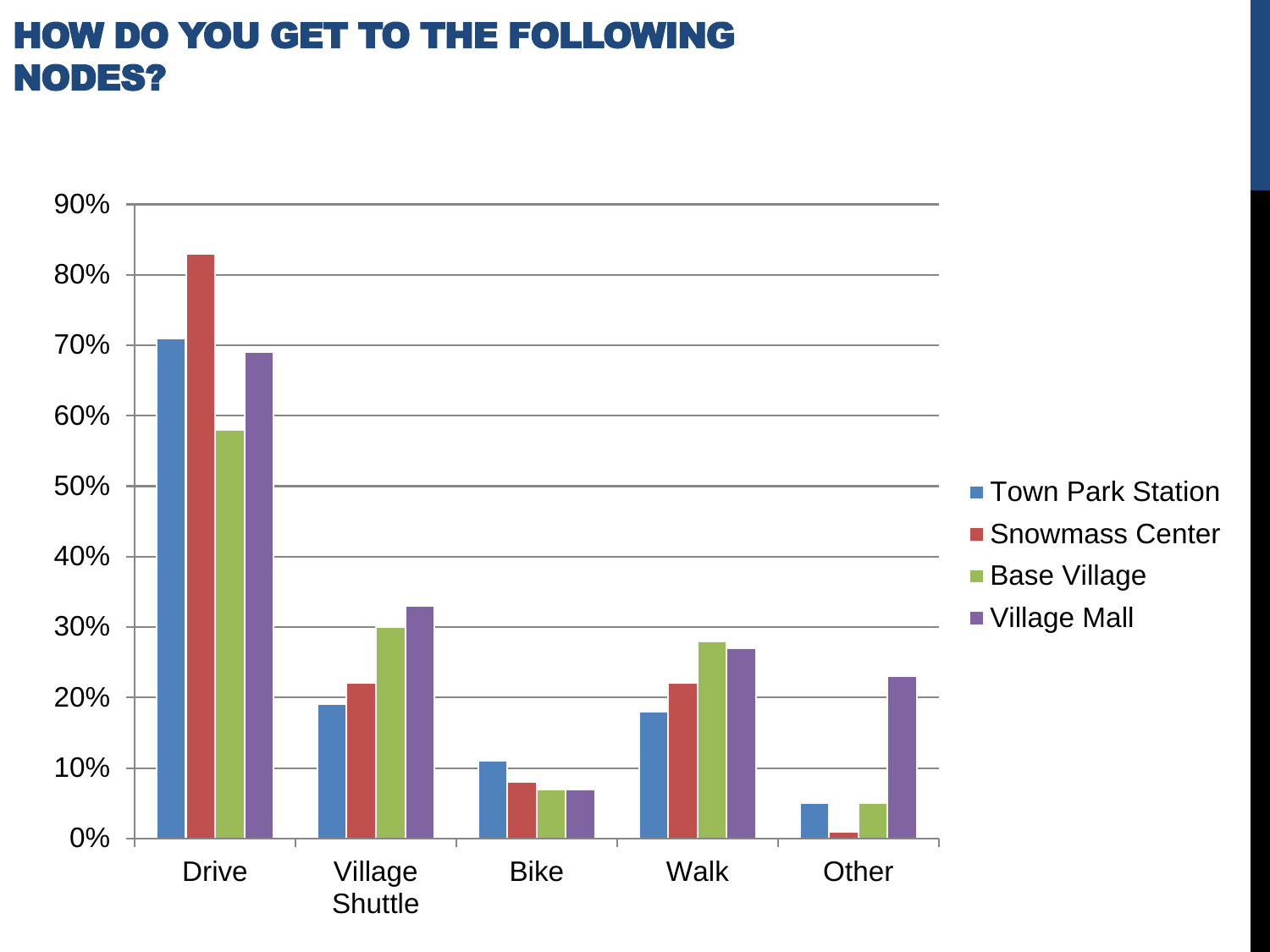#### SATISFACTION WITH LOCAL ROADS AND PUBLIC PARKING

![](_page_44_Figure_1.jpeg)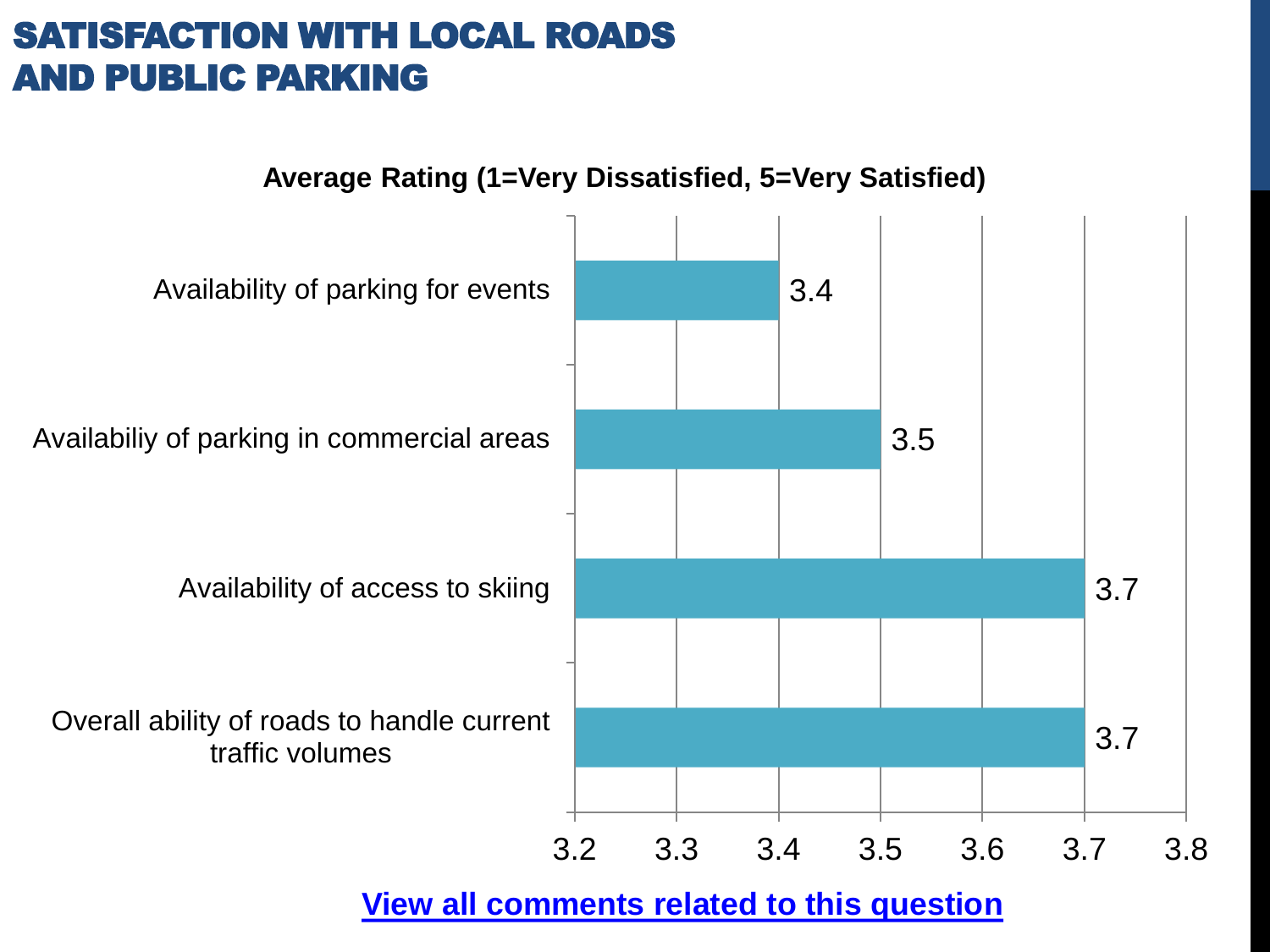#### HOW MANY TIMES PER WEEK DO YOU RIDE THE VILLAGE SHUTTLE?

![](_page_45_Figure_1.jpeg)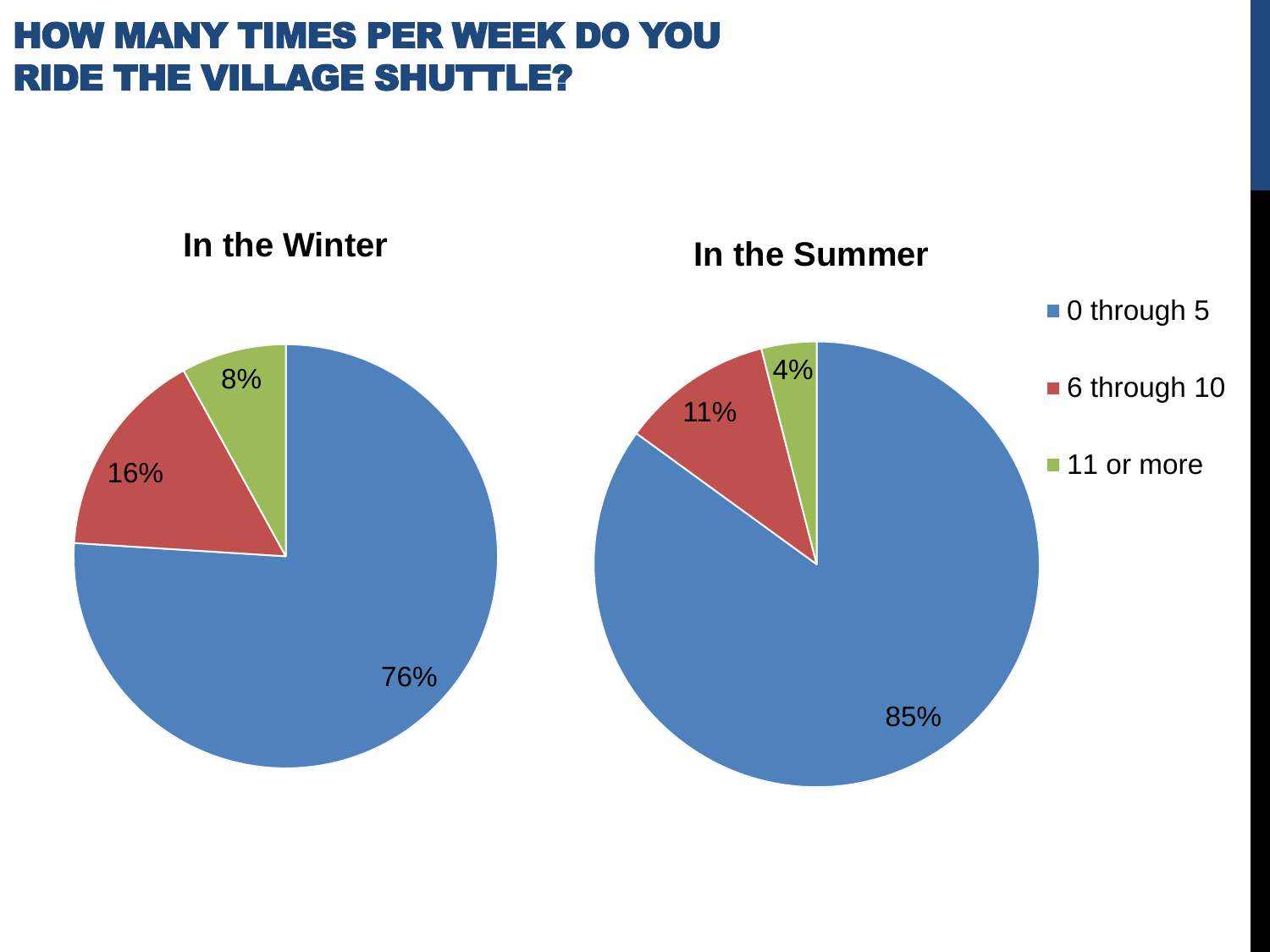### HOW DO YOU TYPICALLY GET TO THE VILLAGE SHUTTLE?

![](_page_46_Figure_1.jpeg)

- Walk less than 3 blocks
- Walk more than 3 blocks
- **Drive to bus stop**
- Someone drives me to bus stop
- Ride a bike
- Other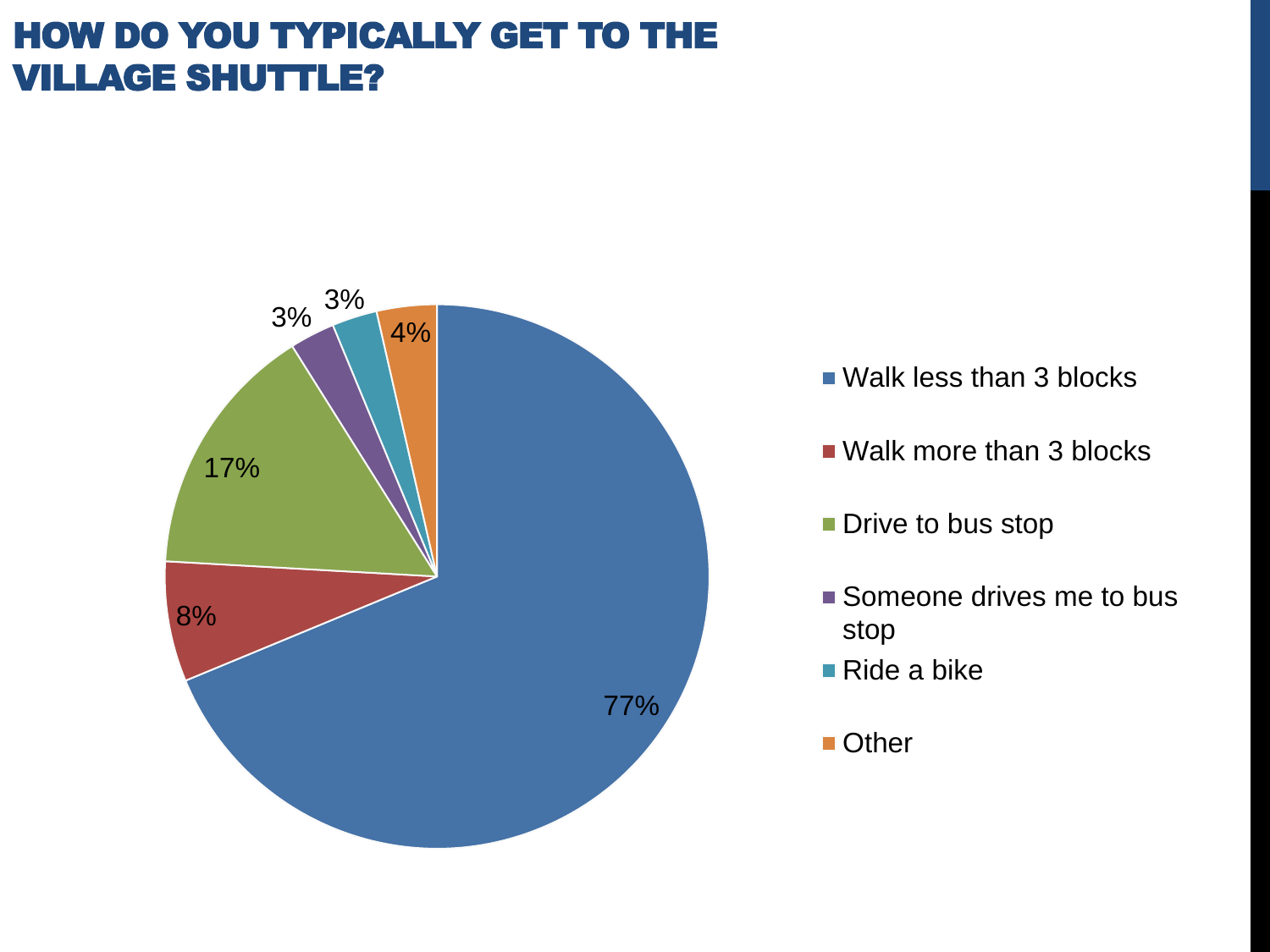#### SATISFACTION WITH VILLAGE SHUTTI **SERVICE**

![](_page_47_Figure_1.jpeg)

#### **Average Rating (1=Very Dissatisfied, 5=Very Satisfied)**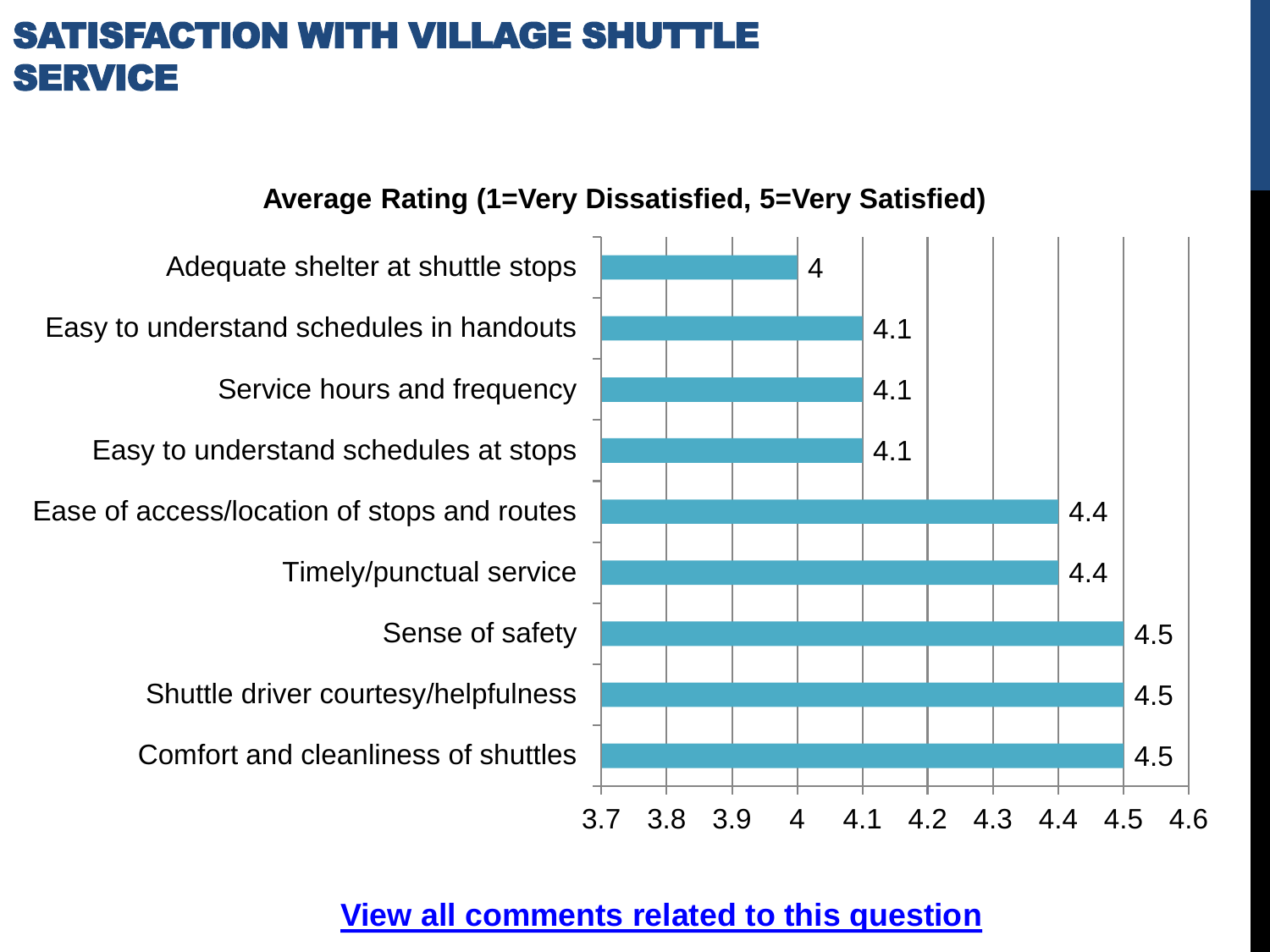#### HOW IMPORTANT ARE THE FOLLOWING PRIORITIES RELATED TO TRANSPORTATION AND PARKING TO YOU AND YOUR HOUSEHOLD?

#### **Average Rating (1=Not at all Important, 5=Very Important)**

![](_page_48_Figure_2.jpeg)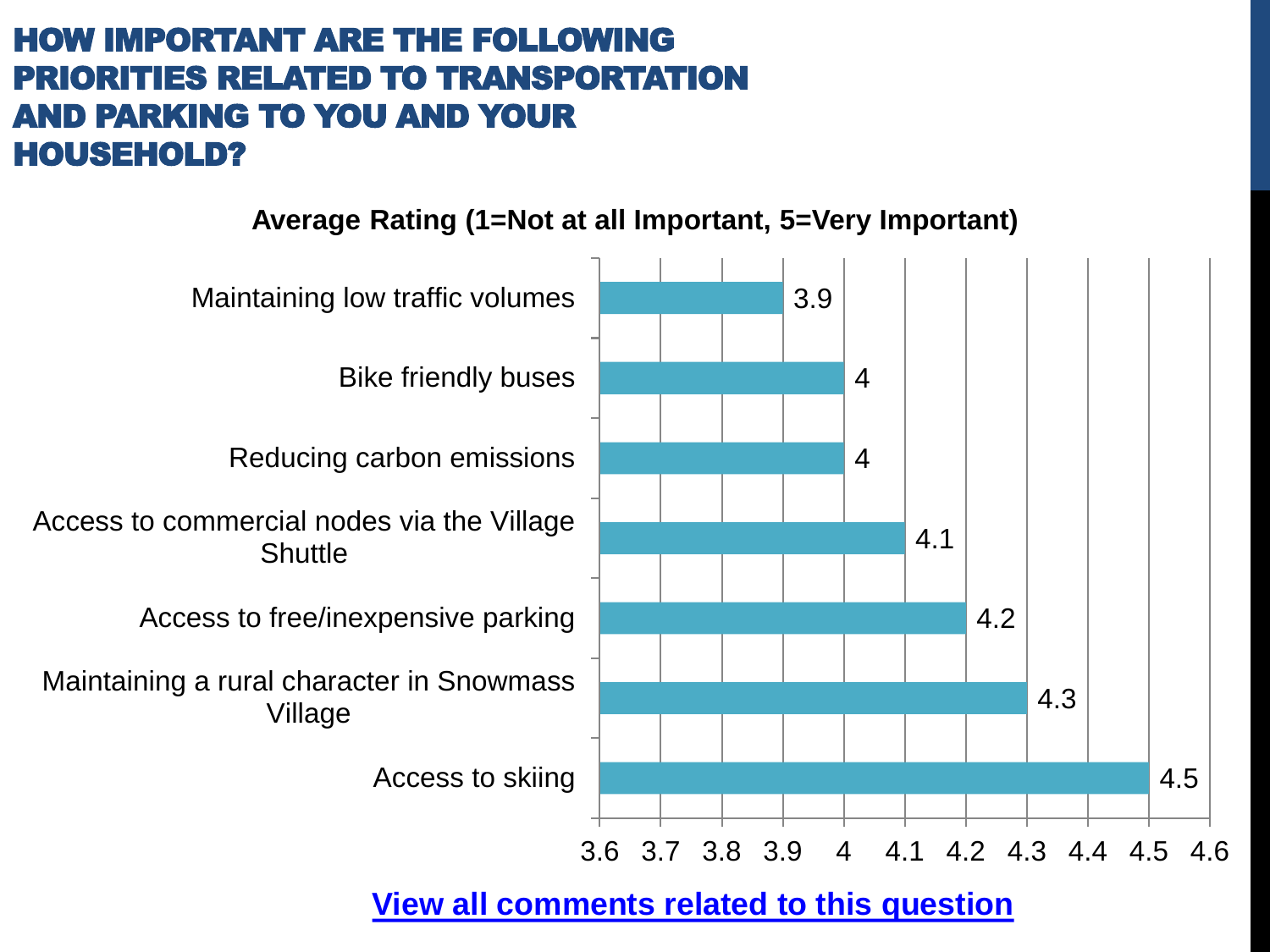#### DO YOU HAVE ANY COMMENTS OR SUGGESTIONS CONCERNING VILLAGE SHUTTLE SERVICE, PARKING, OR ROADS? (COMMENT TRENDS BY DEMOGRAPHIC)

| <b>Resident Type</b>       | <b>Overall Opportunity Area</b>     |
|----------------------------|-------------------------------------|
| <b>Year-round resident</b> | More frequent service/later service |
|                            | Parking                             |
|                            | Roundabouts needed                  |
| <b>Part-time resident</b>  | <b>Expand service</b>               |
|                            | Parking garage                      |
|                            | Parking rates                       |
| <b>Employee</b>            | Parking                             |
|                            | More frequent shuttle service       |
| <b>Non-Resident</b>        | Parking                             |
|                            | More shuttle routes                 |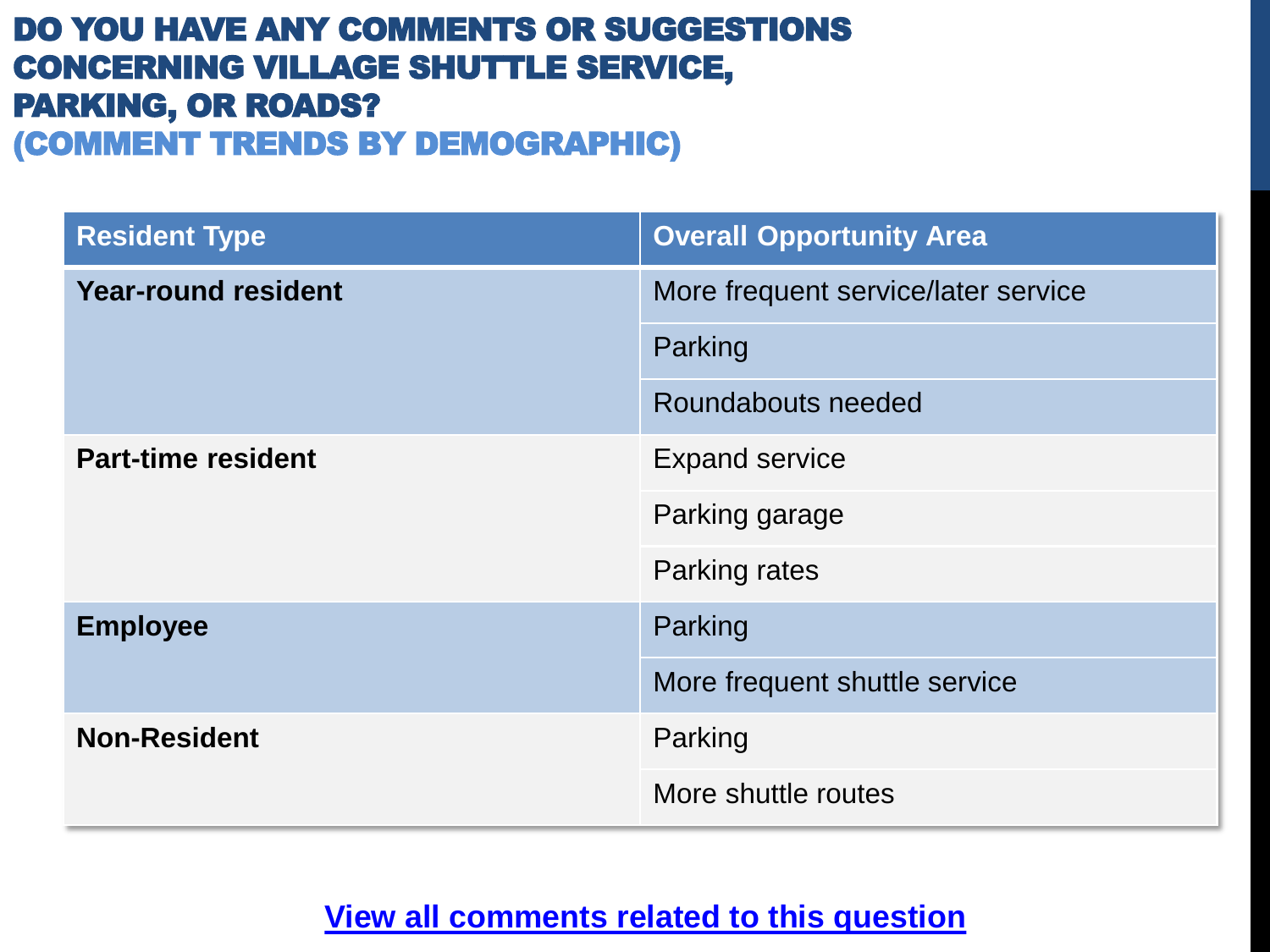#### DO YOU FEEL WELL INFORMED ABOUT EVENT AND/OR ACTIVITY OFFERINGS IN SNOWMASS VILLAGE YEAR-ROUND?

![](_page_50_Figure_1.jpeg)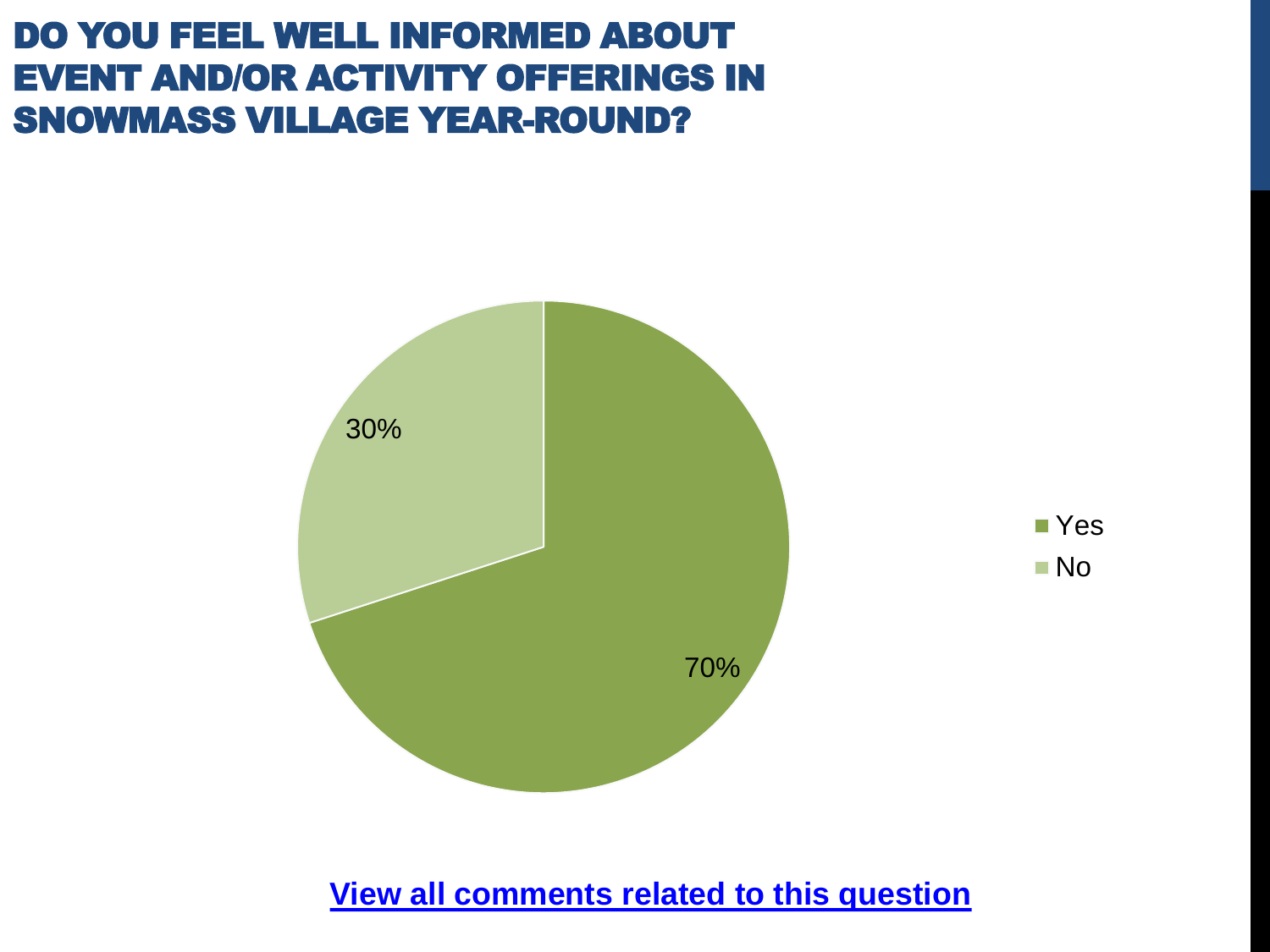#### DO YOU HAVE ANY UNIQUE IDEAS TO PROMOTE TOURISM IN SNOWMASS VILLAGE YEAR-ROUND? (COMMENT TRENDS BY DEMOGRAPHIC)

| <b>Resident Type</b>       | <b>Tourism Ideas</b>         |
|----------------------------|------------------------------|
| <b>Year-round resident</b> | <b>Complete Base Village</b> |
|                            | More events                  |
| <b>Part-time resident</b>  | More events                  |
| <b>Employee</b>            | <b>Promote trails</b>        |
|                            | More events                  |
| <b>Non-Resident</b>        | More events                  |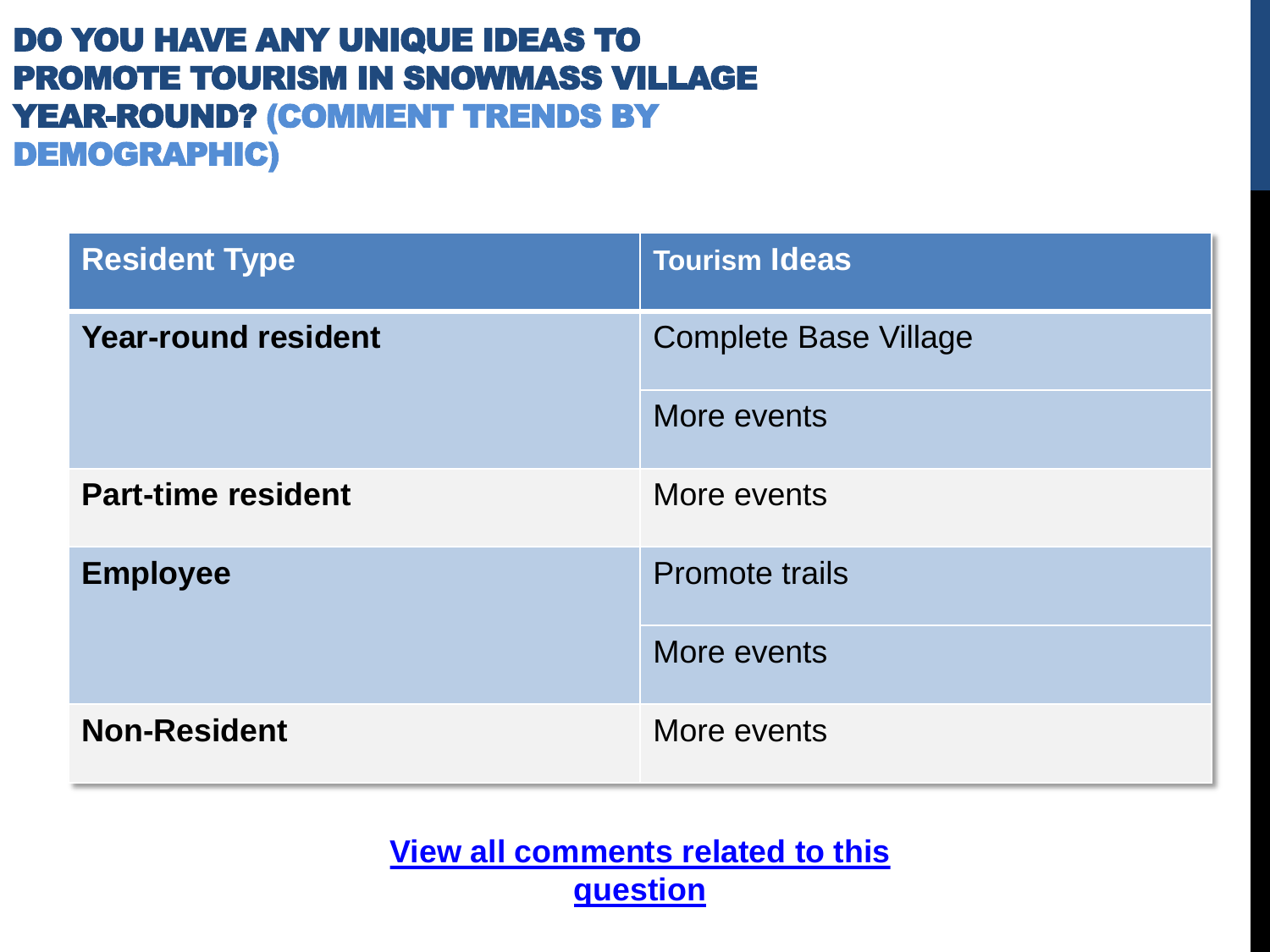#### HAVE YOU BEEN TO THE **SNOWMASS** VILLAGE RECREATION CENTER?

#### ARE YOU A MEMBER OF THE SNOWMASS VILLAGE RECREATION CENTER?

![](_page_52_Figure_2.jpeg)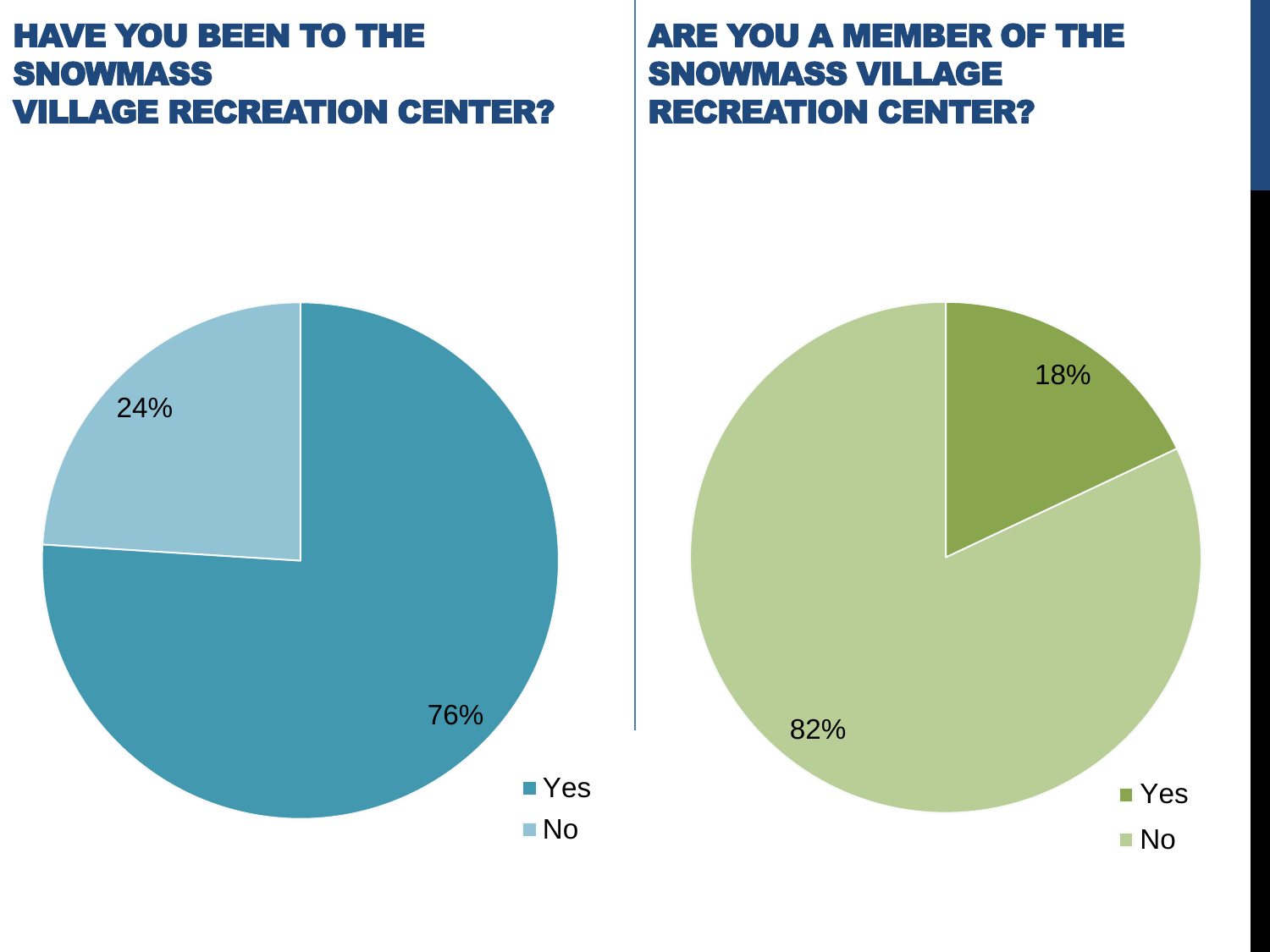### SATISFACTION WITH RECREATION SERVICES

![](_page_53_Figure_1.jpeg)

![](_page_53_Figure_2.jpeg)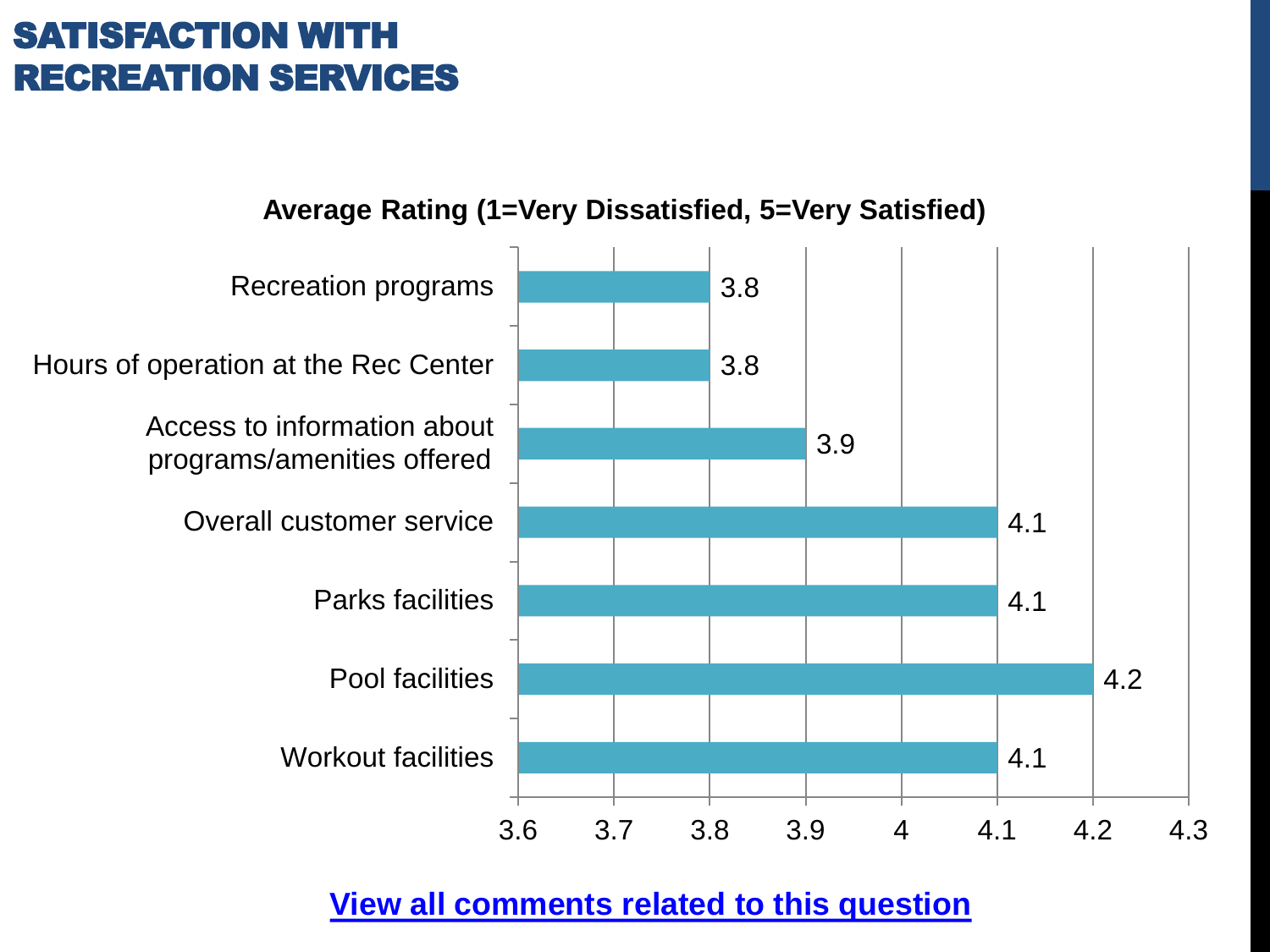## IMPORTANCE OF TRAIL/TRAIL SYSTEM ENHANCEMENT

![](_page_54_Figure_1.jpeg)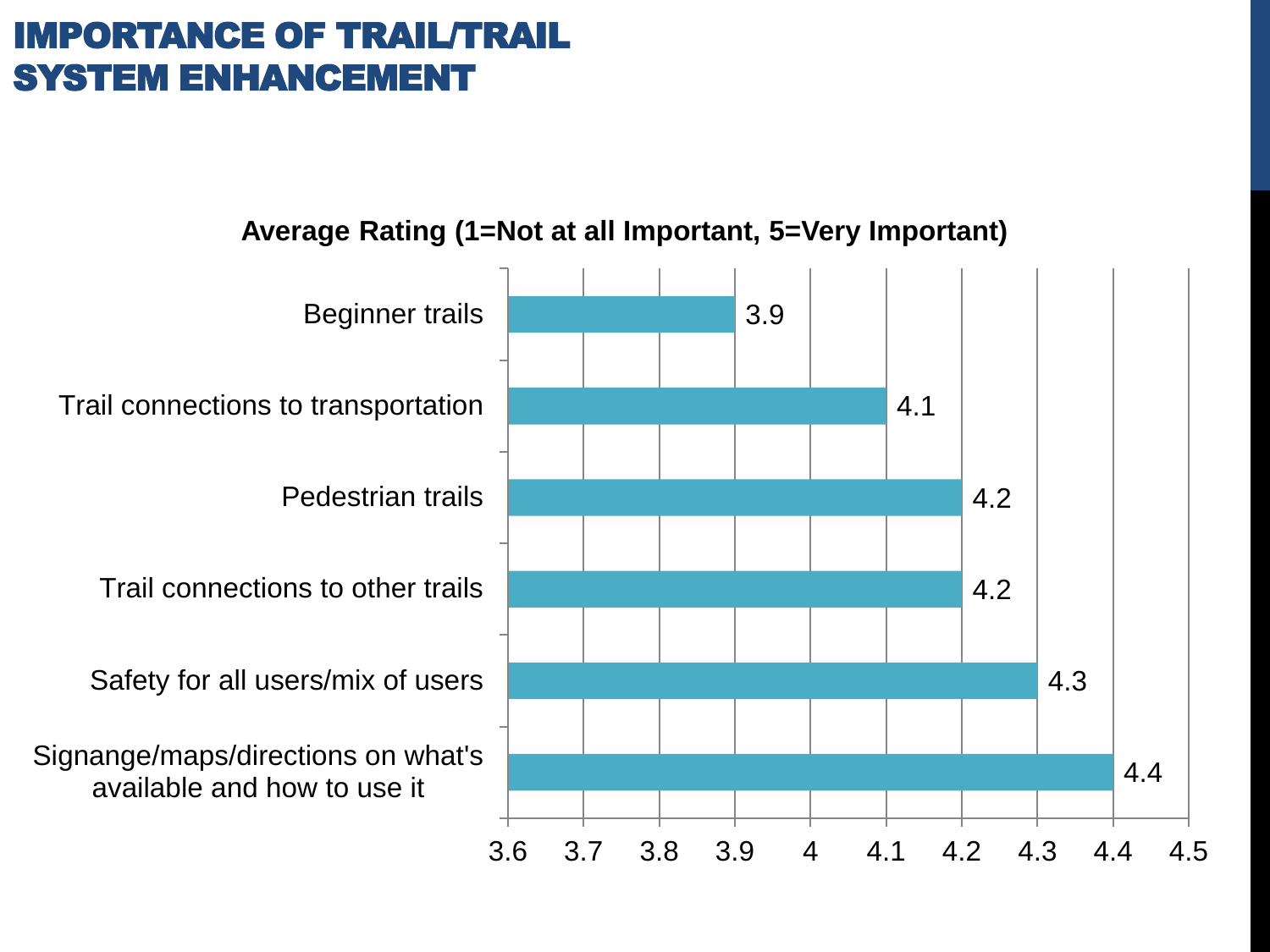## DO YOU HAVE IDEAS TO IMPROVE TRAILS IN THE VILLAGE? (COMMENT TRENDS)

![](_page_55_Figure_1.jpeg)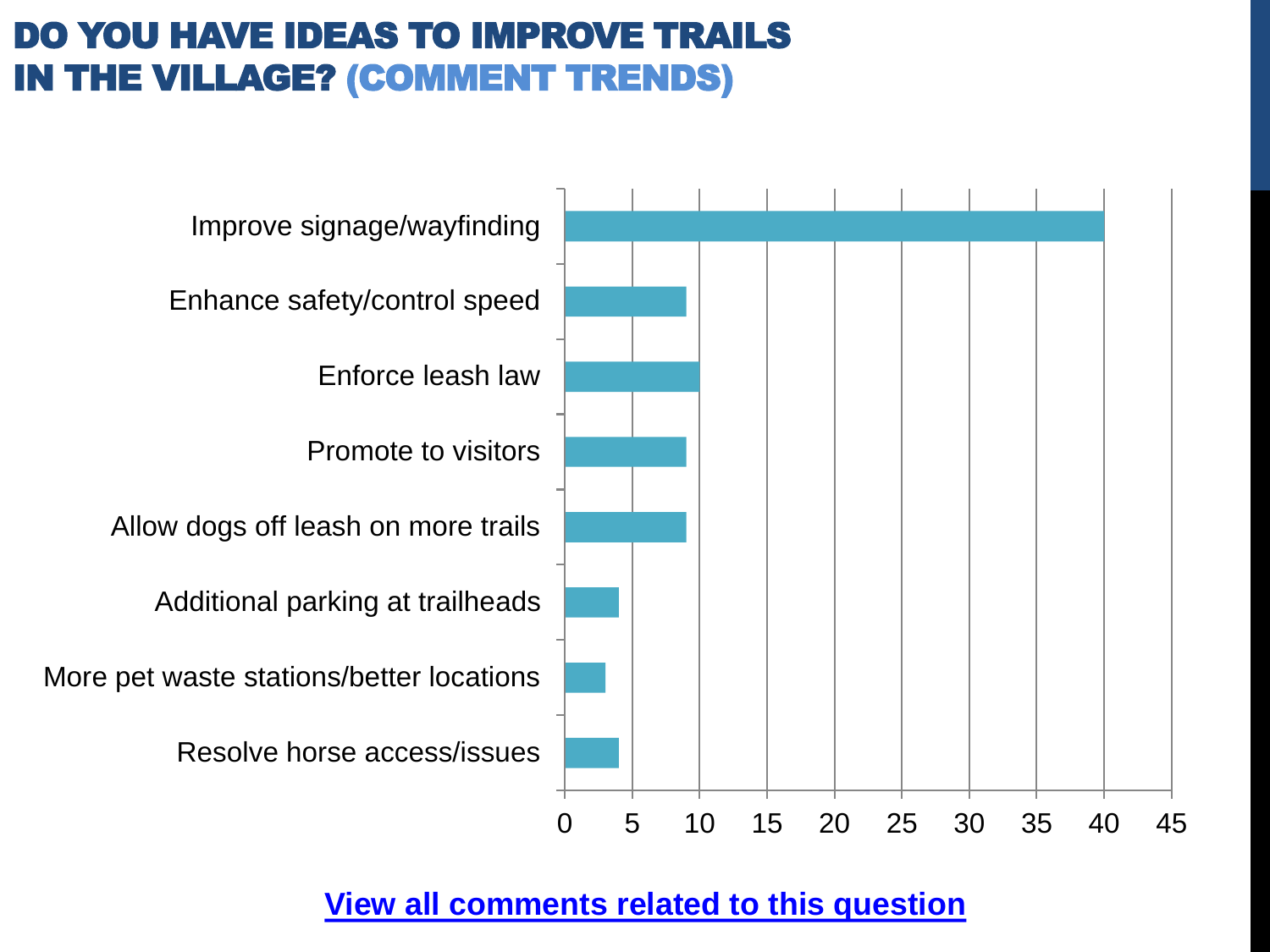## SATISFACTION WITH TRAIL MAINTENANCE IN THE VILLAGE

![](_page_56_Figure_1.jpeg)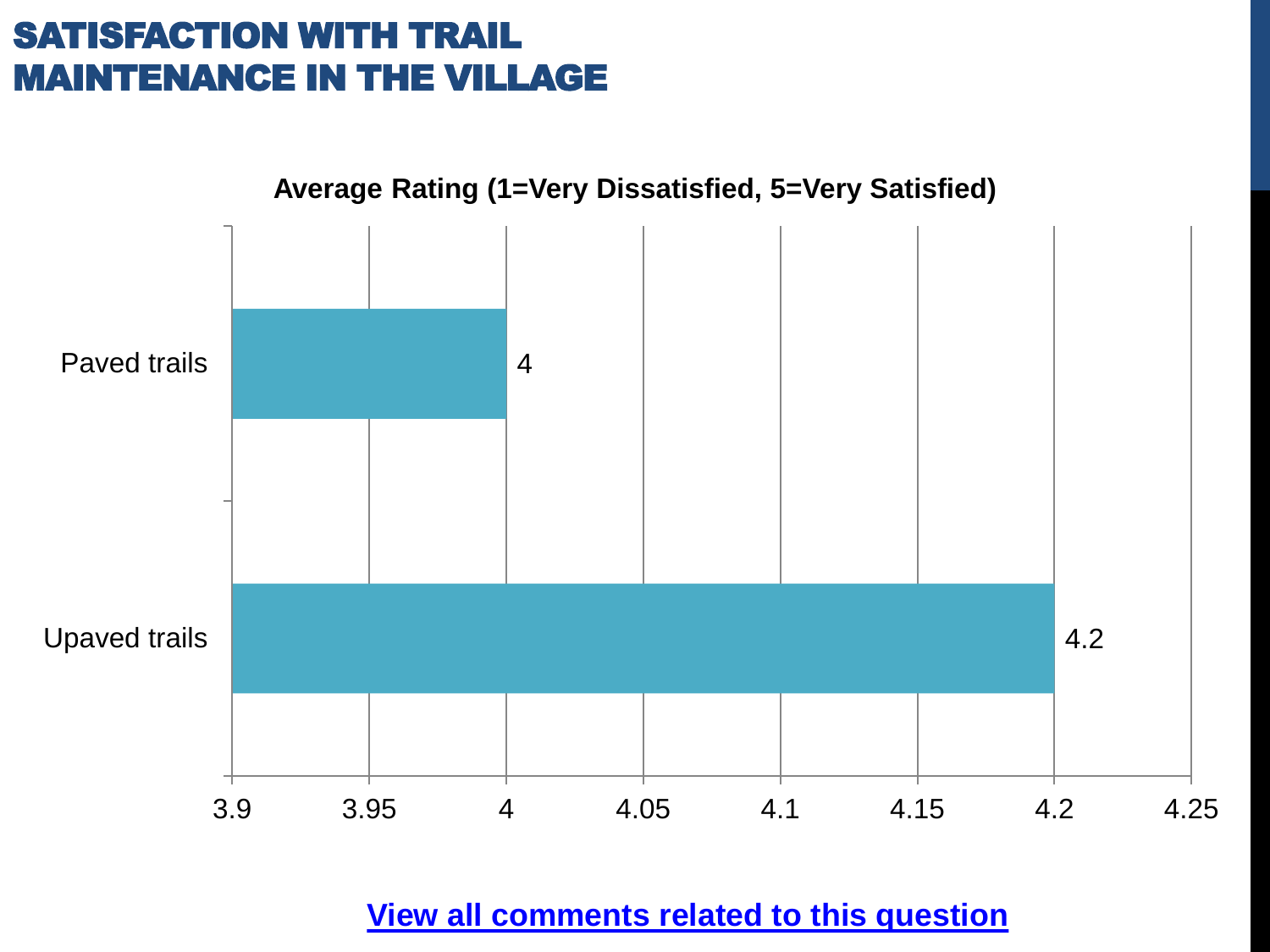#### DO YOU FEEL WELL INFORMED ON CURRENT ISSUES FACING TOWN COUNCIL?

![](_page_57_Figure_1.jpeg)

![](_page_57_Figure_2.jpeg)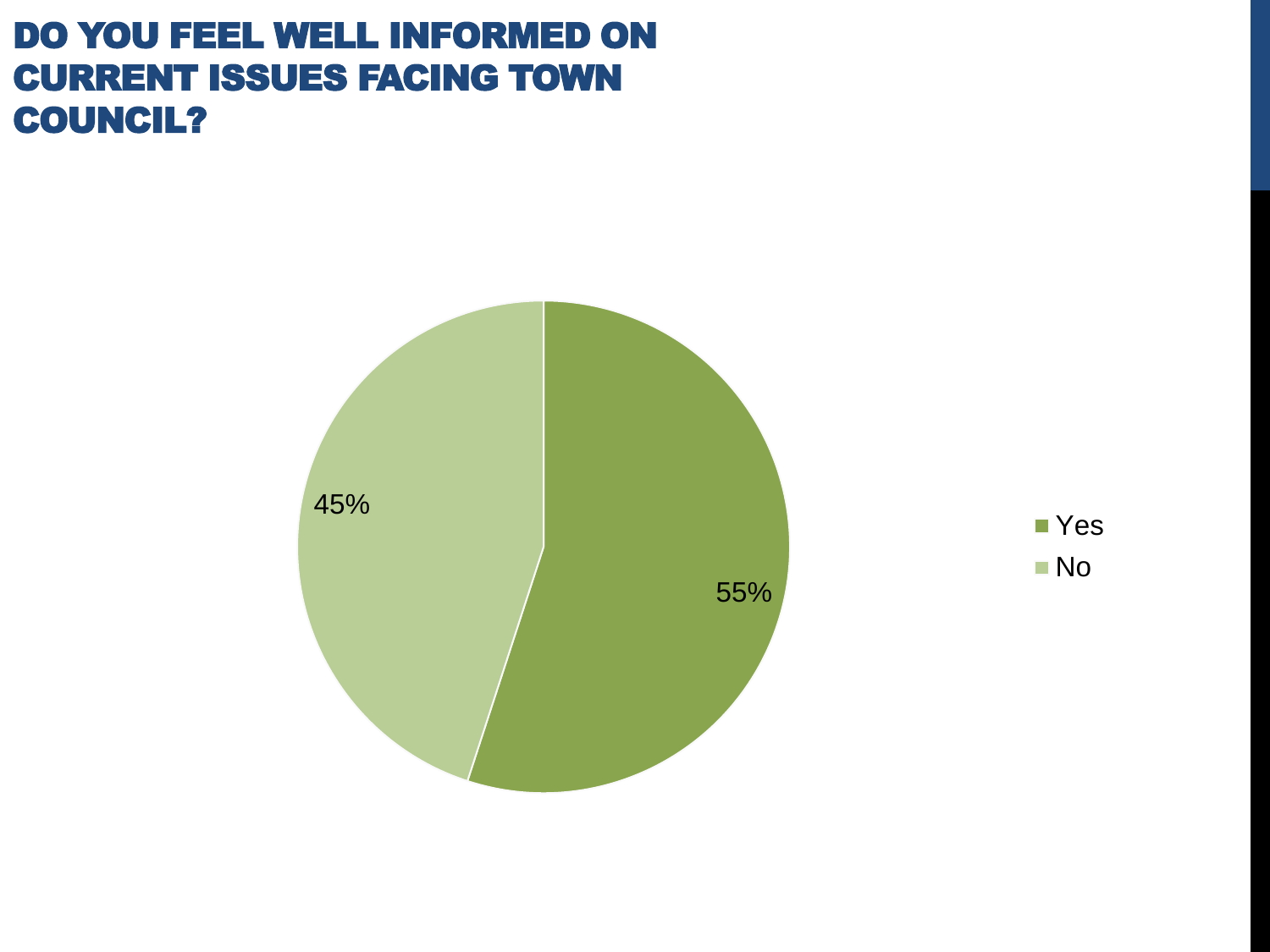#### HOW DO YOU CURRENTLY ACCESS GOVERNMENT NEWS AND INFORMATION, INCLUDING INFORMATION ABOUT TOWN DEPARTMENTS?

![](_page_58_Figure_1.jpeg)

- Website
- **Town e-newsletters/e-lerts**
- Local newspapers
- Mailings
- **■**Friends
- **Forums or meetings**
- Other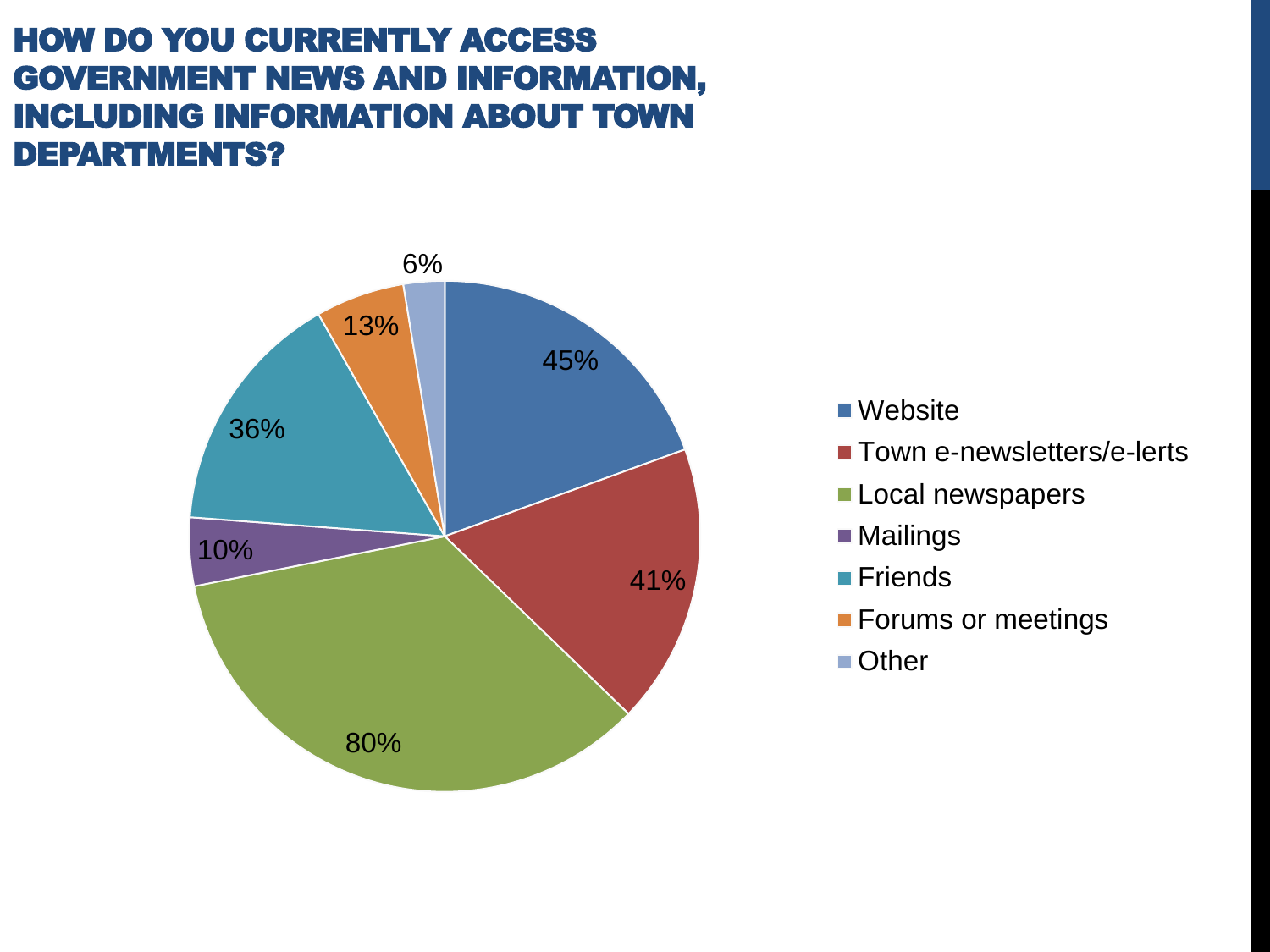#### HOW WOULD YOU RATE THE FOLLOWING TOWN-OWNED WEBSITES?

![](_page_59_Figure_1.jpeg)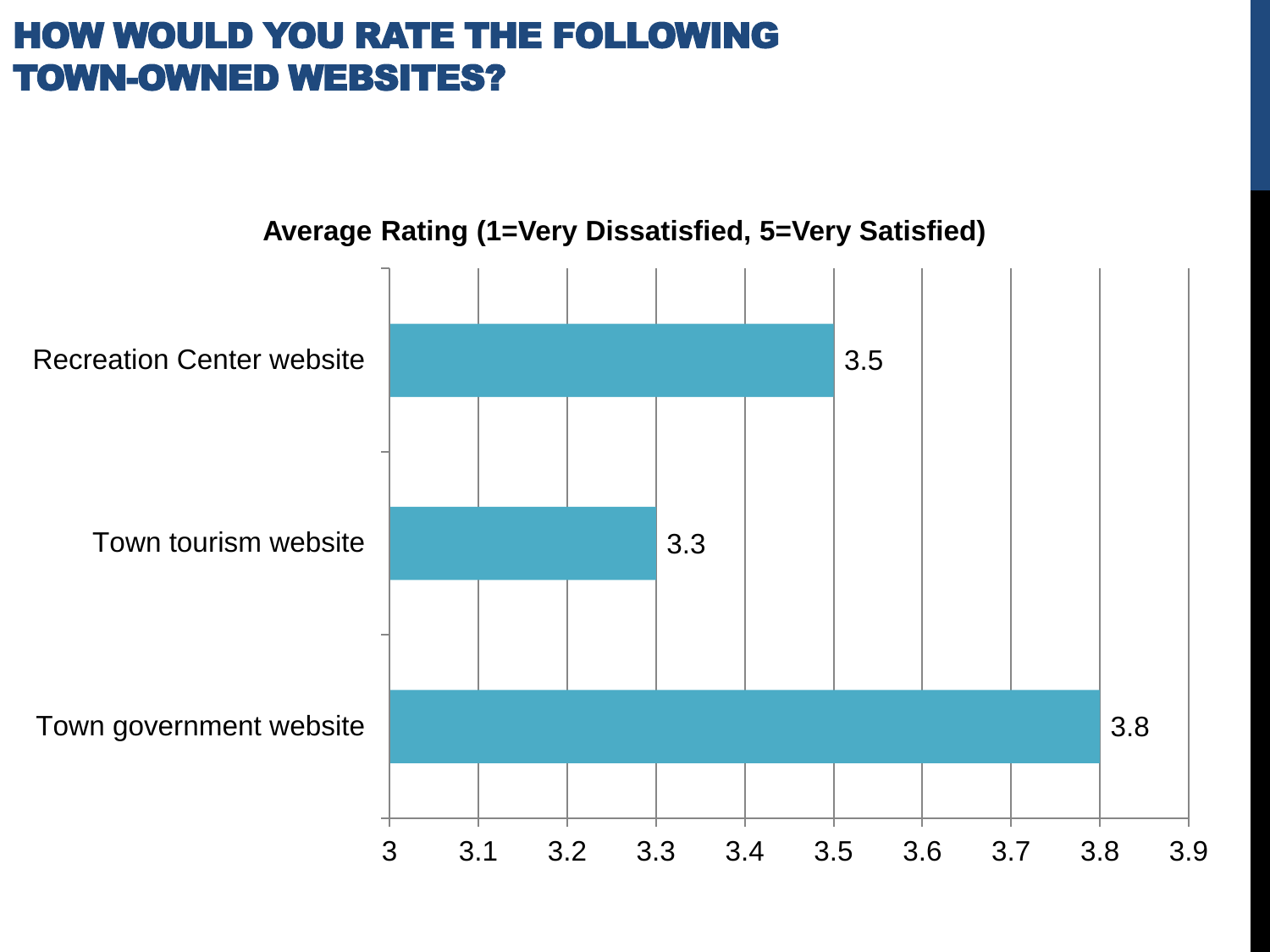### HOW WOULD YOU RATE THE FOLLOWING RELATED TO TOWN COMMUNICATIONS?

![](_page_60_Figure_1.jpeg)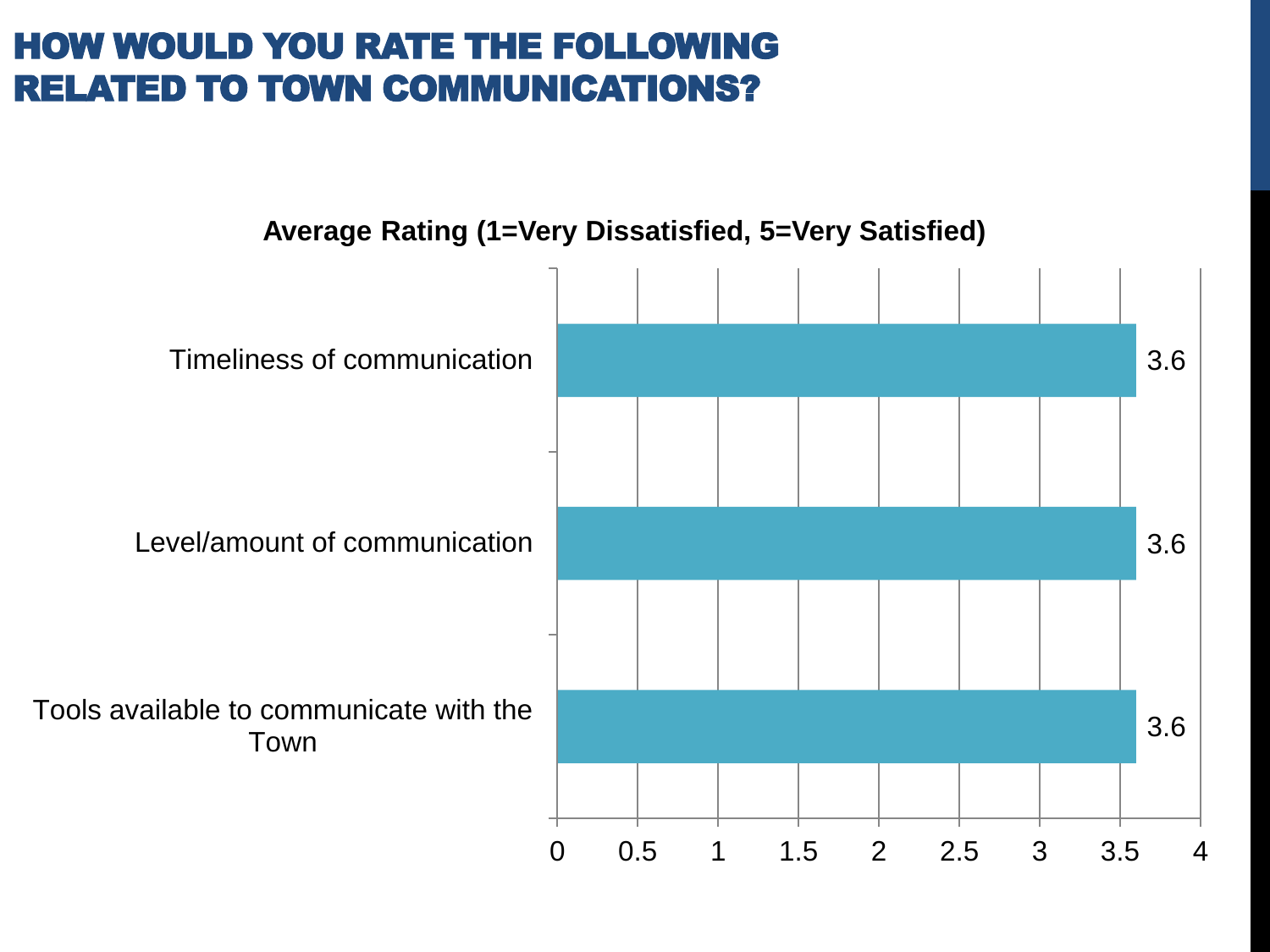#### DO YOU FEEL YOUR VOICE IS ADEQUATELY HEARD?

![](_page_61_Figure_1.jpeg)

![](_page_61_Figure_2.jpeg)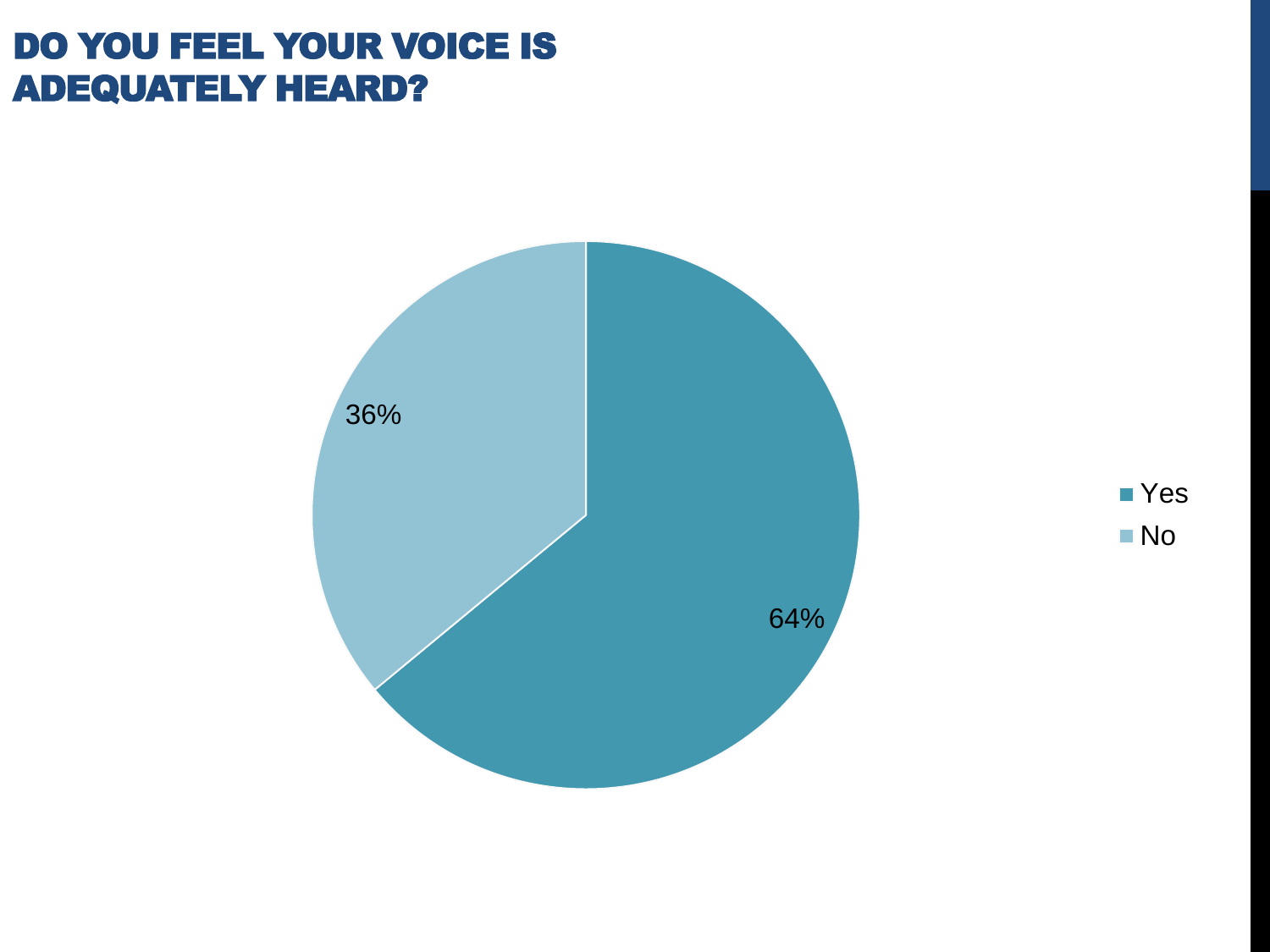## WHAT ADDITIONAL INFORMATION WOULD YOU LIKE TO SEE PROVIDED FROM THE TOWN AND BY WHAT MEANS? (COMMENT TRENDS)

![](_page_62_Figure_1.jpeg)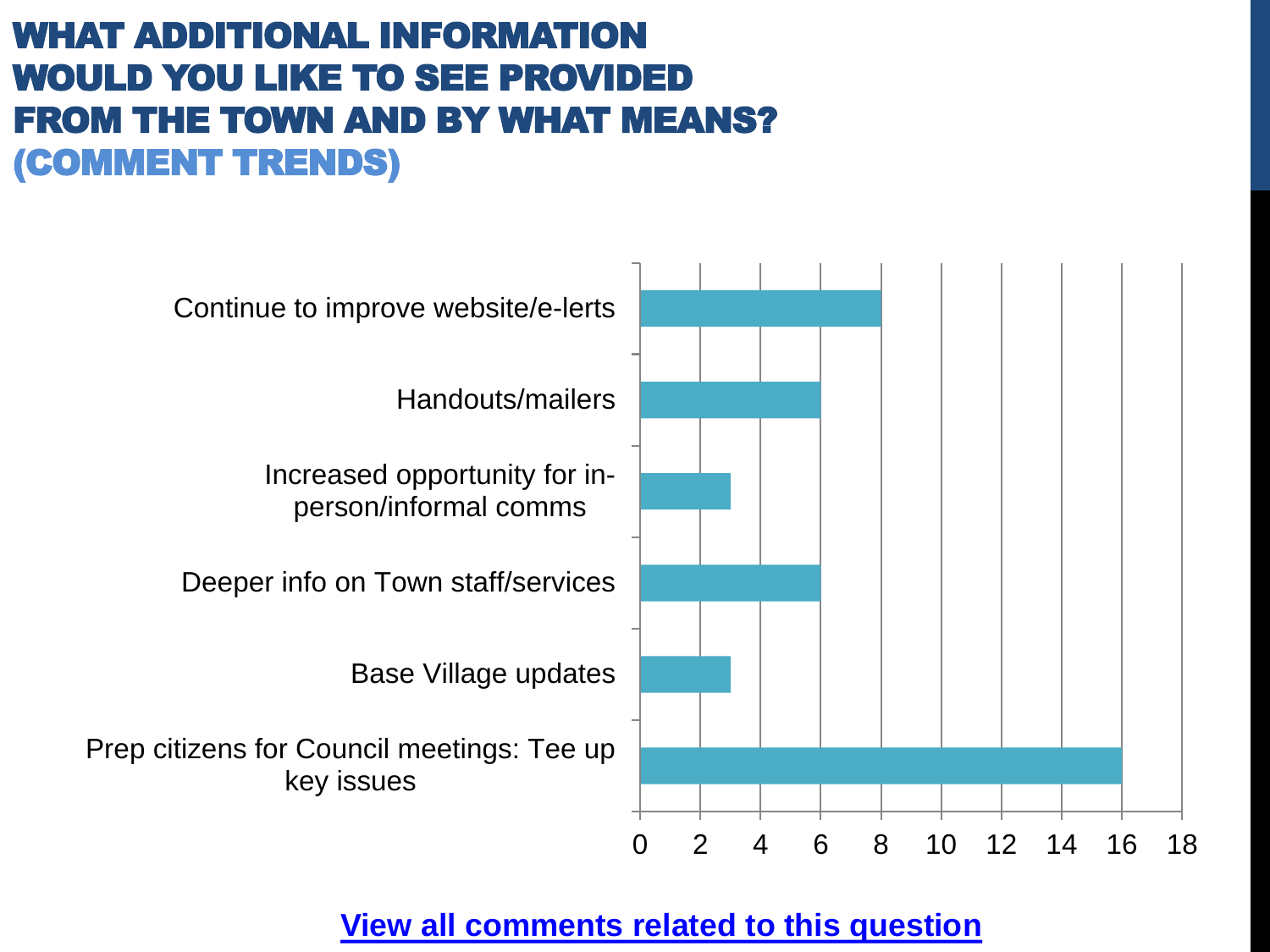#### DO YOU PARTICIPATE IN THE TOWN'S EMPLOYEE HOUSING PROGRAM?

![](_page_63_Figure_1.jpeg)

![](_page_63_Figure_2.jpeg)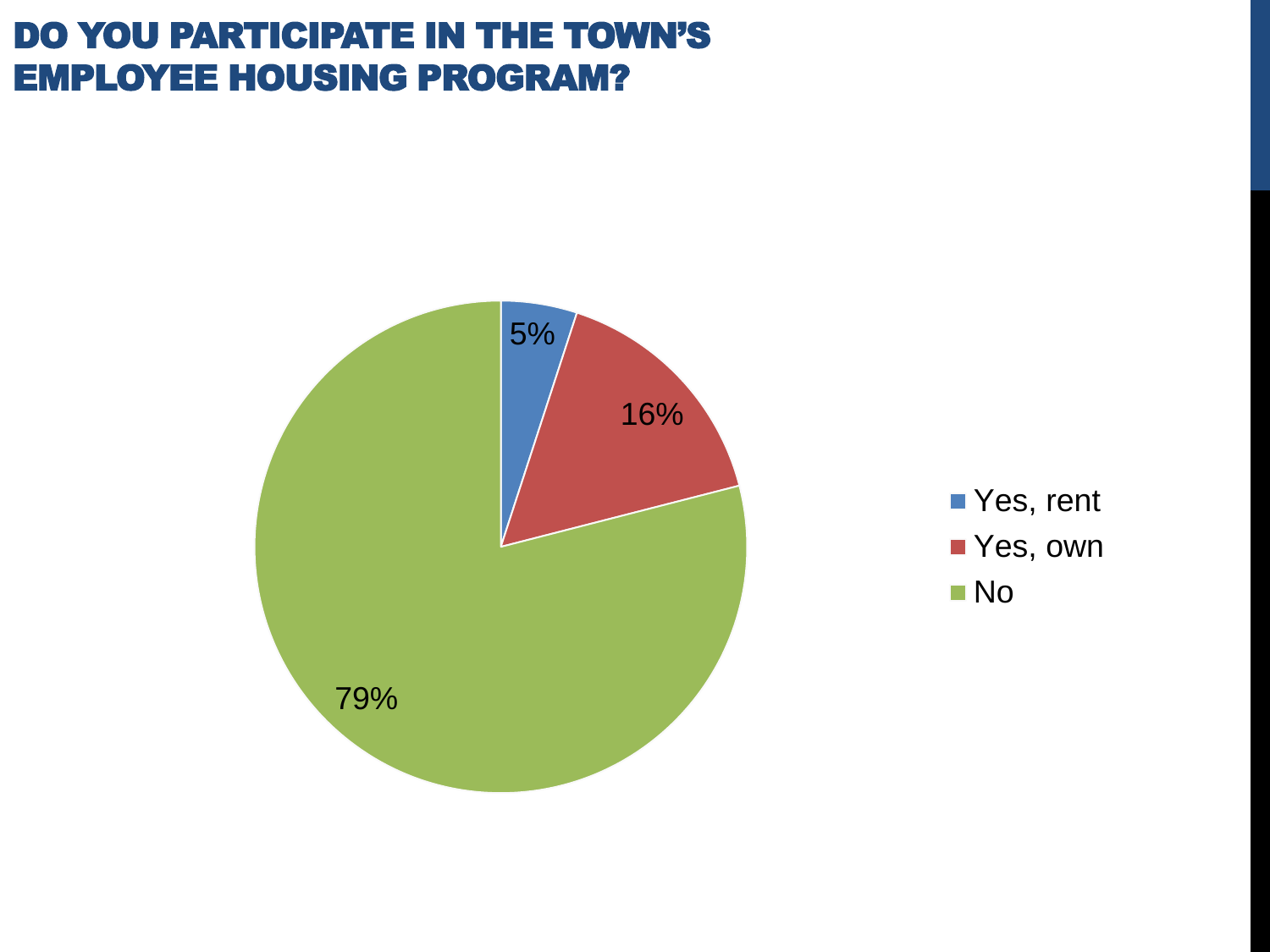#### WOULD YOU BE INTERESTED IN POTENTIALLY LIVING IN TOWN HOUSING?

![](_page_64_Figure_1.jpeg)

#### DO THE HOUSING RULES PROHIBIT YOU FROM PARTICIPATING IN THE PROGRAM?

![](_page_64_Figure_3.jpeg)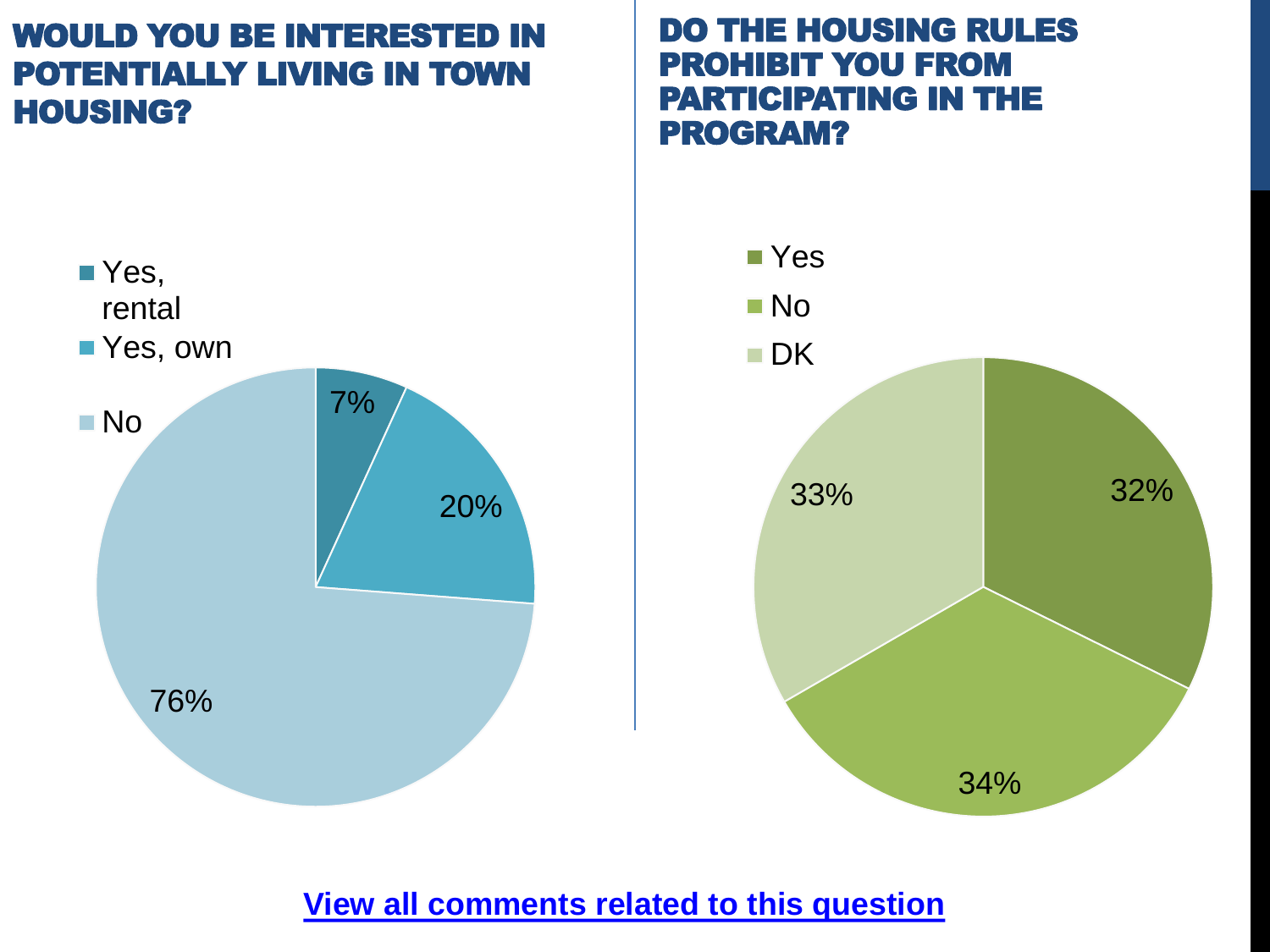#### SATISFACTION WITH TOWN RENTAL HOUSING UNITS

![](_page_65_Figure_1.jpeg)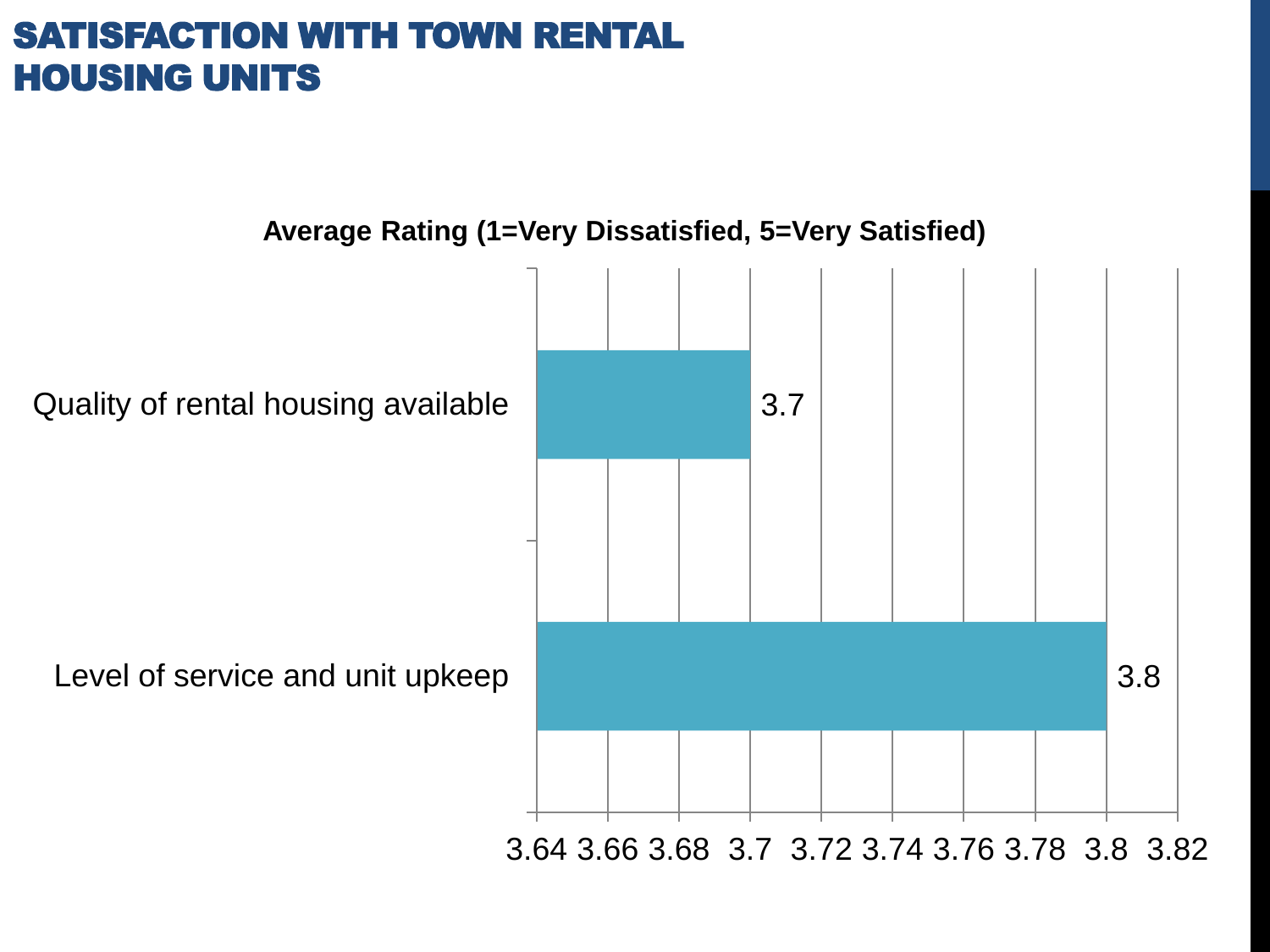## SATISFACTION WITH HEALTH AND HUMAN SERVICES IN SNOWMASS **ILLAGE AND PITKIN COUNTY**

![](_page_66_Figure_1.jpeg)

![](_page_66_Figure_2.jpeg)